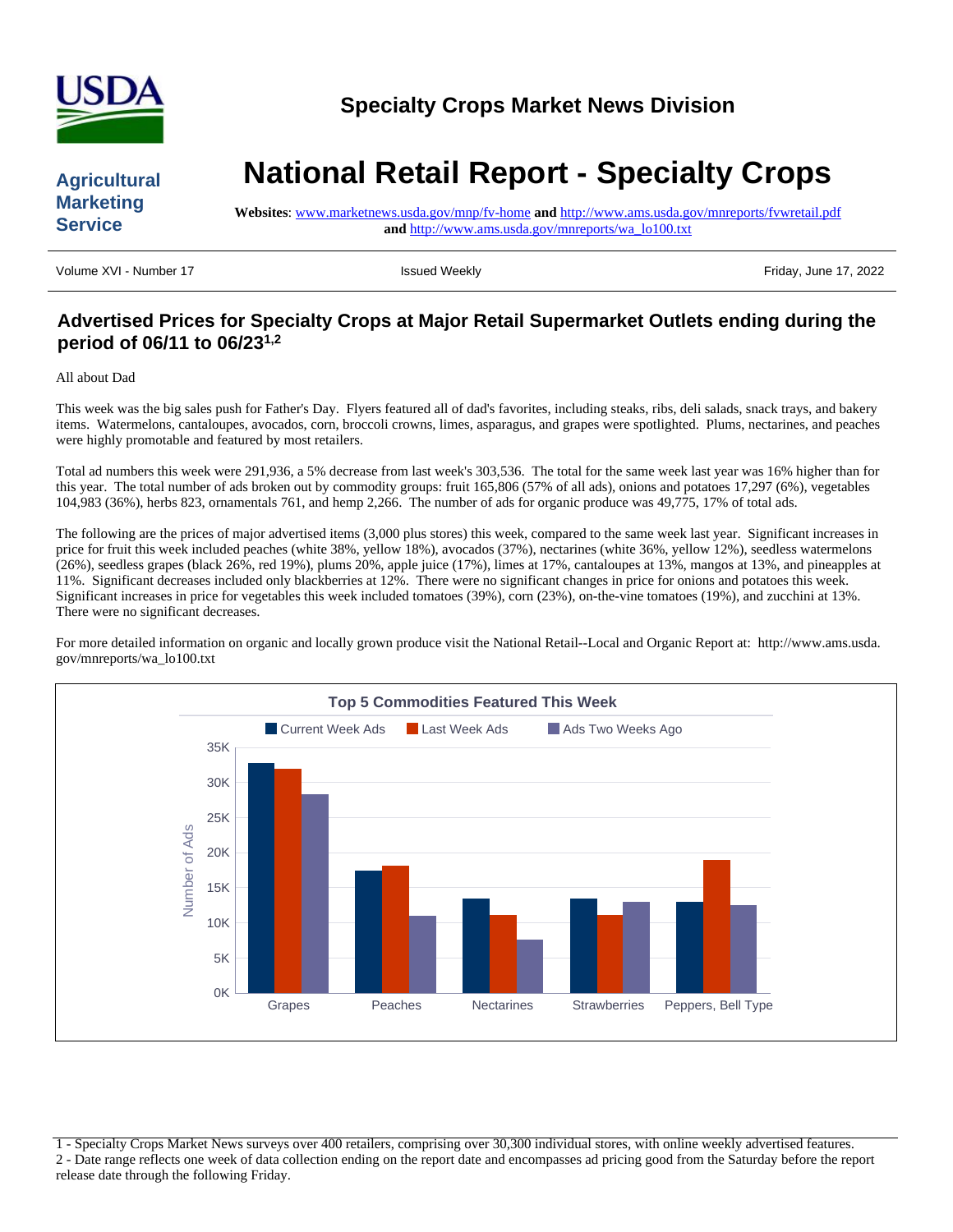

#### **Top 10 Fruits as Percentage of Total Fruit Ads**



**Top 10 Vegetables as Percentage of Total Vegetable Ads Including Onions and Potatoes**

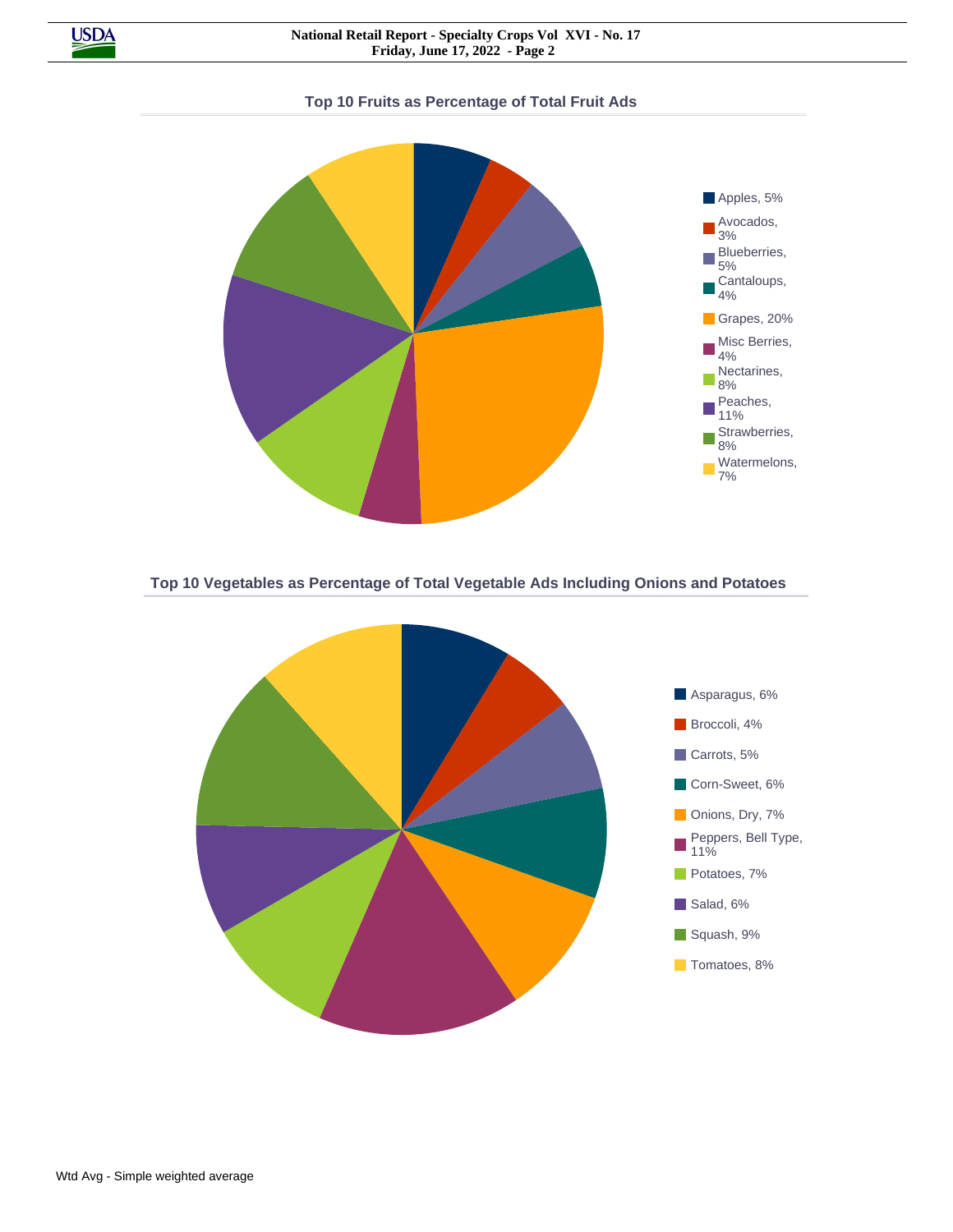

**NATIONAL SUMMARY**

(not including AK & HI)

|                    |                                |                       | <b>FRUITS</b>             |                  |                           |                  |                           |                  |
|--------------------|--------------------------------|-----------------------|---------------------------|------------------|---------------------------|------------------|---------------------------|------------------|
|                    |                                |                       | THIS WEEK                 |                  |                           | <b>LAST WEEK</b> |                           | <b>LAST YEAR</b> |
| Commodity          | Variety                        | Unit                  | <b>Stores</b><br>With Ads | Wtd Avg<br>Price | <b>Stores</b><br>With Ads | Wtd Avg<br>Price | <b>Stores</b><br>With Ads | Wtd Avg<br>Price |
|                    |                                |                       |                           |                  |                           |                  |                           |                  |
| Apples             | <b>Braeburn</b>                | per pound             | 23                        | 1.19             |                           |                  | 6                         | 1.19             |
| Apples             | Fuji                           | per pound             | 257                       | 1.13             | 970                       | 1.38             | 1,218                     | 1.25             |
| Apples             | Fuji                           | 5 lb bag              | 220                       | 5.99             | 261                       | 5.83             |                           |                  |
| Apples             | Gala                           | per pound             | 93                        | 1.44             | 896                       | 1.05             | 340                       | 1.46             |
| Apples             | Gala                           | 3 lb bag              | 64                        | 3.99             | 202                       | 4.19             | 1,402                     | 4.00             |
| Apples             | Gala                           | 2 lb bag              | 8                         | 2.99             |                           |                  |                           |                  |
| Apples             | Golden Delicious               | 5 lb bag              | 40                        | 3.99             |                           |                  |                           |                  |
| Apples             | <b>Granny Smith</b>            | per pound             | 154                       | 1.42             | 1,629                     | 1.13             | 159                       | 1.10             |
| Apples             | <b>Granny Smith</b>            | 3 lb bag              | 510                       | 5.01             | 547                       | 4.90             |                           |                  |
| Apples             | <b>Granny Smith</b>            | 5 lb bag              | 106                       | 5.99             |                           |                  |                           |                  |
| Apples             | Honeycrisp                     | per pound             | 1,530                     | 2.61             | 2,897                     | 2.58             | 1,195                     | 2.64             |
| Apples             | Honeycrisp                     | 3 lb bag              | 407                       | 6.99             |                           |                  | 19                        | 3.99             |
| Apples             | Pink Lady/Cripps Pink          | per pound             | 247                       | 1.71             | 1,306                     | 1.75             | 1,035                     | 1.29             |
| Apples             | Pink Lady/Cripps Pink          | 3 lb bag              | 510                       | 5.01             | 510                       | 5.01             | 1,266                     | 3.99             |
| Apples             | <b>Red Delicious</b>           | per pound             | 79                        | 1.16             | 563                       | 1.18             | 44                        | 1.22             |
| Apples, Processed  | Juice                          | 64 oz (1/2<br>gallon) | 3,499                     | 2.53             | 2,051                     | 2.35             | 5,299                     | 2.16             |
| Apples, Processed  | Juice                          | 128 oz (1<br>gallon)  | 220                       | 5.79             | 367                       | 5.16             | 242                       | 4.89             |
| Apples, Processed  | Juice Marked Cider             | 64 oz (1/2<br>gallon) | 17                        | 2.50             | 126                       | 2.08             | 40                        | 2.42             |
| Apricots           |                                | per pound             | 664                       | 3.71             | 1,882                     | 3.48             | 1,883                     | 2.92             |
| Avocados           | Hass                           | each                  | 3,816                     | 1.63             | 4,651                     | 1.38             | 7,216                     | 1.19             |
| Avocados           | Various Greenskin<br>Varieties | each                  | 961                       | 2.36             | 8                         | 2.99             | 5                         | 2.99             |
| Avocados           | Various Greenskin<br>Varieties | per pound             | 18                        | 0.98             |                           |                  |                           |                  |
| <b>Bananas</b>     |                                | per pound             | 344                       | 0.49             | 637                       | 0.50             | 304                       | 0.47             |
| <b>Blueberries</b> |                                | 6 oz package          | 970                       | 3.13             | 3,072                     | 3.12             | 2,652                     | 3.04             |
| <b>Blueberries</b> |                                | 1 pint<br>package     | 2,351                     | 2.94             | 3,137                     | 3.07             | 5,768                     | 2.62             |
| <b>Blueberries</b> |                                | 18 oz<br>package      | 2,341                     | 5.39             | 1,237                     | 5.74             | 1,473                     | 4.25             |
| Cantaloups         |                                | each                  | 5,067                     | 3.00             | 5,775                     | 3.01             | 7,624                     | 2.65             |
| Cantaloups         |                                | per pound             | 725                       | 0.62             | 686                       | 0.58             | 472                       | 0.53             |
| Cherries           | <b>Red Varieties</b>           | per pound             | 2,719                     | 5.23             | 2,943                     | 5.93             | 10,687                    | 3.85             |
| <b>Clementines</b> |                                | 3 lb bag              | 356                       | 5.80             | 108                       | 5.90             | 758                       | 5.41             |
| Clementines        |                                | 2 lb bag              | 285                       | 4.99             | 18                        | 4.99             | 190                       | 3.99             |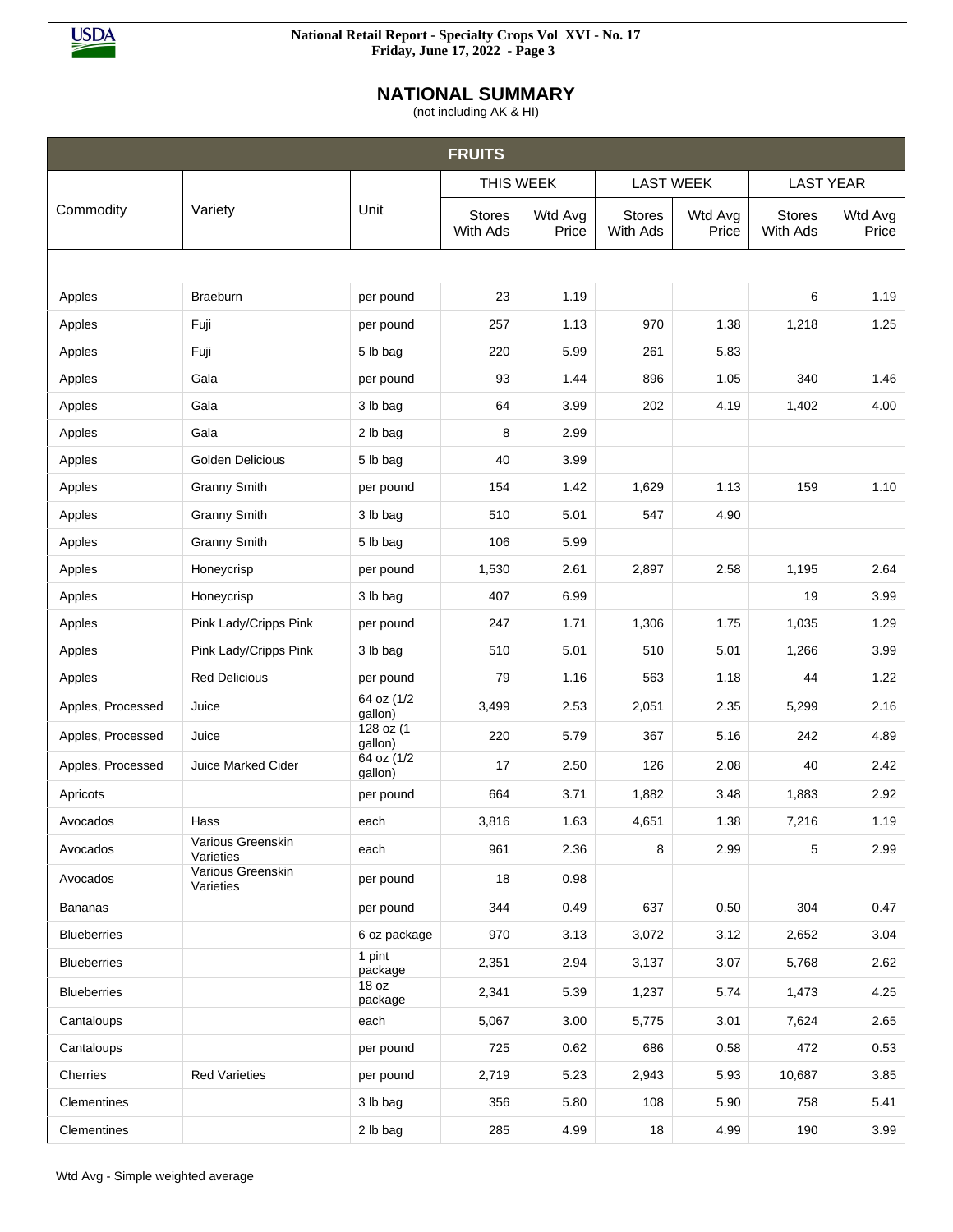| Fruit, Other        | Cactus Pears                      | per pound               | 10             | 0.99 |                |      |        |      |
|---------------------|-----------------------------------|-------------------------|----------------|------|----------------|------|--------|------|
| Grapefruit          | Red                               | each                    | 68             | 1.00 | 200            | 1.50 | 49     | 1.51 |
| Grapes              | <b>Black Seedless</b>             | per pound               | 3,475          | 2.24 | 3,696          | 2.10 | 3,346  | 1.78 |
| Grapes              | Red Globe                         | per pound               | 12             | 1.99 | 34             | 1.99 | 16     | 1.99 |
| Grapes              | <b>Red Seedless</b>               | per pound               | 9,435          | 2.11 | 10,683         | 1.94 | 12,405 | 1.78 |
| Grapes              | <b>White Seedless Type</b>        | per pound               | 10,924         | 1.96 | 7,342          | 2.12 | 8,311  | 2.09 |
| Honeydews           |                                   | each                    | 603            | 3.72 | 585            | 3.68 | 1,097  | 3.26 |
| Honeydews           |                                   | per pound               | 383            | 0.85 | 374            | 0.94 | 292    | 0.99 |
| Kiwifruit           | Hayward                           | each                    | 368            | 0.58 | 528            | 0.67 | 168    | 0.66 |
| Kiwifruit           | Hayward                           | 1 lb bag                | 120            | 3.87 | 71             | 3.42 | 160    | 2.99 |
| Lemons              |                                   | each                    | 1,250          | 0.59 | 1,326          | 0.68 | 1,285  | 0.51 |
| Lemons              |                                   | per pound               | 143            | 0.84 |                |      | 10     | 0.99 |
| Lemons              |                                   | 2 lb bag                | 2,214          | 3.15 | 339            | 3.97 | 2,992  | 3.34 |
| Limes               |                                   | each                    | 3,289          | 0.34 | 2,042          | 0.61 | 1,871  | 0.29 |
| Limes               |                                   | per pound               | 210            | 0.62 | 271            | 0.69 | 210    | 0.69 |
| Mangoes             |                                   | each                    | 4,904          | 1.08 | 6,763          | 1.08 | 7,237  | 0.96 |
| <b>Misc Berries</b> | <b>Blackberries</b>               | $5.6 - 6$ oz<br>package | 4,410          | 2.59 | 8,542          | 2.48 | 5,125  | 2.94 |
| <b>Nectarines</b>   | Various White Flesh<br>Varieties  | per pound               | 3,361          | 2.76 | 1,969          | 2.71 | 1,428  | 2.03 |
| Nectarines          | Various Yellow Flesh<br>Varieties | per pound               | 7,489          | 2.48 | 7,065          | 2.56 | 7,968  | 2.23 |
| Oranges             | Navel                             | each                    | 236            | 0.87 | 860            | 1.07 | 546    | 0.79 |
| Oranges             | Navel                             | per pound               | 288            | 1.62 | 285            | 1.11 | 327    | 1.13 |
| Oranges             | Navel                             | 3 lb bag                | 65             | 4.89 | 603            | 5.78 | 143    | 4.74 |
| Oranges             | Valencia                          | each                    | 68             | 1.00 | 17             | 0.99 |        |      |
| Oranges             | Valencia                          | per pound               | 30             | 0.79 | 95             | 0.99 | 97     | 0.82 |
| Oranges             | Valencia                          | 3 lb bag                | 19             | 3.83 |                |      |        |      |
| Oranges             | Valencia                          | 4 lb bag                | $\overline{c}$ | 5.98 | $\overline{2}$ | 5.99 |        |      |
| Papaya              | Maradol/Tainung Types             | per pound               | 582            | 0.95 | 495            | 0.93 | 594    | 0.77 |
| Papaya              | Maradol/Tainung Types             | each                    | 107            | 3.99 |                |      |        |      |
| Papaya              | Solo Type                         | per pound               | 70             | 1.26 | 21             | 0.62 |        |      |
| Peaches             | Various White Flesh<br>Varieties  | per pound               | 4,343          | 2.67 | 2,371          | 2.76 | 1,627  | 1.94 |
| Peaches             | Various Yellow Flesh<br>Varieties | per pound               | 10,348         | 2.17 | 13,578         | 2.07 | 11,589 | 1.85 |
| Pears               | Bartlett                          | per pound               | 1,704          | 1.73 | 429            | 1.78 | 792    | 1.60 |
| Pears               | D'Anjou                           | per pound               | 72             | 1.43 | 1,221          | 1.64 | 578    | 1.65 |
| Pineapples          |                                   | each                    | 4,381          | 2.79 | 5,895          | 2.95 | 3,670  | 2.50 |
| Pineapples          |                                   | per pound               | 177            | 0.73 | 267            | 0.73 | 423    | 0.64 |
| Plums               |                                   | per pound               | 3,324          | 2.56 | 1,318          | 2.82 | 3,099  | 2.15 |
| Plums               | Interspecific Type                | per pound               | 764            | 2.94 | 622            | 3.44 | 293    | 2.45 |
| Pomegranates        |                                   | each                    | 31             | 4.31 | 24             | 4.99 | 23     | 2.34 |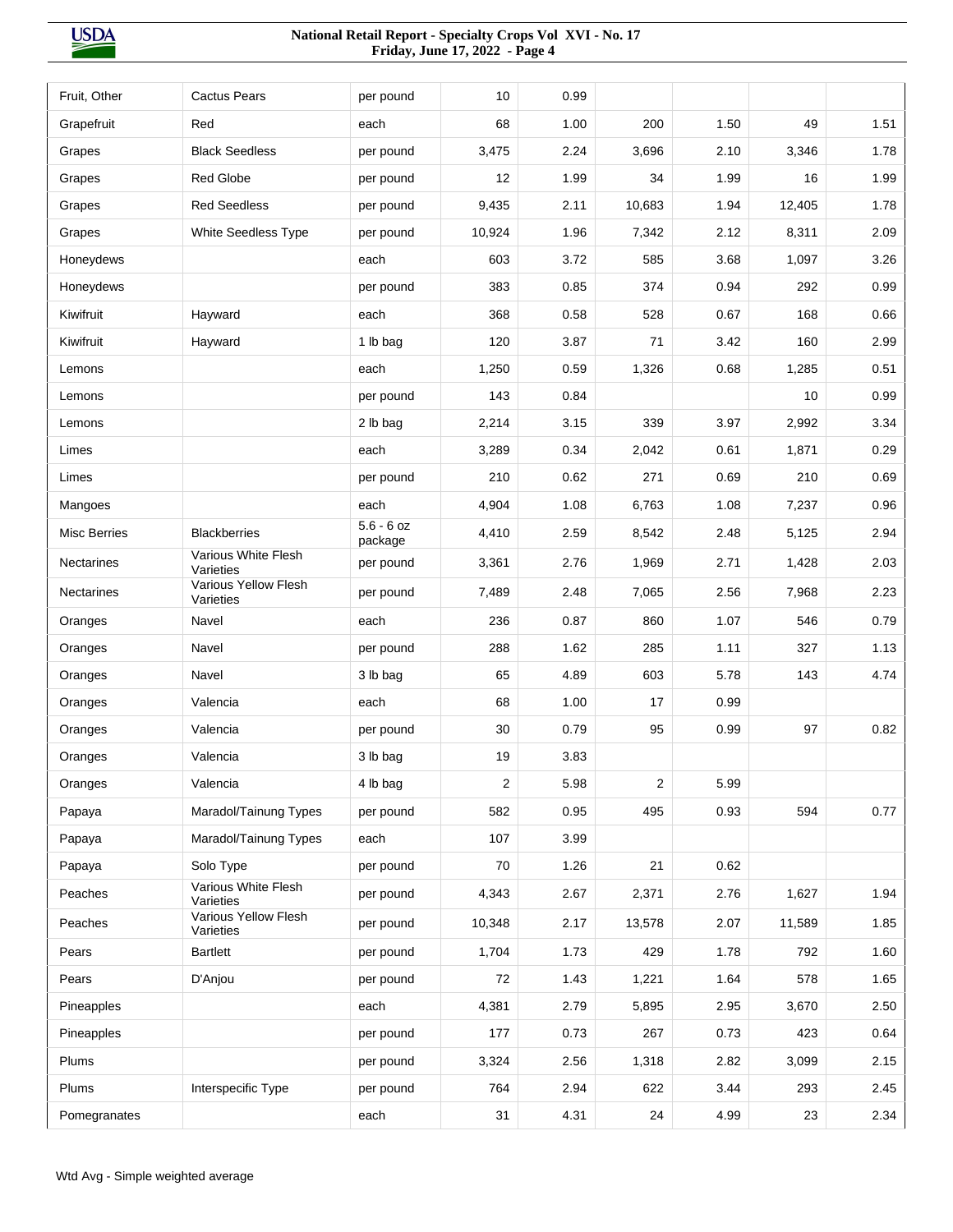| Raspberries         | Red                                    | 6 oz package          | 2,595 | 2.99 | 4,565 | 3.00 | 5,823 | 2.87 |
|---------------------|----------------------------------------|-----------------------|-------|------|-------|------|-------|------|
| <b>Strawberries</b> |                                        | 1 lb package          | 7,558 | 2.73 | 6,391 | 2.80 | 7,094 | 2.62 |
| <b>Strawberries</b> |                                        | 2 lb package          | 2,025 | 4.32 | 1,606 | 4.58 | 3,721 | 3.61 |
| Tangerines          |                                        | per pound             | 21    | 1.37 |       |      | 6     | 0.50 |
| Tangerines          |                                        | 3 lb bag              | 699   | 5.90 | 265   | 5.68 | 156   | 4.08 |
| Tangerines          |                                        | 2 lb bag              | 736   | 4.42 | 116   | 3.99 | 779   | 4.73 |
| Watermelons         | <b>Red Flesh Seeded Type</b>           | each                  | 388   | 5.88 | 314   | 5.80 | 555   | 4.18 |
| Watermelons         | Red Flesh Seeded Type                  | per pound             | 96    | 0.25 | 12    | 0.39 | 5     | 0.17 |
| Watermelons         | <b>Red Flesh Seedless</b><br>Miniature | each                  | 1,837 | 3.60 | 1,882 | 3.50 | 2,886 | 3.01 |
| Watermelons         | <b>Red Flesh Seedless</b><br>Miniature | per pound             | 26    | 0.79 |       |      | 232   | 0.69 |
| Watermelons         | Red Flesh Seedless Type                | each                  | 7,856 | 5.45 | 5,893 | 4.81 | 6,823 | 4.32 |
| Watermelons         | Red Flesh Seedless Type                | per pound             | 931   | 0.62 | 830   | 0.56 | 892   | 0.44 |
|                     |                                        |                       |       |      |       |      |       |      |
| <b>ORGANIC</b>      |                                        |                       |       |      |       |      |       |      |
| Apples              | Fuji                                   | per pound             | 1,152 | 2.48 | 9     | 1.29 | 316   | 1.48 |
| Apples              | Fuji                                   | 3 lb bag              | 113   | 4.49 |       |      |       |      |
| Apples              | Fuji                                   | 2 lb bag              | 18    | 4.98 |       |      | 648   | 3.99 |
| Apples              | Gala                                   | per pound             | 108   | 2.02 | 81    | 2.23 | 344   | 1.49 |
| Apples              | Gala                                   | 3 lb bag              | 113   | 4.49 |       |      |       |      |
| Apples              | <b>Granny Smith</b>                    | per pound             | 50    | 2.06 | 93    | 2.03 |       |      |
| Apples              | <b>Granny Smith</b>                    | 3 lb bag              | 113   | 4.49 |       |      |       |      |
| Apples              | Honeycrisp                             | per pound             | 151   | 3.99 | 19    | 3.49 | 572   | 3.24 |
| Apples              | Honeycrisp                             | 3 lb bag              | 1,389 | 6.95 |       |      |       |      |
| Apples              | Honeycrisp                             | 2 lb bag              | 417   | 6.97 | 35    | 5.99 |       |      |
| Apples              | Pink Lady/Cripps Pink                  | per pound             | 17    | 1.79 |       |      | 82    | 2.06 |
| Apples, Processed   | Juice                                  | 64 oz (1/2<br>gallon) | 116   | 3.29 | 124   | 3.51 | 625   | 2.50 |
| Apricots            |                                        | per pound             | 146   | 3.99 | 407   | 3.94 | 46    | 3.99 |
| Avocados            | Hass                                   | each                  | 728   | 2.08 | 1,020 | 2.26 | 1,562 | 1.93 |
| <b>Bananas</b>      |                                        | per pound             | 913   | 0.82 | 1,116 | 0.80 | 359   | 0.82 |
| <b>Blueberries</b>  |                                        | 6 oz package          | 1,842 | 3.91 | 3,504 | 3.55 | 1,913 | 3.54 |
| <b>Blueberries</b>  |                                        | 1 pint<br>package     | 542   | 4.57 | 467   | 4.68 | 460   | 4.51 |
| Cantaloups          |                                        | each                  | 330   | 4.21 | 58    | 4.35 | 1,024 | 2.99 |
| Cantaloups          |                                        | per pound             | 12    | 0.99 | 61    | 1.26 | 85    | 1.35 |
| Grapefruit          | Red                                    | per pound             | 110   | 1.99 |       |      |       |      |
| Grapes              | <b>Black Seedless</b>                  | per pound             | 1,002 | 2.89 | 1,393 | 2.71 | 1,656 | 2.41 |
| Grapes              | <b>Red Seedless</b>                    | per pound             | 3,899 | 3.06 | 4,331 | 3.03 | 3,536 | 2.82 |
| Grapes              | White Seedless Type                    | per pound             | 3,905 | 3.06 | 4,280 | 3.02 | 3,440 | 2.82 |
| Honeydews           |                                        | each                  | 147   | 3.67 | 8     | 3.62 | 163   | 3.10 |
| Lemons              |                                        | each                  | 227   | 1.00 | 32    | 0.81 |       |      |
|                     |                                        |                       |       |      |       |      |       |      |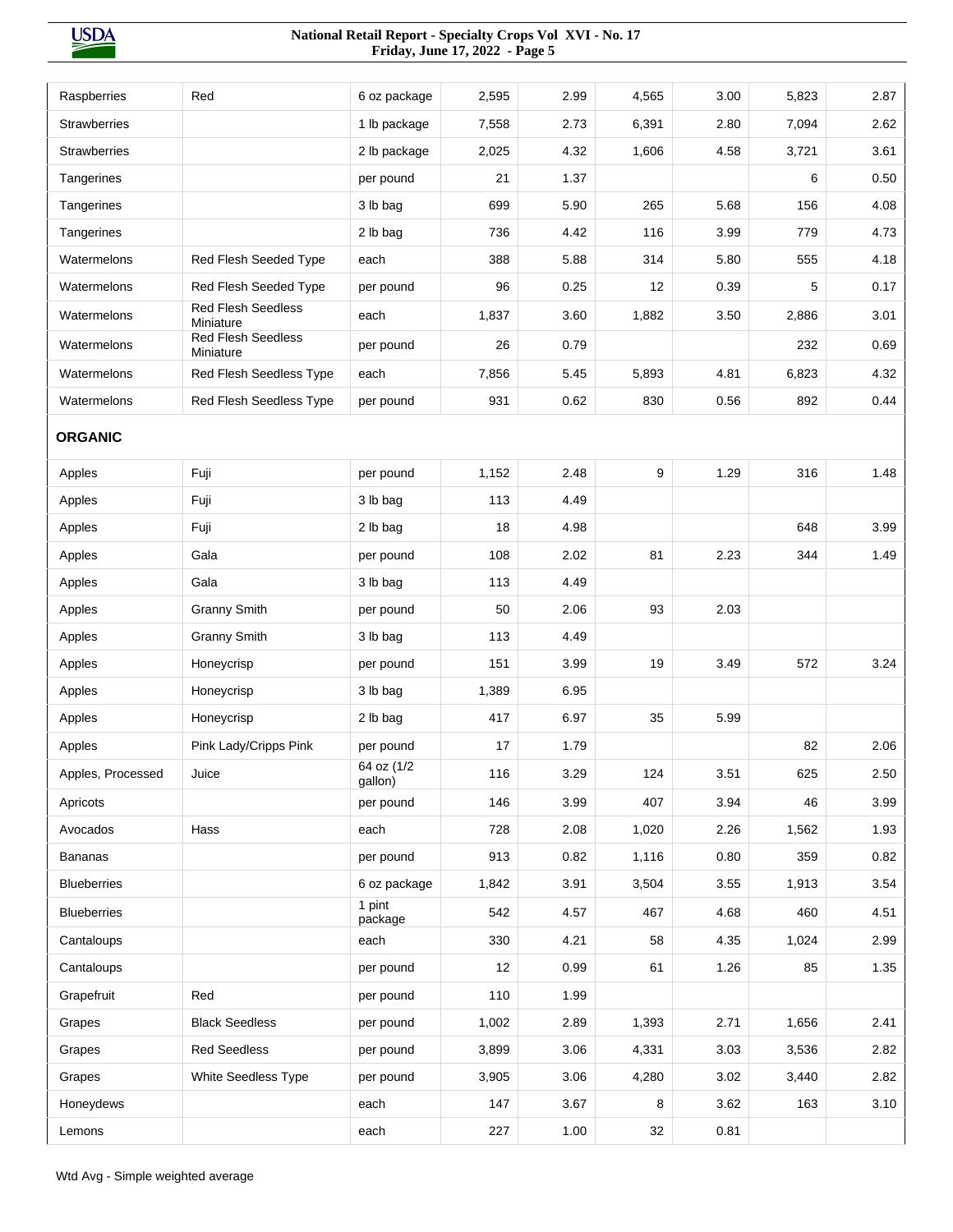| Lemons              |                                        | 2 lb bag                | 288                        | 4.88             | 255                       | 4.99             |                           |                  |
|---------------------|----------------------------------------|-------------------------|----------------------------|------------------|---------------------------|------------------|---------------------------|------------------|
| Mangoes             |                                        | each                    | 256                        | 1.94             | 883                       | 1.90             | 1,160                     | 1.54             |
| <b>Misc Berries</b> | <b>Blackberries</b>                    | $5.6 - 6$ oz<br>package | 2,371                      | 3.07             | 1,357                     | 3.48             | 1,142                     | 3.51             |
| <b>Nectarines</b>   | Various White Flesh<br>Varieties       | per pound               | 647                        | 2.94             | 286                       | 3.02             | 149                       | 2.71             |
| Nectarines          | Various Yellow Flesh<br>Varieties      | per pound               | 1,825                      | 3.22             | 1,710                     | 3.35             | 3,068                     | 2.95             |
| Oranges             | Navel                                  | per pound               | 1                          | 1.69             |                           |                  |                           |                  |
| Oranges             | Valencia                               | 3 lb bag                | 10                         | 5.99             |                           |                  |                           |                  |
| Oranges             | Valencia                               | 4 lb bag                | 52                         | 6.82             | 9                         | 5.99             |                           |                  |
| Peaches             | Various White Flesh<br>Varieties       | per pound               | 723                        | 3.01             | 305                       | 3.10             | 227                       | 2.56             |
| Peaches             | Various Yellow Flesh<br>Varieties      | per pound               | 1,904                      | 3.35             | 1,729                     | 3.36             | 3,508                     | 2.96             |
| Pears               | <b>Bosc</b>                            | per pound               | 108                        | 2.02             | $\overline{7}$            | 2.49             |                           |                  |
| Pears               | D'Anjou                                | per pound               | 46                         | 2.07             | 56                        | 2.05             | 411                       | 1.99             |
| Pineapples          |                                        | each                    | 356                        | 3.29             | 112                       | 3.32             | 212                       | 1.85             |
| Plums               |                                        | per pound               | 77                         | 3.76             |                           |                  | 259                       | 3.11             |
| Plums               | Interspecific Type                     | per pound               | 83                         | 3.79             |                           |                  |                           |                  |
| Raspberries         | Red                                    | 6 oz package            | 889                        | 3.73             | 2,445                     | 3.83             | 1,617                     | 3.28             |
| <b>Strawberries</b> |                                        | 1 lb package            | 3,670                      | 3.73             | 3,135                     | 3.95             | 4,928                     | 3.97             |
| <b>Strawberries</b> |                                        | 2 lb package            | 114                        | 6.18             |                           |                  |                           |                  |
| Tangerines          |                                        | 2 lb bag                | 78                         | 4.99             |                           |                  | 84                        | 4.85             |
| Watermelons         | <b>Red Flesh Seedless</b><br>Miniature | each                    | 66                         | 4.99             | 228                       | 4.34             | 798                       | 3.57             |
| Watermelons         | Red Flesh Seedless Type                | each                    | 1,135                      | 5.99             | 5                         | 8.99             | 15                        | 4.52             |
| Watermelons         | Red Flesh Seedless Type                | per pound               | 11                         | 0.89             | 23                        | 0.79             | 31                        | 0.80             |
|                     |                                        |                         | <b>ONIONS AND POTATOES</b> |                  |                           |                  |                           |                  |
|                     |                                        |                         |                            | THIS WEEK        |                           | <b>LAST WEEK</b> |                           | <b>LAST YEAR</b> |
| Commodity           | Variety                                | Unit                    | <b>Stores</b><br>With Ads  | Wtd Avg<br>Price | <b>Stores</b><br>With Ads | Wtd Avg<br>Price | <b>Stores</b><br>With Ads | Wtd Avg<br>Price |
|                     |                                        |                         |                            |                  |                           |                  |                           |                  |
| Onions, Dry         | Red                                    | per pound               | 355                        | 1.54             | 502                       | 1.32             | 917                       | 0.96             |
| Onions, Dry         | Red                                    | 2 lb bag                | 37                         | 3.28             | 12                        | 1.79             |                           |                  |
| Onions, Dry         | White                                  | per pound               | 596                        | 0.71             | 914                       | 0.91             | 1,131                     | 0.70             |
| Onions, Dry         | White                                  | 3 lb bag                | 11                         | 0.99             |                           |                  |                           |                  |
| Onions, Dry         | Yellow                                 | per pound               | 1,389                      | 0.97             | 698                       | 1.11             | 326                       | 0.80             |
| Onions, Dry         | Yellow                                 | 2 lb bag                | 178                        | 1.84             | 206                       | 2.03             | 12                        | 0.99             |
| Onions, Dry         | Yellow                                 | 3 lb bag                | 238                        | 2.63             | 507                       | 2.76             | 857                       | 1.95             |
| Onions, Dry         | <b>Yellow Marked Sweet</b>             | per pound               | 2,850                      | 1.19             | 2,592                     | 1.20             | 4,391                     | 1.06             |
| Onions, Dry         | <b>Yellow Marked Sweet</b>             | 2 lb bag                | 247                        | 2.84             | 150                       | 2.04             | 222                       | 2.00             |
| Onions, Dry         | <b>Yellow Marked Sweet</b>             | 3 lb bag                | 1,183                      | 3.46             | 1,704                     | 3.02             | 363                       | 3.04             |
| Onions, Dry         | Yellow Marked Sweet                    | 5 lb bag                | 794                        | 4.89             | 500                       | 5.29             | 2,014                     | 3.44             |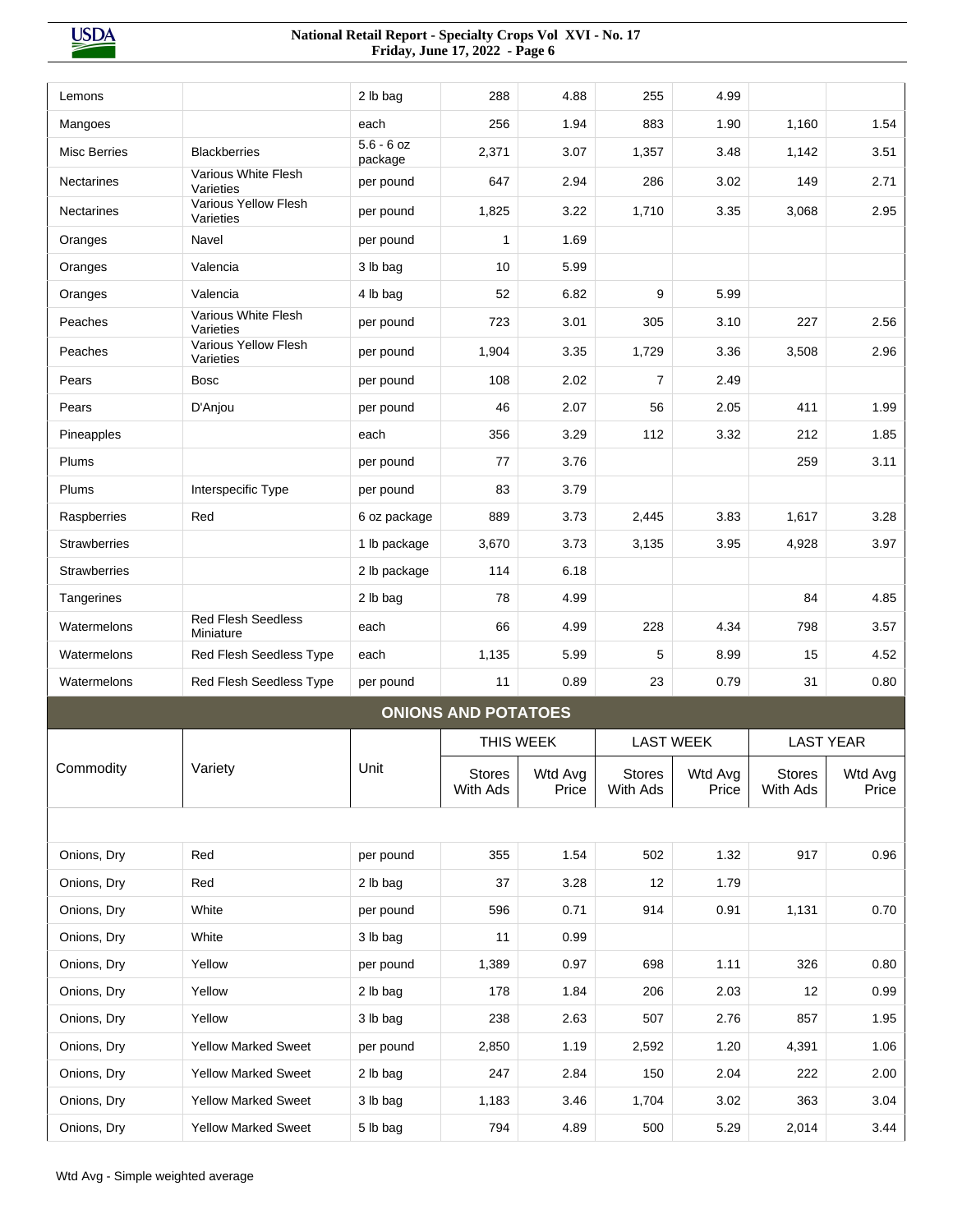| Potatoes                | Round Red                  | per pound | 687                | 1.10             | 774                       | 1.07             | 713                       | 0.92             |
|-------------------------|----------------------------|-----------|--------------------|------------------|---------------------------|------------------|---------------------------|------------------|
| Potatoes                | Round Red                  | 3 lb bag  | 235                | 4.75             | 126                       | 3.26             | 81                        | 3.10             |
| Potatoes                | Round Red                  | 5 lb bag  | 1,806              | 3.64             | 1,699                     | 3.75             | 947                       | 3.47             |
| Potatoes                | Round White                | per pound | 97                 | 0.84             | 75                        | 0.88             | 288                       | 0.75             |
| Potatoes                | <b>Round White</b>         | 5 lb bag  | 68                 | 4.97             | 96                        | 4.25             | 269                       | 3.63             |
| Potatoes                | Russet                     | per pound | 1,417              | 0.99             | 1,631                     | 0.98             | 1,883                     | 0.89             |
| Potatoes                | Russet                     | 3 lb bag  | 58                 | 2.51             | 21                        | 1.88             | 74                        | 0.99             |
| Potatoes                | Russet                     | 5 lb bag  | 2,975              | 2.71             | 1,977                     | 2.86             | 3,706                     | 2.38             |
| Potatoes                | Russet                     | 10 lb bag | 293                | 3.66             | 209                       | 3.35             | 1,557                     | 4.02             |
| Potatoes                | Russet                     | 8 lb bag  | 600                | 4.79             | 267                       | 4.77             | 167                       | 3.65             |
| Potatoes                | Yellow Type                | per pound | 31                 | 0.99             | 58                        | 0.90             | 323                       | 0.98             |
| Potatoes                | Yellow Type                | 3 lb bag  | 19                 | 2.63             | 279                       | 5.31             | 12                        | 2.00             |
| Potatoes                | Yellow Type                | 5 lb bag  | 360                | 4.60             | 1,567                     | 3.23             | 82                        | 2.12             |
| <b>ORGANIC</b>          |                            |           |                    |                  |                           |                  |                           |                  |
| Onions, Dry             | Yellow                     | per pound | 53                 | 1.45             | 282                       | 1.63             | 67                        | 1.78             |
| Onions, Dry             | <b>Yellow Marked Sweet</b> | per pound | 364                | 1.48             |                           |                  | 28                        | 1.30             |
| Onions, Dry             | <b>Yellow Marked Sweet</b> | 3 lb bag  | 45                 | 4.99             | 1,031                     | 2.99             |                           |                  |
| Potatoes                | Round Red                  | per pound | 12                 | 1.99             | 12                        | 1.99             | 18                        | 1.45             |
| Potatoes                | Russet                     | per pound | 130                | 1.49             | 130                       | 1.49             | 130                       | 1.69             |
| Potatoes                | Russet                     | 3 lb bag  | 79                 | 3.29             |                           |                  | 9                         | 3.08             |
| Potatoes                | Russet                     | 5 lb bag  | 3                  | 4.99             | 3                         | 4.99             |                           |                  |
| Potatoes                | Yellow Type                | per pound | 12                 | 1.99             | 62                        | 3.60             | 18                        | 1.45             |
|                         |                            |           | <b>VEGETABLES</b>  |                  |                           |                  |                           |                  |
|                         |                            |           |                    | THIS WEEK        |                           | <b>LAST WEEK</b> |                           | <b>LAST YEAR</b> |
| Commodity               | Variety                    | Unit      | Stores<br>With Ads | Wtd Avg<br>Price | <b>Stores</b><br>With Ads | Wtd Avg<br>Price | <b>Stores</b><br>With Ads | Wtd Avg<br>Price |
|                         |                            |           |                    |                  |                           |                  |                           |                  |
| Artichokes              |                            | each      | 754                | 2.75             | 458                       | 2.51             | 591                       | 2.20             |
| Asparagus               | Green                      | per pound | 7,684              | 2.67             | 6,664                     | 2.86             | 9,242                     | 2.63             |
| Beans                   | Round Green Type           | per pound | 867                | 1.62             | 1,019                     | 1.46             | 2,574                     | 1.85             |
| <b>Beets</b>            |                            | per pound | 5                  | 0.69             | 94                        | 0.72             | 34                        | 0.69             |
| Bok Choy                |                            | per pound | 17                 | 1.18             | 18                        | 1.27             | 14                        | 0.83             |
| <b>Broccoli</b>         |                            | per pound | 180                | 0.70             | 95                        | 1.19             | 166                       | 0.79             |
| Broccoli                |                            | per bunch | 1,255              | 2.93             | 1,802                     | 2.85             | 1,908                     | 2.00             |
| Broccoli                | Crown Cut                  | per pound | 3,056              | 1.50             | 2,399                     | 1.70             | 2,252                     | 1.46             |
| <b>Brussels Sprouts</b> |                            | per pound | 424                | 2.50             | 156                       | 3.37             | 180                       | 2.51             |
| Cabbage                 | Round Green Type           | per pound | 531                | 0.66             | 1,280                     | 0.67             | 729                       | 0.58             |
| Carrots                 |                            | per pound | 157                | 0.59             | 136                       | 0.50             | 200                       | 0.56             |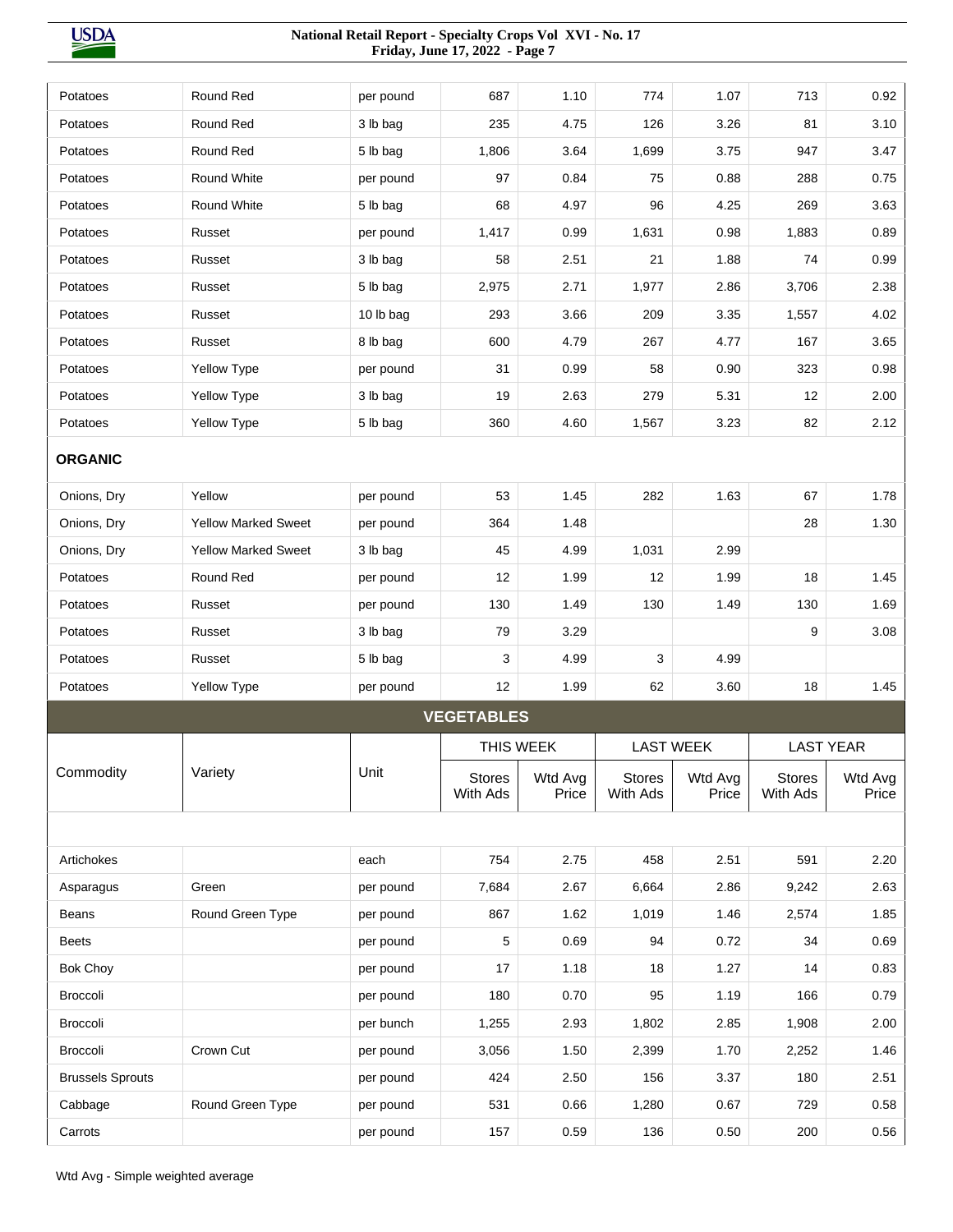| 48<br>1.99<br>Carrots<br>per bunch<br><b>Baby Peeled</b><br>1.30<br>1,139<br>1.52<br>3,314<br>1.04<br>Carrots<br>1 lb bag<br>2,543<br><b>Baby Peeled</b><br>460<br>2 lb bag<br>2.63<br>412<br>2.49<br>358<br>2.55<br>Carrots<br>Cauliflower<br>each<br>1,926<br>2.96<br>2,025<br>2.75<br>1,579<br>1.96<br>Cauliflower<br>376<br>1.08<br>858<br>1.33<br>0.99<br>per pound<br>522<br>1,152<br>1.50<br>637<br>1.49<br>1,062<br>1.60<br>Celery<br>each<br>726<br>2.64<br>956<br>2.57<br>455<br>2.92<br>Celery<br>Hearts<br>each<br>$\overline{7}$<br>Chinese Cabbage<br>8<br>1.29<br>1.29<br>81<br>0.49<br>per pound<br>781<br>1,697<br>0.64<br>951<br>0.53<br>Cilantro<br>per bunch<br>0.57<br>Corn-Sweet<br>0.64<br>0.39<br>each<br>7,355<br>0.48<br>3,971<br>9,674<br>Cucumbers<br>1,999<br>2,252<br>0.86<br>4,660<br>0.68<br>each<br>0.58<br>Cucumbers<br>10<br>37<br>0.50<br>0.89<br>per pound<br>Long Seedless-<br>Cucumbers<br>1.09<br>2,096<br>1.15<br>942<br>1.48<br>each<br>2,452<br>Greenhouse<br>637<br>1.52<br>Eggplant<br>1.18<br>382<br>774<br>1.37<br>per pound<br>Garlic<br>350<br>1.26<br>148<br>1.35<br>161<br>1.49<br>per sleeve<br>Collard<br>202<br>2.88<br>279<br>2.21<br>Greens<br>per bunch<br>26<br>0.89<br>Collard<br>65<br>1.42<br>276<br>1.47<br>30<br>0.85<br>Greens<br>per pound<br>Kale<br>18<br>1.15<br>328<br>1.80<br>per bunch<br>27<br>1.00<br>Greens<br>Kale<br>9<br>0.99<br>1.47<br>0.98<br>Greens<br>292<br>196<br>per pound<br>Mustard<br>11<br>0.99<br>26<br>0.89<br>Greens<br>per bunch<br>9<br>0.99<br>21<br>0.79<br>Mustard<br>Greens<br>per pound<br>Swiss Chard<br>26<br>2.40<br>18<br>2.48<br>2.78<br>Greens<br>per bunch<br>14<br>Swiss Chard<br>9<br>9<br>0.99<br>0.99<br>Greens<br>per pound<br><b>Turnip Tops</b><br>11<br>0.99<br>$\overline{7}$<br>0.50<br>Greens<br>per bunch<br><b>Turnip Tops</b><br>9<br>0.99<br>21<br>0.79<br>Greens<br>per pound<br>2,625<br>3,372<br>1.39<br>2,708<br>Lettuce, Iceberg<br>1.51<br>1.28<br>each<br>29<br>Lettuce, Iceberg<br>per pound<br>20<br>0.50<br>2.08<br>Lettuce, Other<br>8<br>1.99<br>9<br>0.99<br>Boston<br>each<br>2.08<br>Lettuce, Other<br>Green Leaf<br>352<br>1.62<br>308<br>1.45<br>each<br>383<br>Lettuce, Other<br>Green Leaf<br>per pound<br>158<br>1.83<br>195<br>1.79<br>497<br>1.37<br>Lettuce, Other<br>Red Leaf<br>2.26<br>each<br>352<br>1.62<br>237<br>349<br>1.41<br>Lettuce, Other<br>Red Leaf<br>1.79<br>per pound<br>158<br>1.83<br>195<br>497<br>1.37<br>Lettuce, Romaine<br>258<br>1.51<br>593<br>549<br>2.77<br>1.39<br>each<br>Lettuce, Romaine<br>158<br>104<br>1.88<br>per pound<br>1.72<br>413<br>1.23<br>3 count<br>2.97<br>Lettuce, Romaine<br>Hearts<br>2,417<br>3.12<br>1,709<br>3.37<br>1,247<br>package<br>Portobella<br>12<br>1.99<br>2.99<br>4.36<br>Mushrooms<br>per pound<br>80<br>19<br>Portobella<br>194<br>1.98<br>2.36<br>3.26<br>Mushrooms<br>8 oz package<br>72<br>214<br>Portobella<br>6 oz package<br>401<br>3.39<br>3.09<br>Mushrooms<br>3.13<br>80<br>176 |         |          | 30 | 2.03 | 314 | 1.19 | 57 | 0.96 |
|-----------------------------------------------------------------------------------------------------------------------------------------------------------------------------------------------------------------------------------------------------------------------------------------------------------------------------------------------------------------------------------------------------------------------------------------------------------------------------------------------------------------------------------------------------------------------------------------------------------------------------------------------------------------------------------------------------------------------------------------------------------------------------------------------------------------------------------------------------------------------------------------------------------------------------------------------------------------------------------------------------------------------------------------------------------------------------------------------------------------------------------------------------------------------------------------------------------------------------------------------------------------------------------------------------------------------------------------------------------------------------------------------------------------------------------------------------------------------------------------------------------------------------------------------------------------------------------------------------------------------------------------------------------------------------------------------------------------------------------------------------------------------------------------------------------------------------------------------------------------------------------------------------------------------------------------------------------------------------------------------------------------------------------------------------------------------------------------------------------------------------------------------------------------------------------------------------------------------------------------------------------------------------------------------------------------------------------------------------------------------------------------------------------------------------------------------------------------------------------------------------------------------------------------------------------------------------------------------------------------------------------------------------------------------------------------------------------------------------------------------------------------------------------------------------------------------------------------------------------------------------------------------------------------------------------------------------------------------------------------------------------|---------|----------|----|------|-----|------|----|------|
|                                                                                                                                                                                                                                                                                                                                                                                                                                                                                                                                                                                                                                                                                                                                                                                                                                                                                                                                                                                                                                                                                                                                                                                                                                                                                                                                                                                                                                                                                                                                                                                                                                                                                                                                                                                                                                                                                                                                                                                                                                                                                                                                                                                                                                                                                                                                                                                                                                                                                                                                                                                                                                                                                                                                                                                                                                                                                                                                                                                                           | Carrots | 2 lb bag |    |      |     |      |    |      |
|                                                                                                                                                                                                                                                                                                                                                                                                                                                                                                                                                                                                                                                                                                                                                                                                                                                                                                                                                                                                                                                                                                                                                                                                                                                                                                                                                                                                                                                                                                                                                                                                                                                                                                                                                                                                                                                                                                                                                                                                                                                                                                                                                                                                                                                                                                                                                                                                                                                                                                                                                                                                                                                                                                                                                                                                                                                                                                                                                                                                           |         |          |    |      |     |      |    |      |
|                                                                                                                                                                                                                                                                                                                                                                                                                                                                                                                                                                                                                                                                                                                                                                                                                                                                                                                                                                                                                                                                                                                                                                                                                                                                                                                                                                                                                                                                                                                                                                                                                                                                                                                                                                                                                                                                                                                                                                                                                                                                                                                                                                                                                                                                                                                                                                                                                                                                                                                                                                                                                                                                                                                                                                                                                                                                                                                                                                                                           |         |          |    |      |     |      |    |      |
|                                                                                                                                                                                                                                                                                                                                                                                                                                                                                                                                                                                                                                                                                                                                                                                                                                                                                                                                                                                                                                                                                                                                                                                                                                                                                                                                                                                                                                                                                                                                                                                                                                                                                                                                                                                                                                                                                                                                                                                                                                                                                                                                                                                                                                                                                                                                                                                                                                                                                                                                                                                                                                                                                                                                                                                                                                                                                                                                                                                                           |         |          |    |      |     |      |    |      |
|                                                                                                                                                                                                                                                                                                                                                                                                                                                                                                                                                                                                                                                                                                                                                                                                                                                                                                                                                                                                                                                                                                                                                                                                                                                                                                                                                                                                                                                                                                                                                                                                                                                                                                                                                                                                                                                                                                                                                                                                                                                                                                                                                                                                                                                                                                                                                                                                                                                                                                                                                                                                                                                                                                                                                                                                                                                                                                                                                                                                           |         |          |    |      |     |      |    |      |
|                                                                                                                                                                                                                                                                                                                                                                                                                                                                                                                                                                                                                                                                                                                                                                                                                                                                                                                                                                                                                                                                                                                                                                                                                                                                                                                                                                                                                                                                                                                                                                                                                                                                                                                                                                                                                                                                                                                                                                                                                                                                                                                                                                                                                                                                                                                                                                                                                                                                                                                                                                                                                                                                                                                                                                                                                                                                                                                                                                                                           |         |          |    |      |     |      |    |      |
|                                                                                                                                                                                                                                                                                                                                                                                                                                                                                                                                                                                                                                                                                                                                                                                                                                                                                                                                                                                                                                                                                                                                                                                                                                                                                                                                                                                                                                                                                                                                                                                                                                                                                                                                                                                                                                                                                                                                                                                                                                                                                                                                                                                                                                                                                                                                                                                                                                                                                                                                                                                                                                                                                                                                                                                                                                                                                                                                                                                                           |         |          |    |      |     |      |    |      |
|                                                                                                                                                                                                                                                                                                                                                                                                                                                                                                                                                                                                                                                                                                                                                                                                                                                                                                                                                                                                                                                                                                                                                                                                                                                                                                                                                                                                                                                                                                                                                                                                                                                                                                                                                                                                                                                                                                                                                                                                                                                                                                                                                                                                                                                                                                                                                                                                                                                                                                                                                                                                                                                                                                                                                                                                                                                                                                                                                                                                           |         |          |    |      |     |      |    |      |
|                                                                                                                                                                                                                                                                                                                                                                                                                                                                                                                                                                                                                                                                                                                                                                                                                                                                                                                                                                                                                                                                                                                                                                                                                                                                                                                                                                                                                                                                                                                                                                                                                                                                                                                                                                                                                                                                                                                                                                                                                                                                                                                                                                                                                                                                                                                                                                                                                                                                                                                                                                                                                                                                                                                                                                                                                                                                                                                                                                                                           |         |          |    |      |     |      |    |      |
|                                                                                                                                                                                                                                                                                                                                                                                                                                                                                                                                                                                                                                                                                                                                                                                                                                                                                                                                                                                                                                                                                                                                                                                                                                                                                                                                                                                                                                                                                                                                                                                                                                                                                                                                                                                                                                                                                                                                                                                                                                                                                                                                                                                                                                                                                                                                                                                                                                                                                                                                                                                                                                                                                                                                                                                                                                                                                                                                                                                                           |         |          |    |      |     |      |    |      |
|                                                                                                                                                                                                                                                                                                                                                                                                                                                                                                                                                                                                                                                                                                                                                                                                                                                                                                                                                                                                                                                                                                                                                                                                                                                                                                                                                                                                                                                                                                                                                                                                                                                                                                                                                                                                                                                                                                                                                                                                                                                                                                                                                                                                                                                                                                                                                                                                                                                                                                                                                                                                                                                                                                                                                                                                                                                                                                                                                                                                           |         |          |    |      |     |      |    |      |
|                                                                                                                                                                                                                                                                                                                                                                                                                                                                                                                                                                                                                                                                                                                                                                                                                                                                                                                                                                                                                                                                                                                                                                                                                                                                                                                                                                                                                                                                                                                                                                                                                                                                                                                                                                                                                                                                                                                                                                                                                                                                                                                                                                                                                                                                                                                                                                                                                                                                                                                                                                                                                                                                                                                                                                                                                                                                                                                                                                                                           |         |          |    |      |     |      |    |      |
|                                                                                                                                                                                                                                                                                                                                                                                                                                                                                                                                                                                                                                                                                                                                                                                                                                                                                                                                                                                                                                                                                                                                                                                                                                                                                                                                                                                                                                                                                                                                                                                                                                                                                                                                                                                                                                                                                                                                                                                                                                                                                                                                                                                                                                                                                                                                                                                                                                                                                                                                                                                                                                                                                                                                                                                                                                                                                                                                                                                                           |         |          |    |      |     |      |    |      |
|                                                                                                                                                                                                                                                                                                                                                                                                                                                                                                                                                                                                                                                                                                                                                                                                                                                                                                                                                                                                                                                                                                                                                                                                                                                                                                                                                                                                                                                                                                                                                                                                                                                                                                                                                                                                                                                                                                                                                                                                                                                                                                                                                                                                                                                                                                                                                                                                                                                                                                                                                                                                                                                                                                                                                                                                                                                                                                                                                                                                           |         |          |    |      |     |      |    |      |
|                                                                                                                                                                                                                                                                                                                                                                                                                                                                                                                                                                                                                                                                                                                                                                                                                                                                                                                                                                                                                                                                                                                                                                                                                                                                                                                                                                                                                                                                                                                                                                                                                                                                                                                                                                                                                                                                                                                                                                                                                                                                                                                                                                                                                                                                                                                                                                                                                                                                                                                                                                                                                                                                                                                                                                                                                                                                                                                                                                                                           |         |          |    |      |     |      |    |      |
|                                                                                                                                                                                                                                                                                                                                                                                                                                                                                                                                                                                                                                                                                                                                                                                                                                                                                                                                                                                                                                                                                                                                                                                                                                                                                                                                                                                                                                                                                                                                                                                                                                                                                                                                                                                                                                                                                                                                                                                                                                                                                                                                                                                                                                                                                                                                                                                                                                                                                                                                                                                                                                                                                                                                                                                                                                                                                                                                                                                                           |         |          |    |      |     |      |    |      |
|                                                                                                                                                                                                                                                                                                                                                                                                                                                                                                                                                                                                                                                                                                                                                                                                                                                                                                                                                                                                                                                                                                                                                                                                                                                                                                                                                                                                                                                                                                                                                                                                                                                                                                                                                                                                                                                                                                                                                                                                                                                                                                                                                                                                                                                                                                                                                                                                                                                                                                                                                                                                                                                                                                                                                                                                                                                                                                                                                                                                           |         |          |    |      |     |      |    |      |
|                                                                                                                                                                                                                                                                                                                                                                                                                                                                                                                                                                                                                                                                                                                                                                                                                                                                                                                                                                                                                                                                                                                                                                                                                                                                                                                                                                                                                                                                                                                                                                                                                                                                                                                                                                                                                                                                                                                                                                                                                                                                                                                                                                                                                                                                                                                                                                                                                                                                                                                                                                                                                                                                                                                                                                                                                                                                                                                                                                                                           |         |          |    |      |     |      |    |      |
|                                                                                                                                                                                                                                                                                                                                                                                                                                                                                                                                                                                                                                                                                                                                                                                                                                                                                                                                                                                                                                                                                                                                                                                                                                                                                                                                                                                                                                                                                                                                                                                                                                                                                                                                                                                                                                                                                                                                                                                                                                                                                                                                                                                                                                                                                                                                                                                                                                                                                                                                                                                                                                                                                                                                                                                                                                                                                                                                                                                                           |         |          |    |      |     |      |    |      |
|                                                                                                                                                                                                                                                                                                                                                                                                                                                                                                                                                                                                                                                                                                                                                                                                                                                                                                                                                                                                                                                                                                                                                                                                                                                                                                                                                                                                                                                                                                                                                                                                                                                                                                                                                                                                                                                                                                                                                                                                                                                                                                                                                                                                                                                                                                                                                                                                                                                                                                                                                                                                                                                                                                                                                                                                                                                                                                                                                                                                           |         |          |    |      |     |      |    |      |
|                                                                                                                                                                                                                                                                                                                                                                                                                                                                                                                                                                                                                                                                                                                                                                                                                                                                                                                                                                                                                                                                                                                                                                                                                                                                                                                                                                                                                                                                                                                                                                                                                                                                                                                                                                                                                                                                                                                                                                                                                                                                                                                                                                                                                                                                                                                                                                                                                                                                                                                                                                                                                                                                                                                                                                                                                                                                                                                                                                                                           |         |          |    |      |     |      |    |      |
|                                                                                                                                                                                                                                                                                                                                                                                                                                                                                                                                                                                                                                                                                                                                                                                                                                                                                                                                                                                                                                                                                                                                                                                                                                                                                                                                                                                                                                                                                                                                                                                                                                                                                                                                                                                                                                                                                                                                                                                                                                                                                                                                                                                                                                                                                                                                                                                                                                                                                                                                                                                                                                                                                                                                                                                                                                                                                                                                                                                                           |         |          |    |      |     |      |    |      |
|                                                                                                                                                                                                                                                                                                                                                                                                                                                                                                                                                                                                                                                                                                                                                                                                                                                                                                                                                                                                                                                                                                                                                                                                                                                                                                                                                                                                                                                                                                                                                                                                                                                                                                                                                                                                                                                                                                                                                                                                                                                                                                                                                                                                                                                                                                                                                                                                                                                                                                                                                                                                                                                                                                                                                                                                                                                                                                                                                                                                           |         |          |    |      |     |      |    |      |
|                                                                                                                                                                                                                                                                                                                                                                                                                                                                                                                                                                                                                                                                                                                                                                                                                                                                                                                                                                                                                                                                                                                                                                                                                                                                                                                                                                                                                                                                                                                                                                                                                                                                                                                                                                                                                                                                                                                                                                                                                                                                                                                                                                                                                                                                                                                                                                                                                                                                                                                                                                                                                                                                                                                                                                                                                                                                                                                                                                                                           |         |          |    |      |     |      |    |      |
|                                                                                                                                                                                                                                                                                                                                                                                                                                                                                                                                                                                                                                                                                                                                                                                                                                                                                                                                                                                                                                                                                                                                                                                                                                                                                                                                                                                                                                                                                                                                                                                                                                                                                                                                                                                                                                                                                                                                                                                                                                                                                                                                                                                                                                                                                                                                                                                                                                                                                                                                                                                                                                                                                                                                                                                                                                                                                                                                                                                                           |         |          |    |      |     |      |    |      |
|                                                                                                                                                                                                                                                                                                                                                                                                                                                                                                                                                                                                                                                                                                                                                                                                                                                                                                                                                                                                                                                                                                                                                                                                                                                                                                                                                                                                                                                                                                                                                                                                                                                                                                                                                                                                                                                                                                                                                                                                                                                                                                                                                                                                                                                                                                                                                                                                                                                                                                                                                                                                                                                                                                                                                                                                                                                                                                                                                                                                           |         |          |    |      |     |      |    |      |
|                                                                                                                                                                                                                                                                                                                                                                                                                                                                                                                                                                                                                                                                                                                                                                                                                                                                                                                                                                                                                                                                                                                                                                                                                                                                                                                                                                                                                                                                                                                                                                                                                                                                                                                                                                                                                                                                                                                                                                                                                                                                                                                                                                                                                                                                                                                                                                                                                                                                                                                                                                                                                                                                                                                                                                                                                                                                                                                                                                                                           |         |          |    |      |     |      |    |      |
|                                                                                                                                                                                                                                                                                                                                                                                                                                                                                                                                                                                                                                                                                                                                                                                                                                                                                                                                                                                                                                                                                                                                                                                                                                                                                                                                                                                                                                                                                                                                                                                                                                                                                                                                                                                                                                                                                                                                                                                                                                                                                                                                                                                                                                                                                                                                                                                                                                                                                                                                                                                                                                                                                                                                                                                                                                                                                                                                                                                                           |         |          |    |      |     |      |    |      |
|                                                                                                                                                                                                                                                                                                                                                                                                                                                                                                                                                                                                                                                                                                                                                                                                                                                                                                                                                                                                                                                                                                                                                                                                                                                                                                                                                                                                                                                                                                                                                                                                                                                                                                                                                                                                                                                                                                                                                                                                                                                                                                                                                                                                                                                                                                                                                                                                                                                                                                                                                                                                                                                                                                                                                                                                                                                                                                                                                                                                           |         |          |    |      |     |      |    |      |
|                                                                                                                                                                                                                                                                                                                                                                                                                                                                                                                                                                                                                                                                                                                                                                                                                                                                                                                                                                                                                                                                                                                                                                                                                                                                                                                                                                                                                                                                                                                                                                                                                                                                                                                                                                                                                                                                                                                                                                                                                                                                                                                                                                                                                                                                                                                                                                                                                                                                                                                                                                                                                                                                                                                                                                                                                                                                                                                                                                                                           |         |          |    |      |     |      |    |      |
|                                                                                                                                                                                                                                                                                                                                                                                                                                                                                                                                                                                                                                                                                                                                                                                                                                                                                                                                                                                                                                                                                                                                                                                                                                                                                                                                                                                                                                                                                                                                                                                                                                                                                                                                                                                                                                                                                                                                                                                                                                                                                                                                                                                                                                                                                                                                                                                                                                                                                                                                                                                                                                                                                                                                                                                                                                                                                                                                                                                                           |         |          |    |      |     |      |    |      |
|                                                                                                                                                                                                                                                                                                                                                                                                                                                                                                                                                                                                                                                                                                                                                                                                                                                                                                                                                                                                                                                                                                                                                                                                                                                                                                                                                                                                                                                                                                                                                                                                                                                                                                                                                                                                                                                                                                                                                                                                                                                                                                                                                                                                                                                                                                                                                                                                                                                                                                                                                                                                                                                                                                                                                                                                                                                                                                                                                                                                           |         |          |    |      |     |      |    |      |
|                                                                                                                                                                                                                                                                                                                                                                                                                                                                                                                                                                                                                                                                                                                                                                                                                                                                                                                                                                                                                                                                                                                                                                                                                                                                                                                                                                                                                                                                                                                                                                                                                                                                                                                                                                                                                                                                                                                                                                                                                                                                                                                                                                                                                                                                                                                                                                                                                                                                                                                                                                                                                                                                                                                                                                                                                                                                                                                                                                                                           |         |          |    |      |     |      |    |      |
|                                                                                                                                                                                                                                                                                                                                                                                                                                                                                                                                                                                                                                                                                                                                                                                                                                                                                                                                                                                                                                                                                                                                                                                                                                                                                                                                                                                                                                                                                                                                                                                                                                                                                                                                                                                                                                                                                                                                                                                                                                                                                                                                                                                                                                                                                                                                                                                                                                                                                                                                                                                                                                                                                                                                                                                                                                                                                                                                                                                                           |         |          |    |      |     |      |    |      |
|                                                                                                                                                                                                                                                                                                                                                                                                                                                                                                                                                                                                                                                                                                                                                                                                                                                                                                                                                                                                                                                                                                                                                                                                                                                                                                                                                                                                                                                                                                                                                                                                                                                                                                                                                                                                                                                                                                                                                                                                                                                                                                                                                                                                                                                                                                                                                                                                                                                                                                                                                                                                                                                                                                                                                                                                                                                                                                                                                                                                           |         |          |    |      |     |      |    |      |
|                                                                                                                                                                                                                                                                                                                                                                                                                                                                                                                                                                                                                                                                                                                                                                                                                                                                                                                                                                                                                                                                                                                                                                                                                                                                                                                                                                                                                                                                                                                                                                                                                                                                                                                                                                                                                                                                                                                                                                                                                                                                                                                                                                                                                                                                                                                                                                                                                                                                                                                                                                                                                                                                                                                                                                                                                                                                                                                                                                                                           |         |          |    |      |     |      |    |      |
|                                                                                                                                                                                                                                                                                                                                                                                                                                                                                                                                                                                                                                                                                                                                                                                                                                                                                                                                                                                                                                                                                                                                                                                                                                                                                                                                                                                                                                                                                                                                                                                                                                                                                                                                                                                                                                                                                                                                                                                                                                                                                                                                                                                                                                                                                                                                                                                                                                                                                                                                                                                                                                                                                                                                                                                                                                                                                                                                                                                                           |         |          |    |      |     |      |    |      |
|                                                                                                                                                                                                                                                                                                                                                                                                                                                                                                                                                                                                                                                                                                                                                                                                                                                                                                                                                                                                                                                                                                                                                                                                                                                                                                                                                                                                                                                                                                                                                                                                                                                                                                                                                                                                                                                                                                                                                                                                                                                                                                                                                                                                                                                                                                                                                                                                                                                                                                                                                                                                                                                                                                                                                                                                                                                                                                                                                                                                           |         |          |    |      |     |      |    |      |
|                                                                                                                                                                                                                                                                                                                                                                                                                                                                                                                                                                                                                                                                                                                                                                                                                                                                                                                                                                                                                                                                                                                                                                                                                                                                                                                                                                                                                                                                                                                                                                                                                                                                                                                                                                                                                                                                                                                                                                                                                                                                                                                                                                                                                                                                                                                                                                                                                                                                                                                                                                                                                                                                                                                                                                                                                                                                                                                                                                                                           |         |          |    |      |     |      |    |      |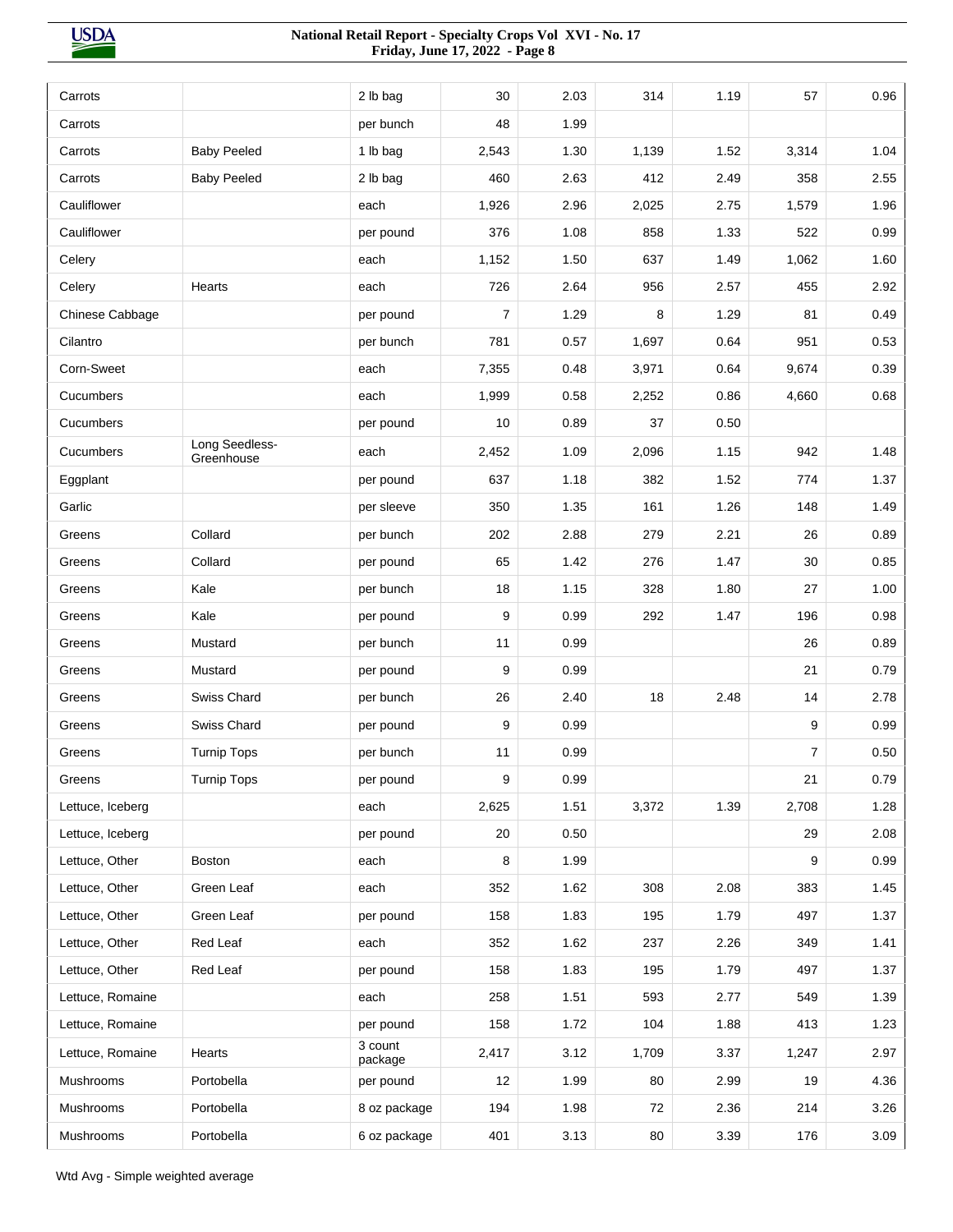| <b>Mushrooms</b>      | White                                        | 8 oz package                | 1.703 | 2.10 | 1,511 | 1.95 | 2,374 | 1.81 |
|-----------------------|----------------------------------------------|-----------------------------|-------|------|-------|------|-------|------|
| Onions Green          |                                              | per bunch                   | 1,226 | 0.64 | 1,265 | 0.69 | 1,016 | 0.67 |
| Peppers, Bell Type    | Green                                        | per pound                   | 678   | 1.59 | 276   | 1.63 | 560   | 1.45 |
| Peppers, Bell Type    | Green                                        | each                        | 1,682 | 0.72 | 1,708 | 0.89 | 1,861 | 0.81 |
| Peppers, Bell Type    | Orange                                       | per pound                   | 316   | 2.72 | 70    | 2.82 | 1,272 | 3.41 |
| Peppers, Bell Type    | Orange                                       | each                        | 2,530 | 1.37 | 3,438 | 1.39 | 1,471 | 1.18 |
| Peppers, Bell Type    | Orange-Greenhouse                            | per pound                   | 80    | 3.44 |       |      | 8     | 2.99 |
| Peppers, Bell Type    | Orange-Greenhouse                            | each                        | 226   | 1.07 | 544   | 1.15 | 378   | 1.64 |
| Peppers, Bell Type    | Red                                          | per pound                   | 854   | 2.53 | 497   | 2.76 | 1,624 | 3.07 |
| Peppers, Bell Type    | Red                                          | each                        | 2,549 | 1.37 | 4,270 | 1.30 | 1,698 | 1.15 |
| Peppers, Bell Type    | Red-Greenhouse                               | per pound                   | 80    | 3.44 |       |      | 8     | 2.99 |
| Peppers, Bell Type    | Red-Greenhouse                               | each                        | 226   | 1.07 | 544   | 1.15 | 394   | 1.62 |
| Peppers, Bell Type    | Yellow                                       | per pound                   | 322   | 2.70 | 133   | 2.76 | 1,373 | 3.31 |
| Peppers, Bell Type    | Yellow                                       | each                        | 2,545 | 1.37 | 3,489 | 1.39 | 1,459 | 1.18 |
| Peppers, Bell Type    | Yellow-Greenhouse                            | per pound                   | 80    | 3.44 |       |      | 8     | 2.99 |
| Peppers, Bell Type    | Yellow-Greenhouse                            | each                        | 226   | 1.07 | 544   | 1.15 | 384   | 1.63 |
| Peppers, Other        | Jalapeno                                     | per pound                   | 552   | 0.96 | 448   | 0.90 | 1,271 | 0.78 |
| Peppers, Other        | <b>Mixed Mini Sweet Types</b>                | 1 lb package                | 282   | 2.77 | 494   | 3.27 | 477   | 2.61 |
| Peppers, Other        | Serrano                                      | per pound                   | 102   | 0.99 | 78    | 1.05 | 94    | 0.80 |
| Radishes              |                                              | per bunch                   | 653   | 0.92 | 938   | 1.08 | 642   | 1.01 |
| Radishes              |                                              | 1 lb bag                    | 12    | 1.29 | 30    | 1.37 | 40    | 1.19 |
| Salad                 | <b>Mixed Types</b>                           | $10 - 12$ oz<br>package     | 2,120 | 2.90 | 2,093 | 2.56 | 3,813 | 2.56 |
| Salad                 | <b>Mixed Types</b>                           | $5 - 9$ oz<br>package       | 2,042 | 2.95 | 2,064 | 2.79 | 6,189 | 2.56 |
| Spinach               |                                              | per bunch                   | 290   | 1.49 | 354   | 1.45 | 66    | 0.92 |
| Spinach               | Flat, Baby Type                              | 10 <sub>oz</sub><br>package | 206   | 3.75 | 309   | 3.32 | 83    | 3.19 |
| Spinach               | Flat, Baby Type                              | 8 oz package                | 168   | 2.53 | 178   | 2.20 | 483   | 1.87 |
| Spinach               | Flat, Baby Type                              | 9 oz package                | 78    | 2.80 | 85    | 2.64 | 7     | 2.50 |
| Spinach               | Flat, Baby Type                              | $5 - 6$ oz<br>package       | 513   | 3.17 | 291   | 3.33 | 1,321 | 2.48 |
| Squash                | Grey                                         | per pound                   | 420   | 0.95 | 509   | 0.94 | 153   | 0.69 |
| Squash                | Yellow<br>Crookneck/Straightneck             | per pound                   | 2,653 | 1.49 | 2,789 | 1.29 | 3,169 | 1.27 |
| Squash                | Zucchini                                     | per pound                   | 5,362 | 1.37 | 3,176 | 1.29 | 3,632 | 1.22 |
| <b>Sweet Potatoes</b> |                                              | per pound                   | 1,339 | 0.99 | 1,337 | 0.97 | 966   | 0.93 |
| Tomatillos            |                                              | per pound                   | 736   | 1.00 | 554   | 1.00 | 812   | 0.75 |
| Tomatoes              |                                              | per pound                   | 3,154 | 1.82 | 1,638 | 1.68 | 2,794 | 1.32 |
| Tomatoes              | Vine Ripe - Heirloom<br>Varieties-Greenhouse | per pound                   | 23    | 3.42 | 27    | 3.10 |       |      |
| Tomatoes              | Vine Ripes                                   | per pound                   | 311   | 1.72 | 317   | 1.52 | 481   | 1.48 |
| Tomatoes              | Vine Ripes, On The Vine-<br>Greenhouse       | per pound                   | 5,389 | 1.86 | 4,450 | 1.67 | 5,501 | 1.56 |
| Tomatoes              | Vine Ripes-Greenhouse                        | per pound                   | 86    | 1.44 | 1,488 | 1.43 | 525   | 1.42 |
|                       |                                              |                             |       |      |       |      |       |      |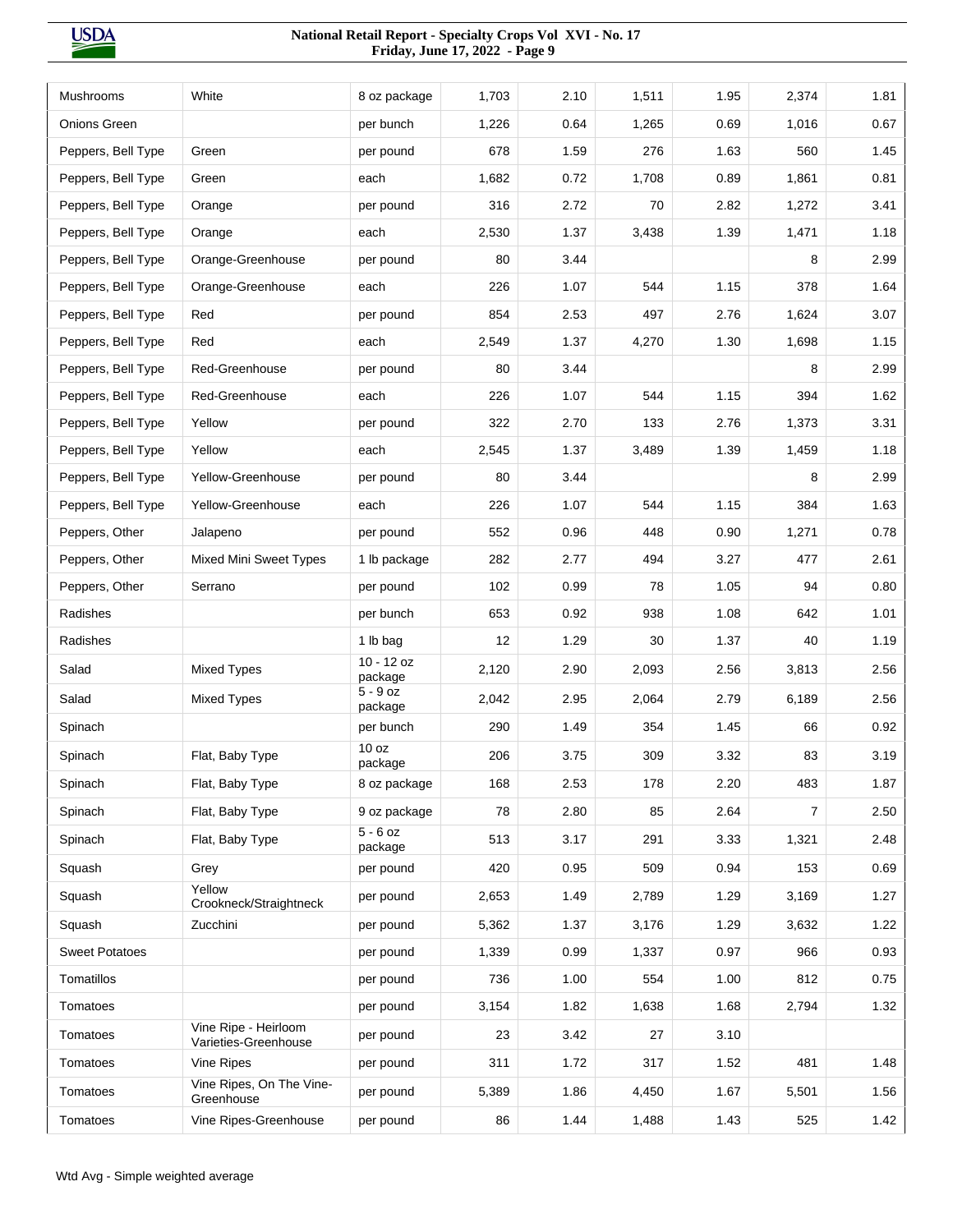| Tomatoes, Cherry        |                              | 1 pint<br>package           | 102          | 2.64 | 82    | 3.92 | 3     | 2.99 |
|-------------------------|------------------------------|-----------------------------|--------------|------|-------|------|-------|------|
| Tomatoes, Grape<br>Type |                              | 1 pint<br>package           | 1,417        | 2.28 | 679   | 2.42 | 2,233 | 2.21 |
| Tomatoes, Grape<br>Type |                              | 10 <sub>oz</sub><br>package | 825          | 2.78 | 3,051 | 2.78 | 1,045 | 2.89 |
| Tomatoes, Plum<br>Type  | Roma                         | per pound                   | 1,095        | 1.07 | 1,206 | 1.19 | 955   | 1.17 |
| Vegetables Other        | Cactus Leaf (Nopales)        | per pound                   | 213          | 0.70 | 31    | 0.85 | 21    | 0.68 |
| <b>ORGANIC</b>          |                              |                             |              |      |       |      |       |      |
| Asparagus               | Green                        | per pound                   | 150          | 2.99 | 86    | 3.71 |       |      |
| Beans                   | Round Green Type             | per pound                   | 8            | 1.99 | 8     | 2.49 | 8     | 2.49 |
| <b>Beets</b>            |                              | per bunch                   | 31           | 3.51 | 81    | 3.02 | 76    | 2.15 |
| <b>Broccoli</b>         |                              | per pound                   | 12           | 1.84 |       |      | 62    | 1.43 |
| <b>Broccoli</b>         |                              | per bunch                   | 287          | 3.05 | 240   | 3.21 | 433   | 3.62 |
| Broccoli                | Baby Hybrid Type             | per bunch                   | 26           | 3.00 |       |      |       |      |
| Cabbage                 | Round Green Type             | per pound                   | $\mathbf{1}$ | 1.19 | 263   | 1.71 | 12    | 0.99 |
| Carrots                 |                              | per pound                   | 48           | 1.39 | 148   | 1.34 | 43    | 0.99 |
| Carrots                 |                              | 1 lb bag                    | 359          | 1.50 | 226   | 1.00 |       |      |
| Carrots                 |                              | 2 lb bag                    | 45           | 1.49 | 31    | 2.50 | 45    | 1.49 |
| Carrots                 |                              | per bunch                   | 149          | 1.99 | 26    | 2.25 | 133   | 1.69 |
| Carrots                 | <b>Baby Peeled</b>           | 1 lb bag                    | 1,694        | 1.90 | 1,986 | 1.61 | 667   | 1.81 |
| Cauliflower             |                              | each                        | 32           | 3.21 | 245   | 3.86 | 167   | 3.82 |
| Cauliflower             |                              | per pound                   | 85           | 1.69 |       |      | 6     | 0.99 |
| Celery                  |                              | each                        | 8            | 2.50 | 48    | 2.49 | 423   | 1.98 |
| Celery                  | Hearts                       | each                        | 255          | 2.70 | 336   | 2.67 | 61    | 3.17 |
| Cilantro                |                              | per bunch                   | 42           | 1.67 | 35    | 1.56 | 75    | 1.87 |
| Corn-Sweet              |                              | each                        | 93           | 0.84 |       |      |       |      |
| Cucumbers               |                              | each                        | 169          | 1.28 | 356   | 1.92 | 177   | 0.52 |
| Cucumbers               | Long Seedless-<br>Greenhouse | each                        | 38           | 2.50 | 834   | 2.37 | 339   | 2.50 |
| Greens                  | Kale                         | per bunch                   | 28           | 1.81 | 95    | 2.01 | 1,391 | 2.38 |
| Greens                  | Swiss Chard                  | per bunch                   | 4            | 2.29 | 4     | 2.29 | 4     | 1.50 |
| Lettuce, Iceberg        |                              | each                        | 200          | 2.48 | 1,223 | 2.50 | 264   | 2.00 |
| Lettuce, Other          | Green Leaf                   | each                        | 452          | 2.15 | 263   | 2.27 | 297   | 1.75 |
| Lettuce, Other          | Red Leaf                     | each                        | 447          | 2.15 | 263   | 2.27 | 297   | 1.75 |
| Lettuce, Romaine        |                              | each                        | 347          | 2.21 | 111   | 2.69 | 168   | 2.04 |
| Lettuce, Romaine        | Hearts                       | 3 count<br>package          | 191          | 4.26 | 877   | 3.81 | 936   | 3.78 |
| Mushrooms               | Portobella                   | per pound                   | 11           | 7.99 | 11    | 7.99 | 11    | 5.99 |
| Mushrooms               | Portobella                   | 8 oz package                | 107          | 3.99 |       |      | 14    | 3.56 |
| Mushrooms               | Portobella                   | 6 oz package                | 39           | 3.99 | 49    | 3.99 | 4     | 2.99 |
| Mushrooms               | White                        | 8 oz package                | 523          | 3.07 | 153   | 3.08 | 2,495 | 2.39 |
| Onions Green            |                              | per bunch                   | 455          | 0.95 | 91    | 0.76 | 235   | 0.98 |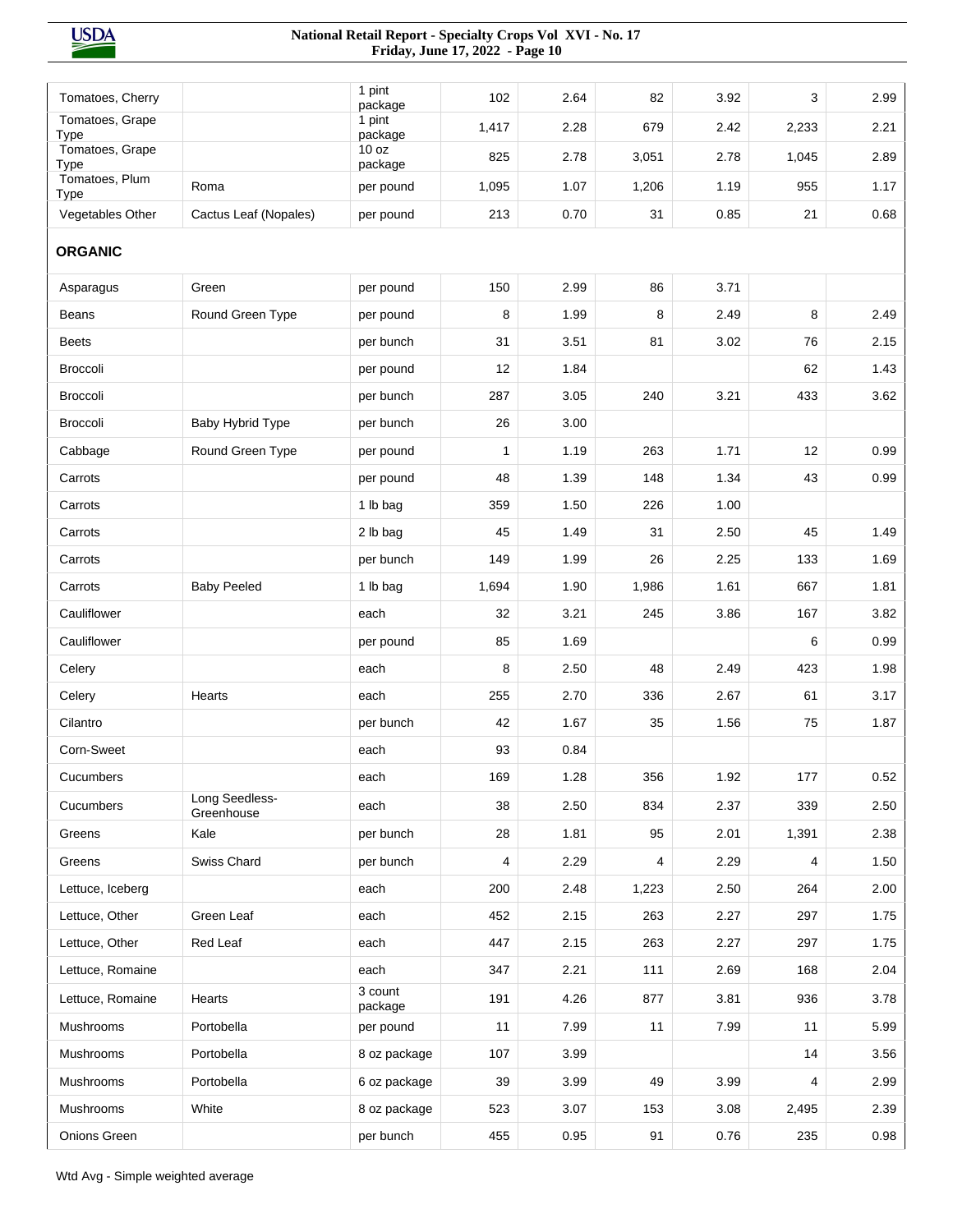| Peppers, Bell Type                | Orange                                       | each                               | 178                       | 2.50             | 1,111                     | 1.99             | 113                       | 1.99             |
|-----------------------------------|----------------------------------------------|------------------------------------|---------------------------|------------------|---------------------------|------------------|---------------------------|------------------|
| Peppers, Bell Type                | Red                                          | each                               | 178                       | 2.50             | 1,111                     | 1.99             | 113                       | 1.99             |
| Peppers, Bell Type                | Yellow                                       | each                               | 178                       | 2.50             | 1,111                     | 1.99             | 113                       | 1.99             |
| Peppers, Other                    | <b>Mixed Mini Sweet Types</b>                | 1 lb package                       | 123                       | 4.63             | 540                       | 4.26             | 248                       | 3.52             |
| Radishes                          |                                              | per bunch                          | 49                        | 2.00             | 14                        | 2.10             | 35                        | 2.00             |
| Salad                             | <b>Mixed Types</b>                           | 1 lb bag                           | 1,386                     | 5.04             | 2,154                     | 4.91             | 1,186                     | 4.11             |
| Salad                             | <b>Mixed Types</b>                           | $10 - 12$ oz<br>package            | 292                       | 5.33             | 175                       | 6.56             | 102                       | 5.69             |
| Salad                             | <b>Mixed Types</b>                           | $5 - 9$ oz<br>package              | 1,731                     | 3.52             | 1,864                     | 3.44             | 1,247                     | 3.27             |
| Spinach                           | Flat, Baby Type                              | 10 oz<br>package                   | 26                        | 4.99             | 72                        | 7.99             |                           |                  |
| Spinach                           | Flat, Baby Type                              | 1 lb package                       | 172                       | 4.99             | 16                        | 5.00             | $\mathbf{1}$              | 3.00             |
| Spinach                           | Flat, Baby Type                              | $5 - 6$ oz<br>package              | 1,369                     | 3.87             | 191                       | 3.14             | 46                        | 2.53             |
| Squash                            | Yellow<br>Crookneck/Straightneck             | per pound                          | 1,212                     | 1.39             | 197                       | 1.60             | 236                       | 2.62             |
| Squash                            | Zucchini                                     | per pound                          | 1,169                     | 1.42             | 1,808                     | 2.01             | 436                       | 2.21             |
| <b>Sweet Potatoes</b>             |                                              | per pound                          | 58                        | 1.91             | 116                       | 1.79             |                           |                  |
| Tomatoes                          |                                              | per pound                          | 187                       | 2.65             | 407                       | 2.79             | 130                       | 1.79             |
| Tomatoes                          | Vine Ripe - Heirloom<br>Varieties-Greenhouse | per pound                          | 15                        | 4.86             | 27                        | 4.92             | 5                         | 4.99             |
| Tomatoes                          | Vine Ripes                                   | per pound                          | 8                         | 2.99             | 8                         | 2.99             | 28                        | 4.56             |
| Tomatoes                          | Vine Ripes, On The Vine-<br>Greenhouse       | per pound                          | 228                       | 3.00             | 1,264                     | 2.70             | 1,102                     | 2.09             |
| Tomatoes                          | Vine Ripes-Greenhouse                        | per pound                          | 8                         | 2.99             | 8                         | 2.99             | 70                        | 3.49             |
| Tomatoes, Cherry                  |                                              | 1 pint<br>package                  | 13                        | 2.99             | 13                        | 2.50             | 12                        | 3.99             |
| Tomatoes, Grape<br>Type           |                                              | 1 pint<br>package                  | 506                       | 3.13             | 722                       | 3.14             | 571                       | 2.95             |
| Tomatoes, Grape<br>Type           |                                              | 10 oz<br>package                   | 12                        | 4.99             | 826                       | 2.68             | 2,081                     | 2.56             |
| Tomatoes, Plum<br><b>Type</b>     | Roma                                         | per pound                          | 200                       | 1.48             | $\overline{7}$            | 1.99             | 13                        | 2.45             |
|                                   |                                              | <b>OTHER SPECIALTY CROPS ITEMS</b> |                           |                  |                           |                  |                           |                  |
|                                   |                                              |                                    |                           | THIS WEEK        |                           | <b>LAST WEEK</b> | <b>LAST YEAR</b>          |                  |
| Commodity                         | Variety                                      | Unit                               | <b>Stores</b><br>With Ads | Wtd Avg<br>Price | <b>Stores</b><br>With Ads | Wtd Avg<br>Price | <b>Stores</b><br>With Ads | Wtd Avg<br>Price |
|                                   |                                              |                                    |                           |                  |                           |                  |                           |                  |
| Hemp (Seeds) Oil                  |                                              | 16 oz                              | 113                       | 13.50            |                           |                  |                           |                  |
| Hemp Protein                      |                                              | 8 oz package                       | 63                        | 8.39             |                           |                  | 25                        | 8.49             |
| Hemp Protein                      |                                              | 16 oz<br>package                   | 94                        | 15.83            | 31                        | 19.99            | 256                       | 17.90            |
| Hemp Protein                      |                                              | 32 oz<br>package                   | 113                       | 14.99            | 113                       | 14.99            |                           |                  |
| Hemp Seeds-<br>Shelled            |                                              | 8 oz package                       | 523                       | 7.65             | 512                       | 7.72             | 238                       | 8.38             |
|                                   |                                              | 12 oz                              |                           | 2.49             | 53                        | 12.50            |                           |                  |
| Hemp Seeds-                       |                                              |                                    | 53                        |                  |                           |                  |                           |                  |
| Shelled<br>Hemp Seeds-<br>Shelled |                                              | package<br>16 oz<br>package        | 252                       | 14.90            | 311                       | 13.76            | 120                       | 15.04            |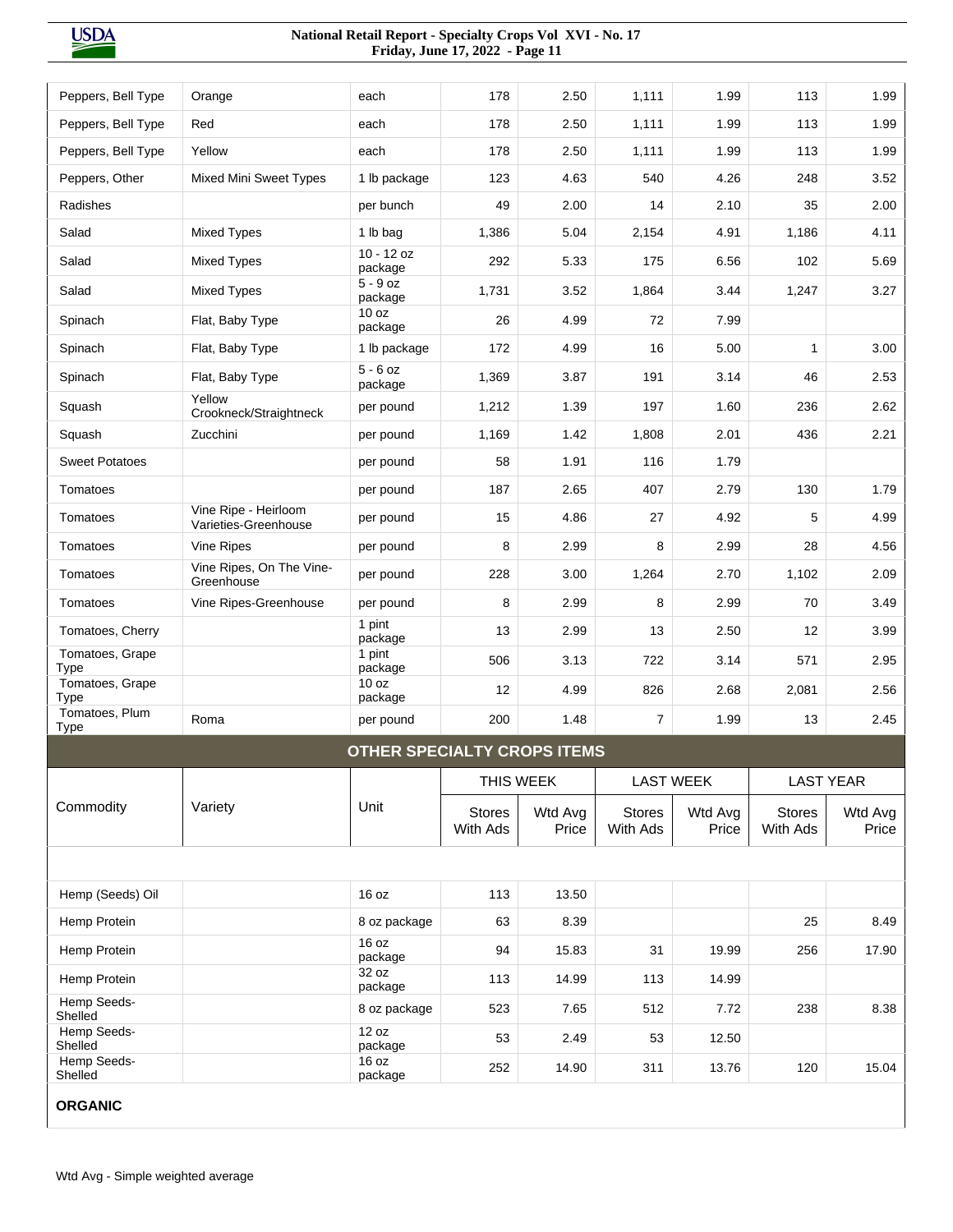| Hemp Protein           |               | 16 oz<br>package | 261                       | 18.44            | 251                       | 19.54            | 347                       | 16.88            |
|------------------------|---------------|------------------|---------------------------|------------------|---------------------------|------------------|---------------------------|------------------|
| Hemp Protein           |               | 12 oz<br>package | 63                        | 12.58            |                           |                  |                           |                  |
| Hemp Seeds-<br>Shelled |               | 7 oz package     | 345                       | 9.11             | 342                       | 9.08             | 135                       | 8.54             |
| Hemp Seeds-<br>Shelled |               | 8 oz package     | 31                        | 11.99            | 26                        | 12.79            |                           |                  |
| Hemp Seeds-<br>Shelled |               | 12 oz<br>package | 312                       | 13.50            | 323                       | 13.48            | 250                       | 13.87            |
| Hemp Seeds-<br>Shelled |               | 16 oz<br>package | 31                        | 13.59            | 31                        | 13.59            |                           |                  |
|                        |               |                  | <b>SEASONAL ITEMS</b>     |                  |                           |                  |                           |                  |
|                        |               |                  |                           |                  |                           |                  |                           |                  |
|                        |               |                  | THIS WEEK                 |                  |                           | <b>LAST WEEK</b> |                           | <b>LAST YEAR</b> |
| Commodity              | Variety       | Unit             | <b>Stores</b><br>With Ads | Wtd Avg<br>Price | <b>Stores</b><br>With Ads | Wtd Avg<br>Price | <b>Stores</b><br>With Ads | Wtd Avg<br>Price |
|                        |               |                  |                           |                  |                           |                  |                           |                  |
| Chayote                |               | per pound        | 548                       | 1.14             | 80                        | 1.29             | 11                        | 1.29             |
| Chayote                |               | each             | 192                       | 0.85             | 507                       | 0.95             | 82                        | 0.61             |
| <b>Potted Plants</b>   | Chrysanthemum | 6 inch pot       | 8                         | 12.00            |                           |                  |                           |                  |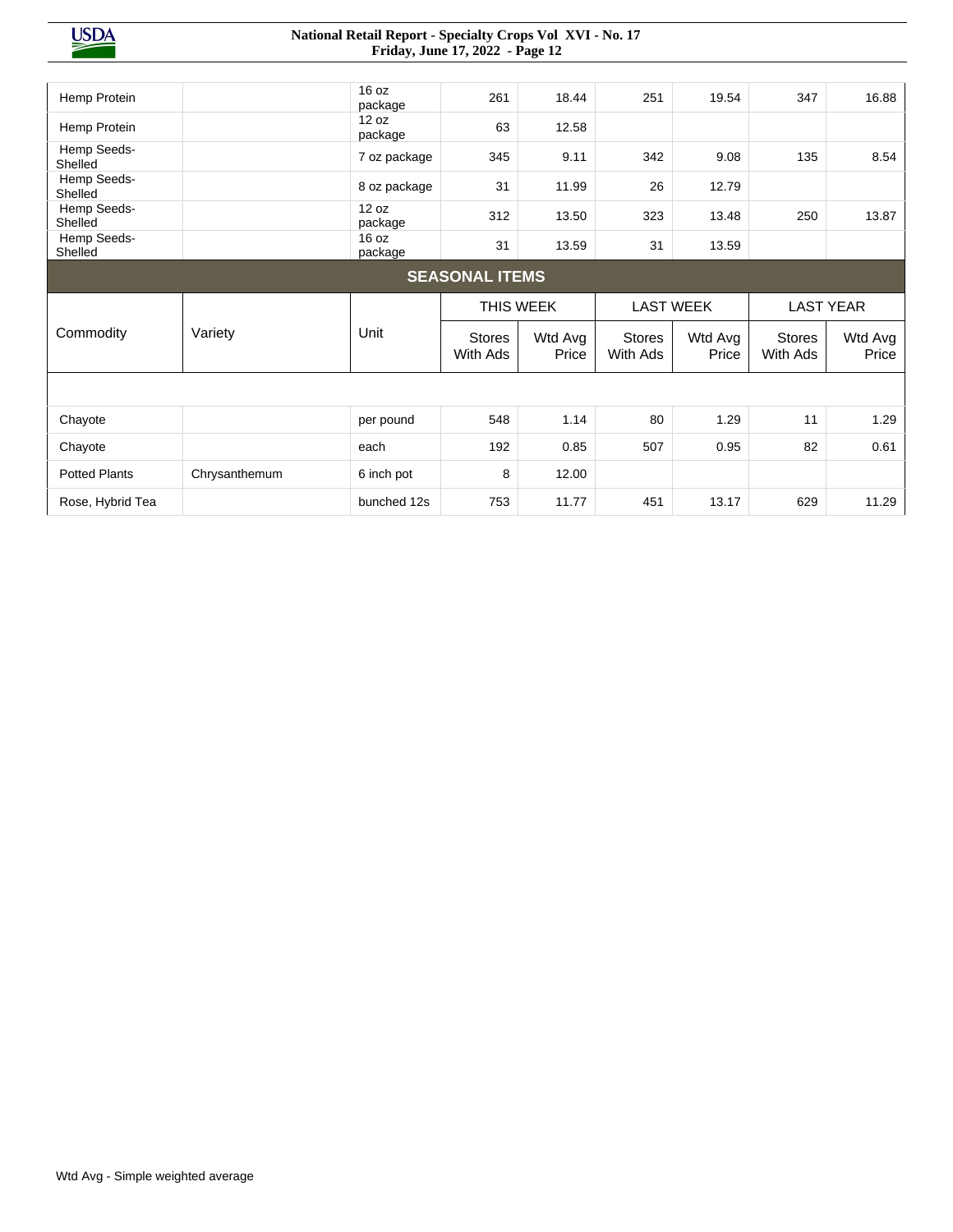# **REGIONAL DETAILS**

|                                            | <b>NORTHEAST U.S.</b> |                |                              |                     | <b>SOUTHEAST U.S.</b> |                |                              |                     | <b>MIDWEST U.S.</b>     |                  |                              |                     |                      |
|--------------------------------------------|-----------------------|----------------|------------------------------|---------------------|-----------------------|----------------|------------------------------|---------------------|-------------------------|------------------|------------------------------|---------------------|----------------------|
| Commodity<br>Variety                       | Unit                  | Price<br>Range | <b>Stores</b><br>with<br>Ads | Wtd<br>Avg<br>Price | %<br>Marked<br>Local  | Price<br>Range | <b>Stores</b><br>with<br>Ads | Wtd<br>Avg<br>Price | $\%$<br>Marked<br>Local | Price<br>Range   | <b>Stores</b><br>with<br>Ads | Wtd<br>Avg<br>Price | %<br>Marked<br>Local |
| <b>FRUITS</b>                              |                       |                |                              |                     |                       |                |                              |                     |                         |                  |                              |                     |                      |
| Apples                                     | per pound             | 1.49           | 9                            | 1.49                |                       | 1.88           | $\overline{2}$               | 1.88                |                         | $0.89 -$         | 54                           | 1.30                |                      |
| Fuji<br>Apples                             | 5 lb bag              |                |                              |                     |                       | 5.99           | 220                          | 5.99                |                         | 1.49             |                              |                     |                      |
| Fuji<br>Apples                             |                       |                |                              |                     |                       |                |                              |                     |                         |                  |                              |                     |                      |
| Gala<br>Apples                             | per pound             | 1.59-1.69      | 50                           | 1.68                |                       | $0.99 - 1.88$  | $\overline{7}$               | 1.24                |                         | 0.99             | 15                           | 0.99                |                      |
| Gala                                       | 3 lb bag              | 3.99           | 64                           | 3.99                |                       |                |                              |                     |                         |                  |                              |                     |                      |
| Apples<br>Gala                             | 2 lb bag              |                |                              |                     |                       | 2.99           | 8                            | 2.99                |                         |                  |                              |                     |                      |
| Apples<br>Golden Delicious                 | 5 lb bag              |                |                              |                     |                       | 3.99           | 40                           | 3.99                |                         |                  |                              |                     |                      |
| Apples<br><b>Granny Smith</b>              | per pound             | 1.69-1.99      | 74                           | 1.82                |                       | 1.59           | 12                           | 1.59                |                         | 1.55             | 10                           | 1.55                |                      |
| Apples<br><b>Granny Smith</b>              | 3 lb bag              | 5.99           | 8                            | 5.99                |                       | 4.99           | 453                          | 4.99                |                         |                  |                              |                     |                      |
| Apples<br><b>Granny Smith</b>              | 5 lb bag              | 5.99           | 106                          | 5.99                |                       |                |                              |                     |                         |                  |                              |                     |                      |
| Apples<br>Honeycrisp                       | per pound             | 1.29-3.49      | 18                           | 2.47                |                       | 1.98-2.99      | 581                          | 2.72                |                         | $1.29 -$<br>2.99 | 504                          | 2.38                |                      |
| Apples<br>Honeycrisp                       | 3 lb bag              |                |                              |                     |                       |                |                              |                     |                         | 6.99             | 407                          | 6.99                |                      |
| Apples<br>Pink Lady/Cripps Pink            | per pound             | 1.29-1.99      | 37                           | 1.82                |                       |                |                              |                     |                         | 1.39             | 8                            | 1.39                |                      |
| Apples<br>Pink Lady/Cripps Pink            | 3 lb bag              | 5.99           | 8                            | 5.99                |                       | 4.99           | 453                          | 4.99                |                         |                  |                              |                     |                      |
| Apples<br><b>Red Delicious</b>             | per pound             |                |                              |                     |                       | 1.28-1.88      | 36                           | 1.41                |                         |                  |                              |                     |                      |
| Apples, Processed<br>Juice                 | 64 oz (1/2<br>gallon) | 1.88-3.33      | 880                          | 2.29                |                       | 2.00-2.99      | 678                          | 2.41                |                         | $1.25 -$<br>3.49 | 1,111                        | 2.76                | 2                    |
| Apples, Processed<br>Juice                 | 128 oz (1<br>gallon)  |                |                              |                     |                       | 5.79           | 220                          | 5.79                |                         |                  |                              |                     |                      |
| Apples, Processed<br>Juice Marked Cider    | 64 oz (1/2<br>gallon) |                |                              |                     |                       |                |                              |                     |                         | 2.50             | 17                           | 2.50                |                      |
| Apricots                                   | per pound             | 2.99-4.99      | 35                           | 4.16                |                       | 3.49           | 8                            | 3.49                |                         | $2.49 -$<br>3.49 | 201                          | 3.46                |                      |
| Avocados<br>Hass                           | each                  | $0.99 - 2.50$  | 1,424                        | 1.58                |                       | $0.98 - 1.67$  | 642                          | 1.26                |                         | $0.69 -$<br>2.50 | 279                          | 1.08                |                      |
| Avocados<br>Various Greenskin<br>Varieties | each                  |                |                              |                     |                       | 2.50           | 453                          | 2.50                |                         | 2.50             | 192                          | 2.50                |                      |
| Avocados<br>Various Greenskin<br>Varieties | per pound             |                |                              |                     |                       | 0.98           | 18                           | 0.98                |                         |                  |                              |                     |                      |
| Bananas                                    | per pound             | 0.59           | 48                           | 0.59                |                       | $0.25 - 0.49$  | 46                           | 0.31                |                         | 0.49             | 34                           | 0.49                |                      |
| <b>Blueberries</b>                         | 6 oz<br>package       | 3.00           | 39                           | 3.00                |                       | 3.00-3.30      | 36                           | 3.28                |                         | $1.88 -$<br>3.00 | 77                           | 2.26                |                      |
| <b>Blueberries</b>                         | 1 pint<br>package     | 1.99-4.00      | 904                          | 2.96                | $\mathbf{1}$          | 2.50-3.34      | 919                          | 3.07                |                         | $1.99 -$<br>3.99 | 354                          | 2.51                |                      |
| <b>Blueberries</b>                         | 18 oz<br>package      | 5.00           | 260                          | 5.00                |                       | 3.49-5.00      | 334                          | 4.81                |                         | $3.99 -$<br>5.49 | 249                          | 5.15                |                      |
| Cantaloups                                 | each                  | 2.00-3.99      | 372                          | 2.89                |                       | 2.00-3.99      | 2,170                        | 2.81                |                         | $0.89 -$<br>4.99 | 755                          | 3.23                |                      |
| Cantaloups                                 | per pound             |                |                              |                     |                       |                |                              |                     |                         | $0.77 -$<br>0.88 | 160                          | 0.85                |                      |
| Cherries<br><b>Red Varieties</b>           | per pound             | 4.99-5.99      | 325                          | 5.85                |                       | 4.99           | 14                           | 4.99                |                         | 4.99             | 553                          | 4.99                |                      |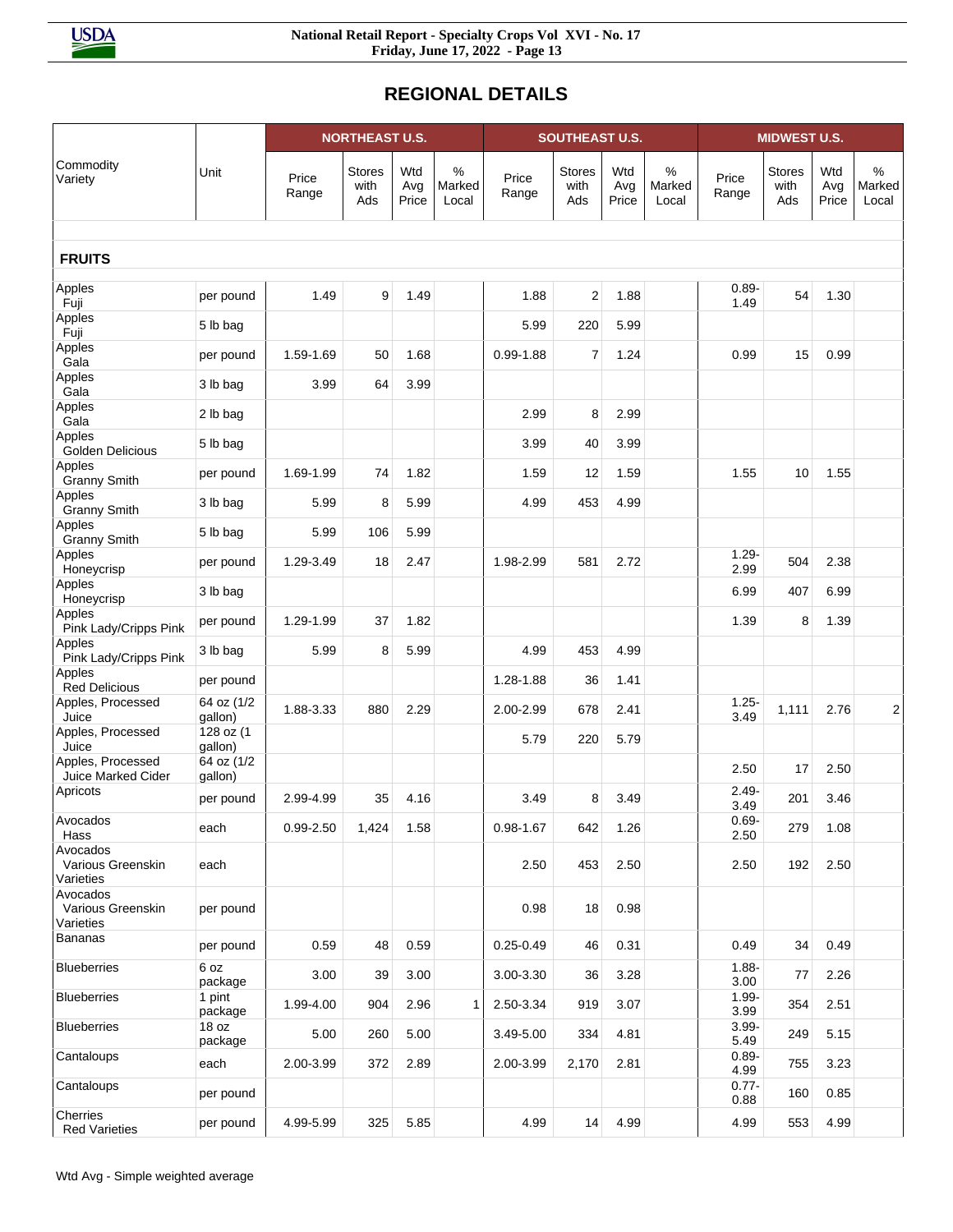|                                                        |                         |                | <b>NORTHEAST U.S.</b>        |                     |                      |                | <b>SOUTHEAST U.S.</b>        |                     |                      |                  | <b>MIDWEST U.S.</b>          |                     |                      |
|--------------------------------------------------------|-------------------------|----------------|------------------------------|---------------------|----------------------|----------------|------------------------------|---------------------|----------------------|------------------|------------------------------|---------------------|----------------------|
| Commodity<br>Variety                                   | Unit                    | Price<br>Range | <b>Stores</b><br>with<br>Ads | Wtd<br>Avg<br>Price | %<br>Marked<br>Local | Price<br>Range | <b>Stores</b><br>with<br>Ads | Wtd<br>Avg<br>Price | %<br>Marked<br>Local | Price<br>Range   | <b>Stores</b><br>with<br>Ads | Wtd<br>Avg<br>Price | %<br>Marked<br>Local |
| Clementines                                            | 3 lb bag                | 4.99-5.99      | 346                          | 5.76                |                      |                |                              |                     |                      |                  |                              |                     |                      |
| Clementines                                            | 2 lb bag                | 4.99           | 285                          | 4.99                |                      |                |                              |                     |                      |                  |                              |                     |                      |
| Grapefruit<br>Red                                      | each                    |                |                              |                     |                      | 1.00           | 68                           | 1.00                |                      |                  |                              |                     |                      |
| Grapes<br><b>Black Seedless</b>                        | per pound               | 1.99-2.00      | 212                          | 1.99                |                      | 2.48-3.79      | 929                          | 2.96                |                      | $0.99 -$<br>2.49 | 812                          | 1.32                |                      |
| Grapes<br><b>Red Globe</b>                             | per pound               |                |                              |                     |                      |                |                              |                     |                      | 1.99             | 12                           | 1.99                |                      |
| Grapes<br><b>Red Seedless</b>                          | per pound               | 0.99-4.99      | 1,347                        | 2.18                |                      | 0.99-2.79      | 2,457                        | 2.38                |                      | $0.88 -$<br>2.99 | 1,416                        | 1.41                |                      |
| Grapes<br>White Seedless Type                          | per pound               | 0.99-4.99      | 1,304                        | 1.84                |                      | 0.99-3.79      | 3,200                        | 2.07                |                      | $0.95 -$<br>2.99 | 2,381                        | 1.51                |                      |
| Honeydews                                              | each                    | 2.99-4.99      | 296                          | 3.71                |                      | 2.99-4.99      | 29                           | 3.96                |                      | $2.99 -$<br>5.00 | 165                          | 3.51                |                      |
| Honeydews                                              | per pound               |                |                              |                     |                      |                |                              |                     |                      | 0.77             | 30                           | 0.77                |                      |
| Kiwifruit<br>Hayward                                   | each                    | $0.50 - 0.66$  | 201                          | 0.56                |                      | 0.45           | 34                           | 0.45                |                      | 0.67             | 123                          | 0.67                |                      |
| Lemons                                                 | each                    | $0.30 - 0.75$  | 264                          | 0.59                |                      | $0.50 - 1.00$  | 424                          | 0.58                |                      | $0.50 -$<br>0.99 | 356                          | 0.65                |                      |
| Lemons                                                 | 2 lb bag                | 2.99-3.99      | 471                          | 3.27                |                      | 2.99-3.99      | 674                          | 3.16                |                      | $2.50 -$<br>3.99 | 799                          | 3.14                |                      |
| Limes                                                  | each                    | $0.20 - 0.83$  | 391                          | 0.45                |                      | $0.10 - 0.59$  | 1,958                        | 0.35                |                      | $0.13 -$<br>0.67 | 337                          | 0.34                |                      |
| Limes                                                  | per pound               |                |                              |                     |                      |                |                              |                     |                      | 0.78             | 8                            | 0.78                |                      |
| Mangoes                                                | each                    | $0.99 - 2.50$  | 1,434                        | 1.20                |                      | $0.75 - 1.50$  | 1,091                        | 1.21                |                      | $0.66 -$<br>1.50 | 386                          | 1.10                |                      |
| Misc Berries<br><b>Blackberries</b>                    | $5.6 - 6$ oz<br>package | 2.00-3.34      | 896                          | 2.97                |                      | 1.67-3.50      | 1,870                        | 2.62                | 51                   | $0.99 -$<br>3.50 | 1,282                        | 2.34                |                      |
| <b>Nectarines</b><br>Various White Flesh<br>Varieties  | per pound               | 1.99-3.99      | 966                          | 2.92                |                      | 2.99           | 1,135                        | 2.99                |                      | $1.29 -$<br>2.99 | 360                          | 2.30                |                      |
| <b>Nectarines</b><br>Various Yellow Flesh<br>Varieties | per pound               | 1.99-3.99      | 1,676                        | 2.57                |                      | 1.68-2.99      | 1,939                        | 2.93                |                      | $1.29 -$<br>3.49 | 919                          | 2.24                |                      |
| Oranges<br>Navel                                       | each                    | 1.67           | 31                           | 1.67                |                      | $0.98 - 1.00$  | 137                          | 0.99                |                      |                  |                              |                     |                      |
| Oranges<br>Navel                                       | per pound               |                |                              |                     |                      |                |                              |                     |                      | 1.88             | 10                           | 1.88                |                      |
| Oranges<br>Navel                                       | 3 lb bag                | 3.99           | 6                            | 3.99                |                      | 4.98           | 59                           | 4.98                |                      |                  |                              |                     |                      |
| Oranges<br>Valencia                                    | each                    |                |                              |                     |                      | 1.00           | 68                           | 1.00                |                      |                  |                              |                     |                      |
| Oranges<br>Valencia                                    | 3 lb bag                |                |                              |                     |                      | 4.99           | 8                            | 4.99                |                      |                  |                              |                     |                      |
| Oranges<br>Valencia                                    | 4 lb bag                |                |                              |                     |                      | 5.98           | $\overline{2}$               | 5.98                |                      |                  |                              |                     |                      |
| Papaya<br>Maradol/Tainung<br><b>Types</b>              | per pound               | $0.99 - 1.99$  | 32                           | 1.35                |                      | $0.99 - 1.28$  | 36                           | 1.01                |                      | 0.99             | 12                           | 0.99                |                      |
| Papaya<br>Maradol/Tainung<br><b>Types</b>              | each                    |                |                              |                     |                      |                |                              |                     |                      | 3.99             | 107                          | 3.99                |                      |
| Papaya<br>Solo Type                                    | per pound               | 1.29           | 64                           | 1.29                |                      |                |                              |                     |                      | 0.89             | 6                            | 0.89                |                      |
| Peaches<br>Various White Flesh<br>Varieties            | per pound               | 0.99-3.99      | 988                          | 2.90                |                      | 2.99-3.79      | 1,386                        | 3.13                |                      | $0.99 -$<br>2.99 | 703                          | 2.08                |                      |
| Peaches<br>Various Yellow Flesh<br>Varieties           | per pound               | 0.99-3.99      | 1,807                        | 2.32                |                      | $0.99 - 2.99$  | 2,611                        | 2.37                | 3                    | $0.89 -$<br>3.49 | 1,384                        | 1.83                |                      |
| Pears<br><b>Bartlett</b>                               | per pound               | 1.29-1.99      | 311                          | 1.71                |                      | $0.99 - 1.99$  | 1,370                        | 1.73                |                      | $1.49 -$<br>1.69 | 23                           | 1.64                |                      |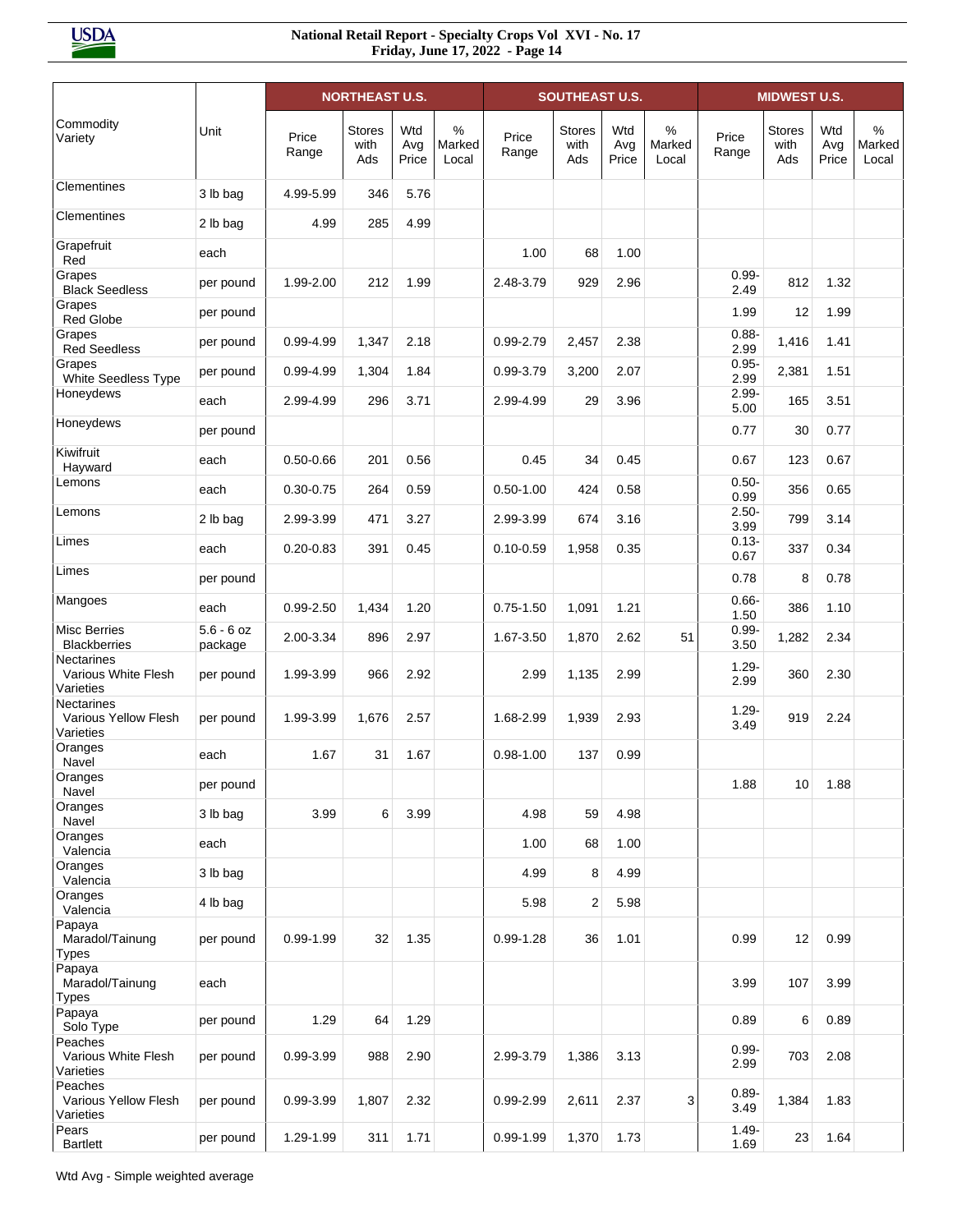|                                                         |                            |                | <b>NORTHEAST U.S.</b>        |                     |                         |                | <b>SOUTHEAST U.S.</b>        |                     |                      |                  | <b>MIDWEST U.S.</b>          |                     |                         |
|---------------------------------------------------------|----------------------------|----------------|------------------------------|---------------------|-------------------------|----------------|------------------------------|---------------------|----------------------|------------------|------------------------------|---------------------|-------------------------|
| Commodity<br>Variety                                    | Unit                       | Price<br>Range | <b>Stores</b><br>with<br>Ads | Wtd<br>Avg<br>Price | $\%$<br>Marked<br>Local | Price<br>Range | <b>Stores</b><br>with<br>Ads | Wtd<br>Avg<br>Price | %<br>Marked<br>Local | Price<br>Range   | <b>Stores</b><br>with<br>Ads | Wtd<br>Avg<br>Price | $\%$<br>Marked<br>Local |
| Pears<br>D'Anjou                                        | per pound                  | 1.69           | 8                            | 1.69                |                         | 1.28           | 18                           | 1.28                |                      | 1.55             | 10                           | 1.55                |                         |
| Pineapples                                              | each                       | 2.50-3.99      | 1,454                        | 2.75                |                         | 0.98-3.00      | 1,015                        | 2.83                |                      | $0.99 -$<br>3.99 | 413                          | 2.93                |                         |
| Plums                                                   | per pound                  | 1.99-4.00      | 419                          | 2.79                |                         | 1.99-2.99      | 1,856                        | 2.45                |                      | $1.99 -$<br>2.99 | 250                          | 2.88                |                         |
| Plums<br>Interspecific Type                             | per pound                  | 1.99-3.99      | 239                          | 2.54                |                         |                |                              |                     |                      | $2.69 -$<br>3.49 | 201                          | 3.43                |                         |
| Pomegranates                                            | each                       | 4.99           | 24                           | 4.99                |                         |                |                              |                     |                      | 2.00             | 7                            | 2.00                |                         |
| Raspberries<br>Red                                      | 6 oz<br>package            | 2.99-3.50      | 419                          | 3.16                |                         | 2.88-3.50      | 533                          | 3.46                |                      | $1.88 -$<br>3.99 | 1,131                        | 2.67                |                         |
| Strawberries                                            | 1 <sub>lb</sub><br>package | 1.89-5.00      | 1,931                        | 2.80                |                         | 1.78-3.50      | 2,191                        | 2.97                |                      | $0.99 -$<br>5.69 | 1,908                        | 2.23                |                         |
| <b>Strawberries</b>                                     | 2 <sub>lb</sub><br>package | 4.99-5.99      | 292                          | 5.08                |                         | 5.00-5.99      | 77                           | 5.44                |                      | $1.98 -$<br>4.99 | 695                          | 3.83                |                         |
| Tangerines                                              | per pound                  |                |                              |                     |                         |                |                              |                     |                      | 1.99             | 11                           | 1.99                |                         |
| Tangerines                                              | 3 lb bag                   | 4.99           | 9                            | 4.99                |                         | 4.99-5.99      | 613                          | 5.86                |                      |                  |                              |                     |                         |
| Tangerines                                              | 2 lb bag                   | 3.99           | 175                          | 3.99                |                         | 4.50-4.98      | 512                          | 4.56                |                      |                  |                              |                     |                         |
| Watermelons<br><b>Red Flesh Seeded</b><br>Type          | each                       |                |                              |                     |                         | 5.98-5.99      | 39                           | 5.98                |                      | 4.99-<br>5.99    | 297                          | 5.85                |                         |
| Watermelons<br><b>Red Flesh Seedless</b><br>Miniature   | each                       | 4.29           | 110                          | 4.29                |                         | 4.29           | 26                           | 4.29                |                      | $2.99 -$<br>4.29 | 352                          | 3.22                |                         |
| Watermelons<br><b>Red Flesh Seedless</b><br>Type        | each                       | 3.99-6.99      | 1,878                        | 5.65                |                         | 2.99-6.99      | 2,292                        | 4.96                | 3                    | $2.99 -$<br>7.99 | 2,146                        | 6.10                |                         |
| Watermelons<br><b>Red Flesh Seedless</b><br><b>Type</b> | per pound                  | $0.49 - 0.89$  | 81                           | 0.70                |                         |                |                              |                     |                      | 0.39             | 10                           | 0.39                |                         |
| <b>FRUITS - ORGANIC</b>                                 |                            |                |                              |                     |                         |                |                              |                     |                      |                  |                              |                     |                         |
| Apples                                                  | per pound                  |                |                              |                     |                         | 2.49           | 1,135                        | 2.49                |                      |                  |                              |                     |                         |
| Fuji<br>Apples                                          | per pound                  | 1.99-2.49      | 108                          | 2.02                |                         |                |                              |                     |                      |                  |                              |                     |                         |
| Gala<br>Apples                                          | per pound                  | 1.99-2.49      | 50                           | 2.06                |                         |                |                              |                     |                      |                  |                              |                     |                         |
| Granny Smith<br>Apples                                  | per pound                  |                |                              |                     |                         | 3.99           | 82                           | 3.99                |                      | 3.99             | 69                           | 3.99                |                         |
| Honeycrisp<br>Apples                                    | 3 lb bag                   | 7.49           | 310                          | 7.49                |                         | 6.99           | 366                          | 6.99                |                      |                  |                              |                     |                         |
| Honeycrisp<br>Apples                                    | 2 lb bag                   |                |                              |                     |                         |                |                              |                     |                      | $5.99 -$         | 417                          | 6.97                |                         |
| Honeycrisp<br>Apples, Processed                         | 64 oz (1/2                 |                |                              |                     |                         |                |                              |                     |                      | 6.99<br>3.29     | 116                          | 3.29                |                         |
| Juice<br>Apricots                                       | gallon)                    | 3.99           |                              | 3.99                |                         |                |                              |                     |                      |                  |                              |                     |                         |
| Avocados                                                | per pound                  |                | 70                           | 2.00                |                         |                |                              |                     |                      | $0.99 -$         | 80                           |                     |                         |
| Hass<br><b>Bananas</b>                                  | each                       | 2.00           | 255                          |                     |                         |                |                              |                     |                      | 2.99<br>$0.69 -$ |                              | 2.72                |                         |
| <b>Blueberries</b>                                      | per pound<br>6 oz          | 0.59-0.85      | 273                          | 0.76                |                         | 0.89           | 82                           | 0.89                |                      | 0.77             | 298                          | 0.70                |                         |
| <b>Blueberries</b>                                      | package<br>1 pint          | 3.50           | 8                            | 3.50                |                         | 3.33-3.99      | 1,414                        | 3.89                |                      | 3.77             | 10                           | 3.77                |                         |
| Cantaloups                                              | package                    | 2.99-5.99      | 473                          | 4.66                |                         |                |                              |                     |                      | 3.99             | 69                           | 3.99                |                         |
|                                                         | each                       | 3.99-4.99      | 51                           | 4.09                |                         | 3.50           | 31                           | 3.50                |                      |                  |                              |                     |                         |
| Grapefruit                                              | per pound                  | 1.99           | 110                          | 1.99                |                         |                |                              |                     |                      |                  |                              |                     |                         |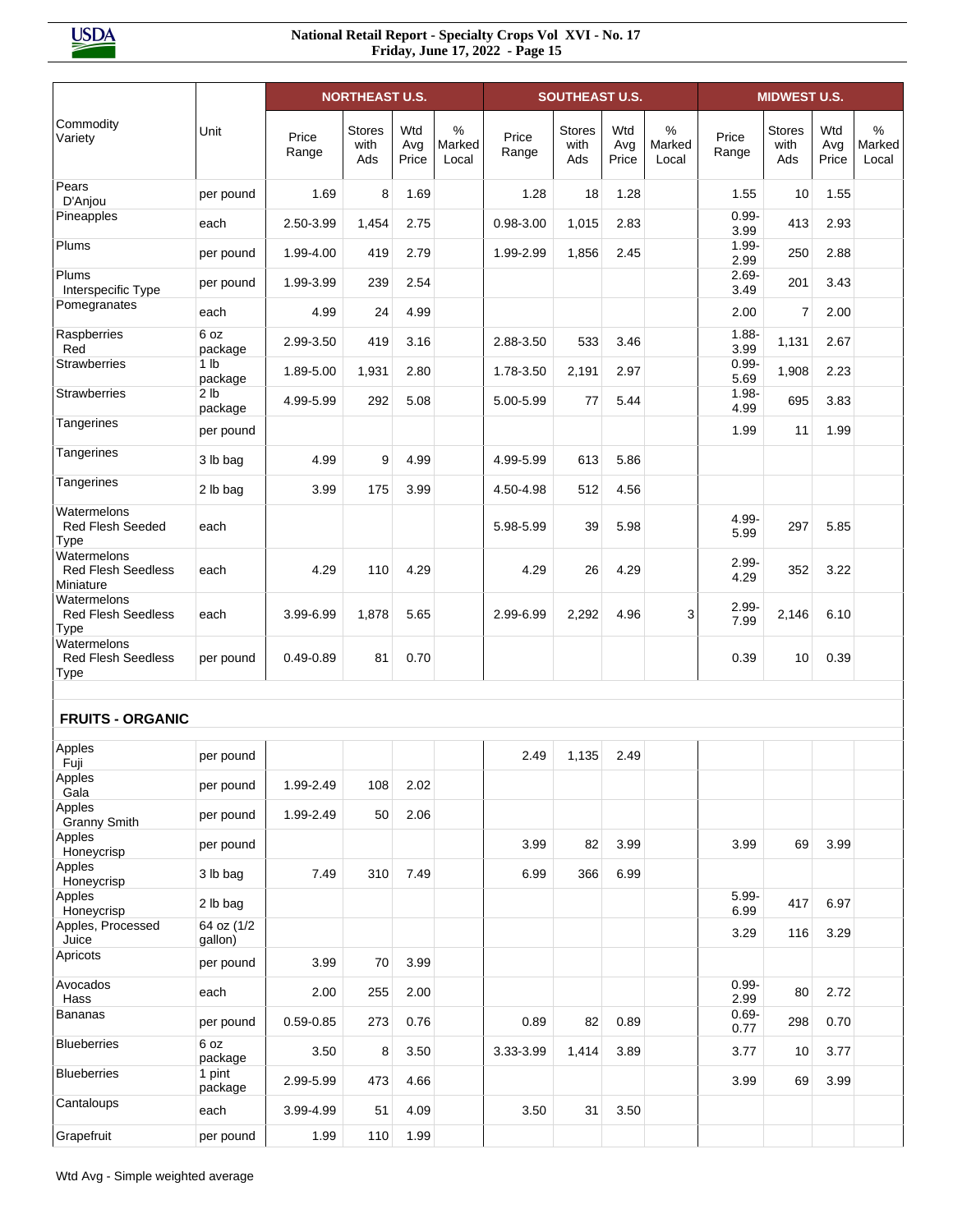|                                                     |                            |                | <b>NORTHEAST U.S.</b>        |                     |                         |                | <b>SOUTHEAST U.S.</b>        |                     |                      |                  | <b>MIDWEST U.S.</b>          |                     |                         |
|-----------------------------------------------------|----------------------------|----------------|------------------------------|---------------------|-------------------------|----------------|------------------------------|---------------------|----------------------|------------------|------------------------------|---------------------|-------------------------|
| Commodity<br>Variety                                | Unit                       | Price<br>Range | <b>Stores</b><br>with<br>Ads | Wtd<br>Avg<br>Price | $\%$<br>Marked<br>Local | Price<br>Range | <b>Stores</b><br>with<br>Ads | Wtd<br>Avg<br>Price | %<br>Marked<br>Local | Price<br>Range   | <b>Stores</b><br>with<br>Ads | Wtd<br>Avg<br>Price | $\%$<br>Marked<br>Local |
| Red                                                 |                            |                |                              |                     |                         |                |                              |                     |                      |                  |                              |                     |                         |
| Grapes<br><b>Black Seedless</b>                     | per pound                  | 2.99           | 110                          | 2.99                |                         | 2.99-3.99      | 309                          | 3.70                |                      | $1.99 -$<br>2.99 | 359                          | 2.17                |                         |
| Grapes<br><b>Red Seedless</b>                       | per pound                  | 2.50-3.99      | 727                          | 3.16                |                         | 2.99-3.99      | 1,897                        | 3.11                |                      | $0.99 -$<br>3.99 | 468                          | 2.10                |                         |
| Grapes<br>White Seedless Type                       | per pound                  | 2.50-3.99      | 727                          | 3.16                |                         | 2.99-3.99      | 1,897                        | 3.11                |                      | $0.99 -$<br>3.99 | 482                          | 2.12                |                         |
| Honeydews                                           | each                       |                |                              |                     |                         | 3.50           | 31                           | 3.50                |                      |                  |                              |                     |                         |
| Lemons                                              | each                       |                |                              |                     |                         | 1.00           | 220                          | 1.00                |                      |                  |                              |                     |                         |
| Lemons                                              | 2 lb bag                   | 4.99           | 261                          | 4.99                |                         |                |                              |                     |                      | $2.99 -$<br>3.99 | 27                           | 3.77                |                         |
| Mangoes                                             | each                       |                |                              |                     |                         | 2.00           | 220                          | 2.00                |                      |                  |                              |                     |                         |
| <b>Misc Berries</b><br><b>Blackberries</b>          | $5.6 - 6$ oz<br>package    | 3.34-5.00      | 106                          | 3.77                |                         | 2.50-3.50      | 1,257                        | 2.58                |                      | $1.99 -$<br>3.99 | 156                          | 3.63                |                         |
| Nectarines<br>Various White Flesh<br>Varieties      | per pound                  | 3.29           | 70                           | 3.29                |                         | 3.29           | 89                           | 3.29                |                      | $2.49 -$<br>3.29 | 348                          | 2.63                |                         |
| Nectarines<br>Various Yellow Flesh<br>Varieties     | per pound                  | 3.49-4.99      | 435                          | 3.85                |                         | 2.99-3.48      | 251                          | 3.05                |                      | $2.49 -$<br>2.99 | 367                          | 2.58                |                         |
| Oranges<br>Valencia                                 | 4 lb bag                   | 6.99           | 43                           | 6.99                |                         |                |                              |                     |                      |                  |                              |                     |                         |
| Peaches<br>Various White Flesh<br>Varieties         | per pound                  | 3.29           | 110                          | 3.29                |                         | 3.29           | 89                           | 3.29                |                      | $2.49 -$<br>3.29 | 348                          | 2.63                |                         |
| Peaches<br><b>Various Yellow Flesh</b><br>Varieties | per pound                  | 3.49-3.99      | 429                          | 3.83                |                         | 2.99-3.48      | 251                          | 3.05                |                      | $2.49 -$<br>2.99 | 367                          | 2.58                |                         |
| Pears<br><b>Bosc</b>                                | per pound                  | 1.99-2.49      | 108                          | 2.02                |                         |                |                              |                     |                      |                  |                              |                     |                         |
| Pears<br>D'Anjou                                    | per pound                  | 1.99-2.49      | 44                           | 2.07                |                         | 1.99           | $\overline{2}$               | 1.99                |                      |                  |                              |                     |                         |
| Pineapples                                          | each                       | 3.29           | 110                          | 3.29                |                         | 3.29           | 64                           | 3.29                |                      | 3.29             | 61                           | 3.29                |                         |
| Raspberries<br>Red                                  | 6 oz<br>package            | 3.99-4.99      | 30                           | 4.52                |                         | 2.99-3.50      | 33                           | 3.47                |                      | $2.99 -$<br>3.99 | 100                          | 3.87                |                         |
| Strawberries                                        | 1 lb<br>package            | 2.99-5.99      | 727                          | 4.20                |                         | 3.99-4.29      | 1,280                        | 4.00                |                      | $1.99 -$<br>4.99 | 548                          | 3.09                |                         |
| Strawberries                                        | 2 <sub>lb</sub><br>package |                |                              |                     |                         |                |                              |                     |                      | 5.99             | 43                           | 5.99                |                         |
| Tangerines                                          | 2 lb bag                   |                |                              |                     |                         | 4.99           | 78                           | 4.99                |                      |                  |                              |                     |                         |
| Watermelons<br><b>Red Flesh Seedless</b><br>Type    | each                       |                |                              |                     |                         | 5.99           | 1,135                        | 5.99                |                      |                  |                              |                     |                         |
| <b>ONIONS AND POTATOES</b>                          |                            |                |                              |                     |                         |                |                              |                     |                      |                  |                              |                     |                         |
| Onions, Dry<br>Red                                  | per pound                  | 0.99-1.79      | 62                           | 1.43                |                         |                |                              |                     |                      | 0.99             | 12                           | 0.99                |                         |
| Onions, Dry<br>Red                                  | 2 lb bag                   |                |                              |                     |                         | 1.79           | 12                           | 1.79                |                      |                  |                              |                     |                         |
| Onions, Dry<br>White                                | per pound                  | 1.49           | $\overline{7}$               | 1.49                |                         |                |                              |                     |                      | $0.69 -$<br>0.99 | 33                           | 0.94                |                         |
| Onions, Dry<br>Yellow                               | per pound                  | $0.99 - 1.49$  | 124                          | 1.28                |                         | $0.78 - 0.89$  | 975                          | 0.89                |                      | $0.69 -$<br>1.49 | 121                          | 1.30                |                         |
| Onions, Dry<br>Yellow                               | 2 lb bag                   | 1.99           | 68                           | 1.99                |                         | $0.78 - 1.19$  | 68                           | 0.99                |                      | 2.99             | 42                           | 2.99                |                         |
| Onions, Dry<br>Yellow                               | 3 lb bag                   | 2.50           | 50                           | 2.50                |                         | 1.99-3.00      | 168                          | 2.71                |                      | $1.29 -$<br>1.99 | 10                           | 1.78                |                         |
| Onions, Dry                                         | per pound                  | $0.89 - 1.49$  | 1,113                        | 1.11                |                         | $0.95 - 1.49$  | 474                          | 1.16                |                      | $0.69 -$         | 650                          | 1.20                |                         |

Wtd Avg - Simple weighted average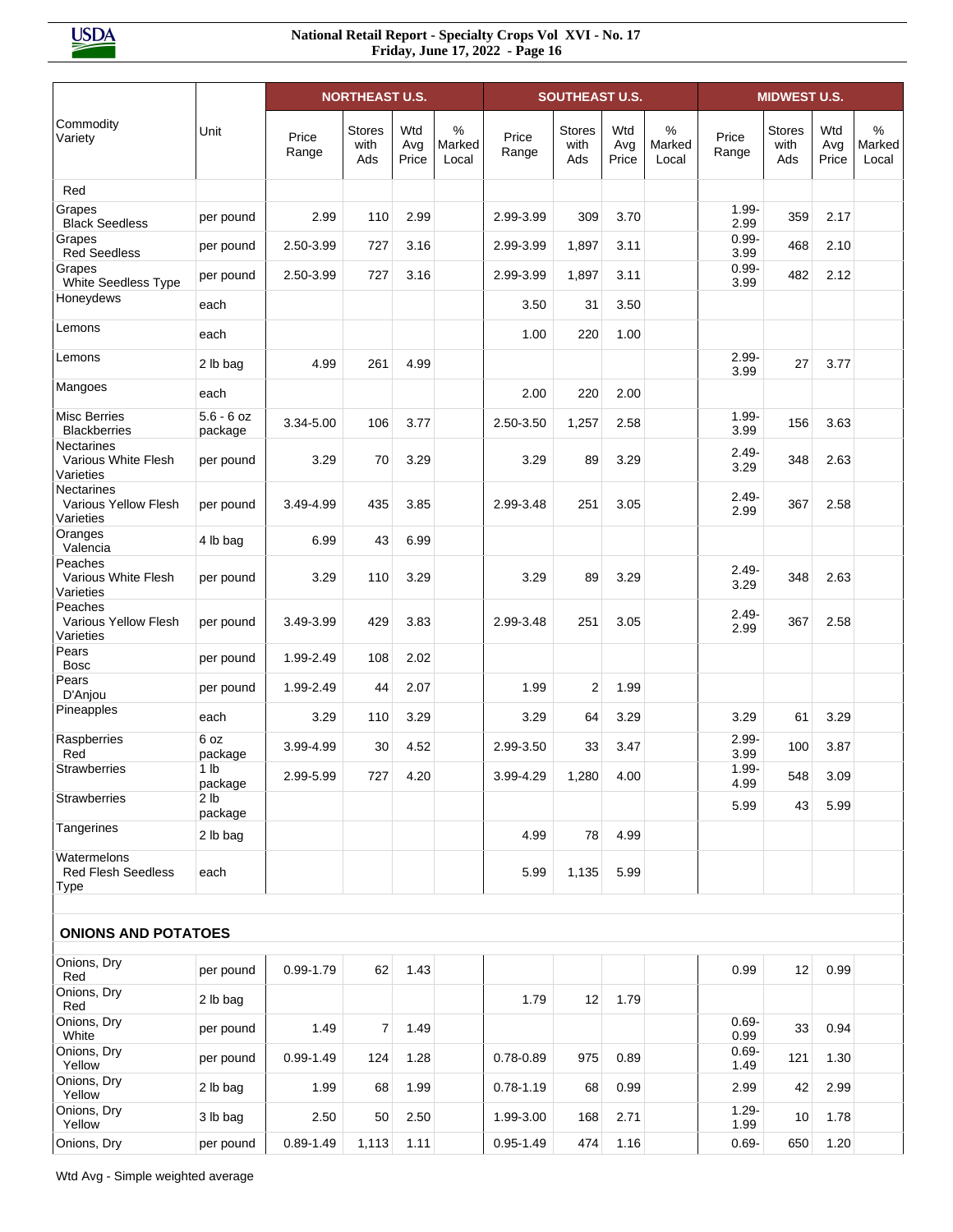|                                           |           |                | <b>NORTHEAST U.S.</b>        |                     |                         |                | <b>SOUTHEAST U.S.</b>        |                     |                      |                  | <b>MIDWEST U.S.</b>          |                     |                      |
|-------------------------------------------|-----------|----------------|------------------------------|---------------------|-------------------------|----------------|------------------------------|---------------------|----------------------|------------------|------------------------------|---------------------|----------------------|
| Commodity<br>Variety                      | Unit      | Price<br>Range | <b>Stores</b><br>with<br>Ads | Wtd<br>Avg<br>Price | $\%$<br>Marked<br>Local | Price<br>Range | <b>Stores</b><br>with<br>Ads | Wtd<br>Avg<br>Price | %<br>Marked<br>Local | Price<br>Range   | <b>Stores</b><br>with<br>Ads | Wtd<br>Avg<br>Price | %<br>Marked<br>Local |
| <b>Yellow Marked Sweet</b>                |           |                |                              |                     |                         |                |                              |                     |                      | 1.49             |                              |                     |                      |
| Onions, Dry<br><b>Yellow Marked Sweet</b> | 2 lb bag  | 2.49           | 48                           | 2.49                |                         | 2.50           | 11                           | 2.50                |                      | $2.49 -$<br>2.99 | 188                          | 2.94                |                      |
| Onions, Dry<br><b>Yellow Marked Sweet</b> | 3 lb bag  | 2.99-5.00      | 181                          | 3.61                |                         | 3.49-3.99      | 477                          | 3.51                |                      | $2.99 -$<br>3.99 | 312                          | 3.25                |                      |
| Onions, Dry<br><b>Yellow Marked Sweet</b> | 5 lb bag  | 4.99           | 359                          | 4.99                |                         | 3.98-4.99      | 373                          | 4.83                |                      | $3.99 -$<br>4.49 | 27                           | 4.32                |                      |
| Potatoes<br>Round Red                     | per pound | $0.99 - 1.29$  | 588                          | 1.12                |                         | 0.99           | 23                           | 0.99                |                      | 0.79             | 14                           | 0.79                |                      |
| Potatoes<br>Round Red                     | 3 lb bag  |                |                              |                     |                         | 5.00           | 200                          | 5.00                |                      | 2.99             | 12                           | 2.99                |                      |
| Potatoes<br>Round Red                     | 5 lb bag  | 2.99-4.99      | 147                          | 3.47                |                         | 3.49-4.99      | 1,245                        | 3.57                |                      | $2.50 -$<br>3.99 | 54                           | 3.36                | 20                   |
| Potatoes<br>Round White                   | 5 lb bag  |                |                              |                     |                         | 4.97           | 68                           | 4.97                |                      |                  |                              |                     |                      |
| Potatoes<br>Russet                        | per pound | $0.89 - 1.49$  | 768                          | 1.12                |                         | $0.58 - 0.99$  | 66                           | 0.92                |                      | $0.58 -$<br>0.99 | 289                          | 0.90                |                      |
| Potatoes<br>Russet                        | 3 lb bag  |                |                              |                     |                         |                |                              |                     |                      | $1.99 -$<br>2.99 | 40                           | 2.52                |                      |
| Potatoes<br>Russet                        | 5 lb bag  | 2.50-3.99      | 487                          | 2.87                |                         | 2.49-3.99      | 1,462                        | 2.87                |                      | $1.88 -$<br>4.99 | 283                          | 2.72                |                      |
| Potatoes<br>Russet                        | 10 lb bag |                |                              |                     |                         | 3.98-4.99      | 66                           | 4.07                |                      | $3.99 -$<br>4.29 | 23                           | 4.15                |                      |
| Potatoes<br>Russet                        | 8 lb bag  | 5.00           | 260                          | 5.00                |                         | 3.59-5.00      | 242                          | 4.55                |                      | $3.99 -$<br>4.99 | 98                           | 4.80                |                      |
| Potatoes<br>Yellow Type                   | per pound |                |                              |                     |                         |                |                              |                     |                      | 0.69             | 8                            | 0.69                |                      |
| Potatoes<br>Yellow Type                   | 3 lb bag  |                |                              |                     |                         |                |                              |                     |                      | $2.00 -$<br>2.99 | 19                           | 2.63                |                      |
| Potatoes<br>Yellow Type                   | 5 lb bag  | 3.99           | 8                            | 3.99                |                         | 4.99           | 220                          | 4.99                |                      |                  |                              |                     |                      |
| <b>ONIONS AND POTATOES - ORGANIC</b>      |           |                |                              |                     |                         |                |                              |                     |                      |                  |                              |                     |                      |
| Onions, Dry<br>Yellow                     | per pound | 1.49           | 5                            | 1.49                |                         |                |                              |                     |                      | 1.45             | 11                           | 1.45                |                      |
| Onions, Dry<br><b>Yellow Marked Sweet</b> | per pound |                |                              |                     |                         | 1.48-1.49      | 282                          | 1.48                |                      |                  |                              |                     |                      |
| Potatoes<br>Russet                        | per pound |                |                              |                     |                         |                |                              |                     |                      | 1.49             | 11                           | 1.49                |                      |
| Potatoes<br>Russet                        | 3 lb bag  |                |                              |                     |                         |                |                              |                     |                      | $2.98 -$<br>3.99 | 34                           | 3.69                |                      |
| Potatoes<br>Russet                        | 5 lb bag  | 4.99           | 3 <sup>1</sup>               | 4.99                |                         |                |                              |                     |                      |                  |                              |                     |                      |
|                                           |           |                |                              |                     |                         |                |                              |                     |                      |                  |                              |                     |                      |
| <b>VEGETABLES</b>                         |           |                |                              |                     |                         |                |                              |                     |                      |                  |                              |                     |                      |
| Artichokes                                | each      |                |                              |                     |                         |                |                              |                     |                      | 3.00             | 26                           | 3.00                |                      |
| Asparagus<br>Green                        | per pound | 1.69-3.99      | 817                          | 2.90                |                         | 1.49-3.49      | 3,690                        | 2.54                |                      | $0.99 -$<br>3.49 | 1,104                        | 2.52                | 54                   |
| <b>Bok Choy</b>                           | per pound | 0.99           | 9                            | 0.99                | 100                     |                |                              |                     |                      | 1.39             | 8                            | 1.39                | 88                   |
| Beans<br>Round Green Type                 | per pound | 1.79-1.99      | 15                           | 1.88                |                         | 0.99-1.79      | 286                          | 1.15                |                      | $0.99 -$<br>2.89 | 173                          | 1.85                |                      |
| Broccoli                                  | per bunch | 1.50           | 52                           | 1.50                |                         | 2.99-3.00      | 1,203                        | 2.99                |                      |                  |                              |                     |                      |
| Broccoli<br>Crown Cut                     | per pound | 1.29-1.99      | 597                          | 1.54                |                         | 1.29-1.99      | 1,282                        | 1.38                |                      | $0.79 -$<br>1.99 | 416                          | 1.62                |                      |
| <b>Brussels Sprouts</b>                   | per pound | 2.49-2.99      | 268                          | 2.50                |                         | 2.49           | 43                           | 2.49                |                      |                  |                              |                     |                      |
| Cabbage<br>Round Green Type               | per pound | 0.49-0.69      | 191                          | 0.61                |                         | 0.33-0.89      | 160                          | 0.67                |                      | $0.49 -$<br>0.90 | 22                           | 0.77                |                      |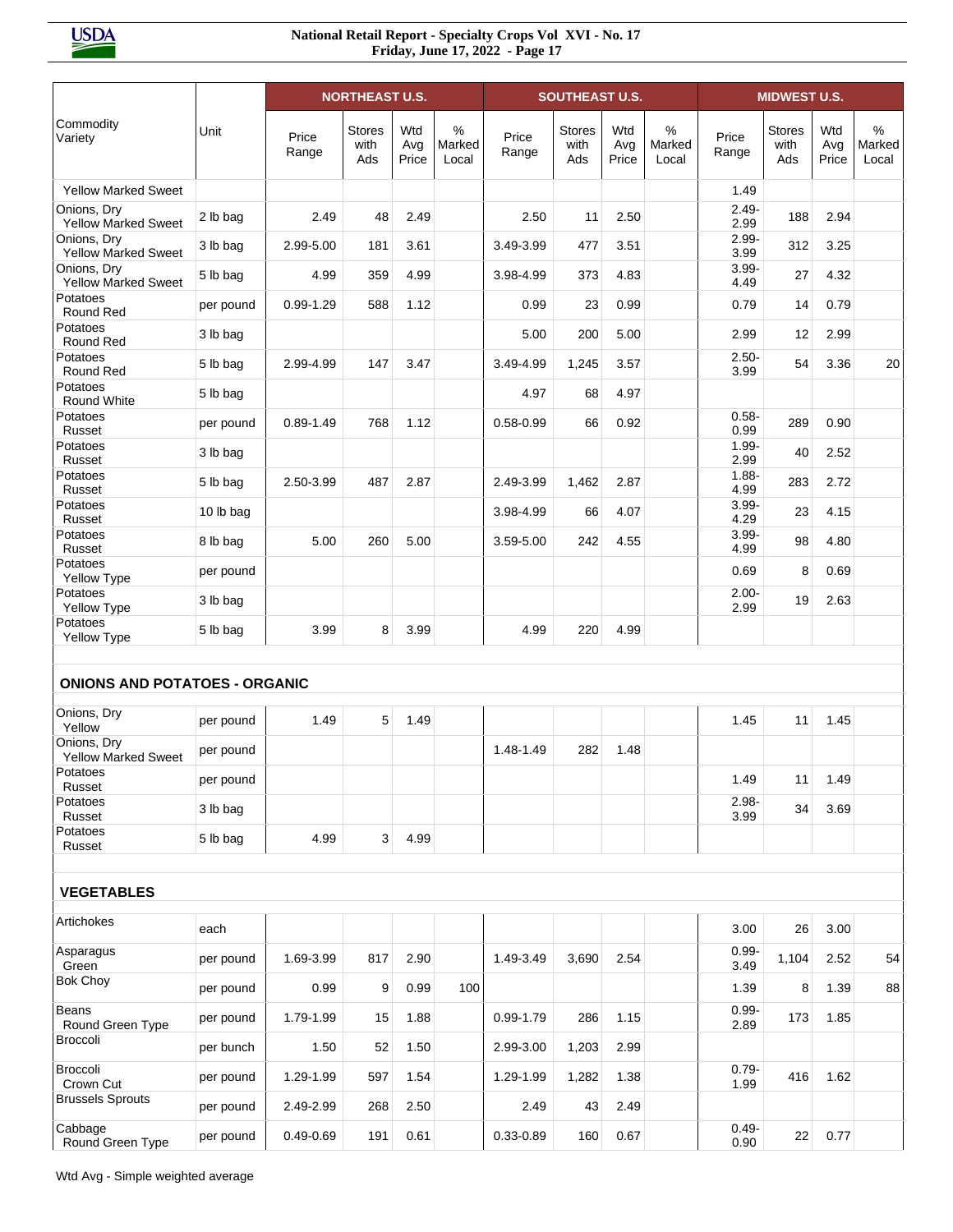|                                           |                    |                | <b>NORTHEAST U.S.</b>        |                     |                         |                | <b>SOUTHEAST U.S.</b>        |                     |                      |                  | <b>MIDWEST U.S.</b>          |                     |                         |
|-------------------------------------------|--------------------|----------------|------------------------------|---------------------|-------------------------|----------------|------------------------------|---------------------|----------------------|------------------|------------------------------|---------------------|-------------------------|
| Commodity<br>Variety                      | Unit               | Price<br>Range | <b>Stores</b><br>with<br>Ads | Wtd<br>Avg<br>Price | $\%$<br>Marked<br>Local | Price<br>Range | <b>Stores</b><br>with<br>Ads | Wtd<br>Avg<br>Price | %<br>Marked<br>Local | Price<br>Range   | <b>Stores</b><br>with<br>Ads | Wtd<br>Avg<br>Price | $\%$<br>Marked<br>Local |
| Carrots                                   | per pound          | 0.99           | 28                           | 0.99                |                         |                |                              |                     |                      |                  |                              |                     |                         |
| Carrots                                   | 2 lb bag           |                |                              |                     |                         |                |                              |                     |                      | 1.59             | 8                            | 1.59                |                         |
| Carrots                                   | per bunch          | 1.99           | 48                           | 1.99                |                         |                |                              |                     |                      |                  |                              |                     |                         |
| Carrots<br><b>Baby Peeled</b>             | 1 lb bag           | $0.99 - 2.00$  | 415                          | 1.91                |                         | $0.98 - 1.67$  | 1,441                        | 1.10                |                      | $0.99 -$<br>2.00 | 556                          | 1.39                |                         |
| Carrots<br><b>Baby Peeled</b>             | 2 lb bag           | 2.99-3.49      | 247                          | 3.14                |                         |                |                              |                     |                      | $1.99 -$<br>2.66 | 213                          | 2.04                |                         |
| Cauliflower                               | each               | 2.49-3.50      | 627                          | 2.92                |                         | 2.99-3.00      | 1,223                        | 2.99                |                      | $2.50 -$<br>2.99 | 71                           | 2.94                |                         |
| Cauliflower                               | per pound          |                |                              |                     |                         |                |                              |                     |                      | $0.99 -$<br>1.69 | 134                          | 1.45                |                         |
| Celery                                    | each               | 1.49-2.49      | 106                          | 1.68                |                         | 1.49           | 957                          | 1.49                |                      | $1.39 -$<br>1.49 | 14                           | 1.44                |                         |
| Celery<br>Hearts                          | each               | 2.50-2.99      | 612                          | 2.66                |                         | 2.99           | 15                           | 2.99                |                      | 1.99             | 17                           | 1.99                |                         |
| Chinese Cabbage                           | per pound          |                |                              |                     |                         |                |                              |                     |                      | 1.29             | 7                            | 1.29                | 100                     |
| Cilantro                                  | per bunch          | $0.99 - 1.50$  | 105                          | 1.11                | 9                       |                |                              |                     |                      | $0.33 -$<br>0.50 | 45                           | 0.46                |                         |
| Corn-Sweet                                | each               | $0.20 - 1.25$  | 905                          | 0.49                | $\mathbf{1}$            | $0.25 - 0.76$  | 2,352                        | 0.48                |                      | $0.25 -$<br>0.99 | 1,243                        | 0.51                |                         |
| Cucumbers                                 | each               | $0.40 - 0.99$  | 458                          | 0.66                |                         | $0.33 - 0.79$  | 748                          | 0.54                |                      | $0.43 -$<br>0.80 | 65                           | 0.66                |                         |
| Cucumbers<br>Long Seedless-<br>Greenhouse | each               | $0.89 - 2.00$  | 733                          | 1.14                |                         | $0.99 - 1.67$  | 1,196                        | 1.12                |                      | $0.50 -$<br>1.69 | 397                          | 0.95                |                         |
| Eggplant                                  | per pound          | $0.99 - 1.88$  | 317                          | 1.38                |                         | $0.50 - 1.49$  | 36                           | 0.56                |                      | $0.99 -$<br>1.99 | 261                          | 1.06                |                         |
| Garlic                                    | per sleeve         | 1.50           | 66                           | 1.50                |                         | 1.50           | 2                            | 1.50                |                      |                  |                              |                     |                         |
| Greens<br>Collard                         | per bunch          |                |                              |                     |                         | 2.99           | 191                          | 2.99                |                      |                  |                              |                     |                         |
| Greens<br>Collard                         | per pound          | 1.49           | 56                           | 1.49                | 14                      |                |                              |                     |                      | 0.99             | 9                            | 0.99                |                         |
| Greens<br>Kale                            | per bunch          |                |                              |                     |                         |                |                              |                     |                      | $0.99 -$<br>1.28 | 18                           | 1.15                | 94                      |
| Greens<br>Kale                            | per pound          |                |                              |                     |                         |                |                              |                     |                      | 0.99             | 9                            | 0.99                |                         |
| Greens<br>Mustard                         | per pound          |                |                              |                     |                         |                |                              |                     |                      | 0.99             | 9                            | 0.99                |                         |
| Greens<br>Swiss Chard                     | per bunch          |                |                              |                     |                         |                |                              |                     |                      | $2.18 -$<br>2.79 | 18                           | 2.45                | 94                      |
| Greens<br>Swiss Chard                     | per pound          | 0.99           | 9                            | 0.99                | 100                     |                |                              |                     |                      |                  |                              |                     |                         |
| Greens<br><b>Turnip Tops</b>              | per pound          |                |                              |                     |                         |                |                              |                     |                      | 0.99             | 9                            | 0.99                |                         |
| Lettuce, Iceberg                          | each               | 1.49-1.99      | 191                          | 1.64                |                         | 1.39-1.77      | 1,273                        | 1.50                |                      | $0.99 -$<br>1.99 | 596                          | 1.68                |                         |
| Lettuce, Other<br>Green Leaf              | each               | 1.49-2.50      | 127                          | 1.76                |                         | 1.49           | 14                           | 1.49                |                      |                  |                              |                     |                         |
| Lettuce, Other<br>Green Leaf              | per pound          | 0.99-1.99      | 158                          | 1.83                |                         |                |                              |                     |                      |                  |                              |                     |                         |
| Lettuce, Other<br>Red Leaf                | each               | 1.49-2.50      | 127                          | 1.76                |                         | 1.49           | 14                           | 1.49                |                      |                  |                              |                     |                         |
| Lettuce, Other<br>Red Leaf                | per pound          | 0.99-1.99      | 158                          | 1.83                |                         |                |                              |                     |                      |                  |                              |                     |                         |
| Lettuce, Romaine                          | each               | 1.49-1.67      | 87                           | 1.55                |                         | 1.49           | 14                           | 1.49                |                      |                  |                              |                     |                         |
| Lettuce, Romaine                          | per pound          | 1.49-1.99      | 158                          | 1.72                |                         |                |                              |                     |                      |                  |                              |                     |                         |
| Lettuce, Romaine<br>Hearts                | 3 count<br>package | 2.50-3.99      | 781                          | 3.22                |                         | 2.99-3.49      | 1,299                        | 2.99                |                      | $1.99 -$<br>4.99 | 278                          | 3.43                |                         |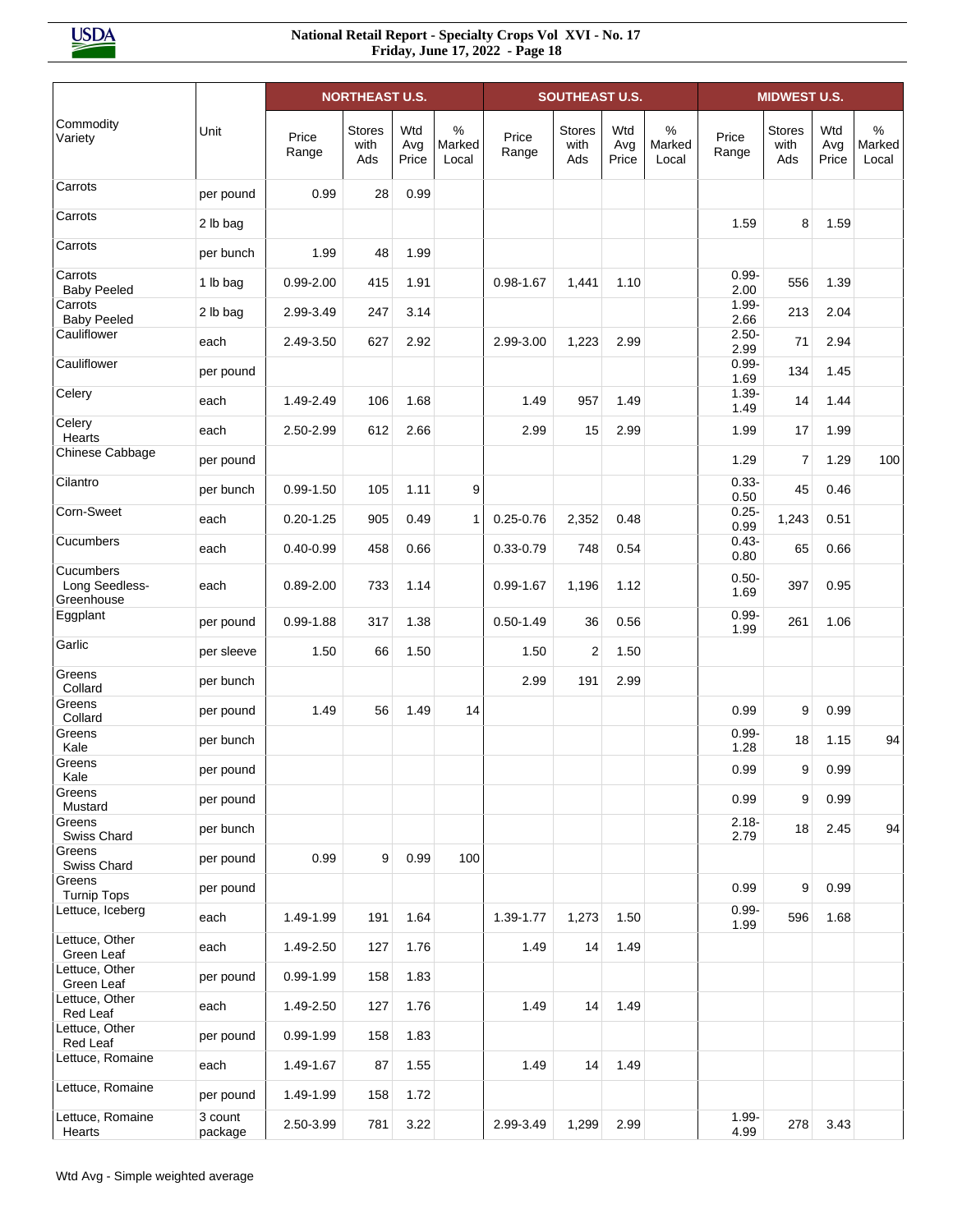|                                                    |                       |                | <b>NORTHEAST U.S.</b>        |                     |                      |                | <b>SOUTHEAST U.S.</b>        |                     |                      |                  | <b>MIDWEST U.S.</b>          |                     |                         |
|----------------------------------------------------|-----------------------|----------------|------------------------------|---------------------|----------------------|----------------|------------------------------|---------------------|----------------------|------------------|------------------------------|---------------------|-------------------------|
| Commodity<br>Variety                               | Unit                  | Price<br>Range | <b>Stores</b><br>with<br>Ads | Wtd<br>Avg<br>Price | %<br>Marked<br>Local | Price<br>Range | <b>Stores</b><br>with<br>Ads | Wtd<br>Avg<br>Price | %<br>Marked<br>Local | Price<br>Range   | <b>Stores</b><br>with<br>Ads | Wtd<br>Avg<br>Price | $\%$<br>Marked<br>Local |
| <b>Mushrooms</b><br>Portobella                     | per pound             |                |                              |                     |                      |                |                              |                     |                      | 1.99             | 12                           | 1.99                |                         |
| <b>Mushrooms</b><br>Portobella                     | 8 oz<br>package       |                |                              |                     |                      |                |                              |                     |                      | 2.50             | 6                            | 2.50                |                         |
| <b>Mushrooms</b><br>Portobella                     | 6 oz<br>package       | 3.00-3.50      | 219                          | 3.02                |                      |                |                              |                     |                      | $2.50 -$<br>3.99 | 141                          | 3.23                |                         |
| <b>Mushrooms</b><br>White                          | 8 oz<br>package       | 1.67-3.00      | 557                          | 2.36                |                      | $0.99 - 2.00$  | 559                          | 1.66                |                      | $1.50 -$<br>2.50 | 243                          | 1.98                |                         |
| <b>Onions Green</b>                                | per bunch             | $0.40 - 0.69$  | 178                          | 0.64                |                      | 0.49           | $\overline{2}$               | 0.49                |                      | $0.33 -$<br>0.50 | 61                           | 0.47                |                         |
| Peppers, Bell Type<br>Green                        | per pound             | $0.99 - 1.99$  | 566                          | 1.70                |                      | $0.78 - 1.49$  | 38                           | 0.85                |                      | $0.99 -$<br>1.99 | 74                           | 1.11                |                         |
| Peppers, Bell Type<br>Green                        | each                  |                |                              |                     |                      | $0.50 - 0.99$  | 619                          | 0.54                |                      | $0.59 -$<br>1.25 | 571                          | 0.97                |                         |
| Peppers, Bell Type<br>Orange                       | per pound             | 2.49-3.99      | 61                           | 3.53                |                      |                |                              |                     |                      | $1.99 -$<br>2.99 | 255                          | 2.53                |                         |
| Peppers, Bell Type<br>Orange                       | each                  | $0.97 - 1.67$  | 566                          | 1.43                |                      | 1.50-1.67      | 775                          | 1.57                |                      | $0.99 -$<br>1.67 | 770                          | 1.19                |                         |
| Peppers, Bell Type<br>Orange-Greenhouse            | per pound             | 2.99-3.49      | 80                           | 3.44                |                      |                |                              |                     |                      |                  |                              |                     |                         |
| Peppers, Bell Type<br>Orange-Greenhouse            | each                  |                |                              |                     |                      | 1.33-1.50      | 34                           | 1.41                |                      | 0.99             | 36                           | 0.99                |                         |
| Peppers, Bell Type<br>Red                          | per pound             | 1.69-3.99      | 599                          | 2.52                |                      |                |                              |                     |                      | $1.99 -$<br>2.99 | 255                          | 2.53                |                         |
| Peppers, Bell Type<br>Red                          | each                  | $0.97 - 1.67$  | 566                          | 1.43                |                      | 1.50-1.67      | 775                          | 1.57                |                      | $0.99 -$<br>1.67 | 770                          | 1.19                |                         |
| Peppers, Bell Type<br>Red-Greenhouse               | per pound             | 2.99-3.49      | 80                           | 3.44                |                      |                |                              |                     |                      |                  |                              |                     |                         |
| Peppers, Bell Type<br>Red-Greenhouse               | each                  |                |                              |                     |                      | 1.33-1.50      | 34                           | 1.41                |                      | 0.99             | 36                           | 0.99                |                         |
| Peppers, Bell Type<br>Yellow                       | per pound             | 2.49-3.99      | 61                           | 3.53                |                      |                |                              |                     |                      | $1.49 -$<br>2.99 | 261                          | 2.51                |                         |
| Peppers, Bell Type<br>Yellow                       | each                  | $0.97 - 1.67$  | 566                          | 1.43                |                      | 1.50-1.67      | 775                          | 1.57                |                      | $0.99 -$<br>1.67 | 785                          | 1.18                |                         |
| Peppers, Bell Type<br>Yellow-Greenhouse            | per pound             | 2.99-3.49      | 80                           | 3.44                |                      |                |                              |                     |                      |                  |                              |                     |                         |
| Peppers, Bell Type<br>Yellow-Greenhouse            | each                  |                |                              |                     |                      | 1.33-1.50      | 34                           | 1.41                |                      | 0.99             | 36                           | 0.99                |                         |
| Peppers, Other<br>Jalapeno                         | per pound             | 1.99           | 8                            | 1.99                |                      |                |                              |                     |                      | $0.79 -$<br>1.49 | 58                           | 1.09                |                         |
| Peppers, Other<br>Mixed Mini Sweet<br><b>Types</b> | 1 lb<br>package       | 2.50-3.99      | 193                          | 2.52                |                      |                |                              |                     |                      | 2.99             | 9                            | 2.99                |                         |
| Peppers, Other<br>Serrano                          | per pound             |                |                              |                     |                      |                |                              |                     |                      | $0.79 -$<br>1.49 | 59                           | 1.03                |                         |
| Radishes                                           | per bunch             | 1.25-1.99      | 141                          | 1.74                |                      | 1.50           | $\overline{2}$               | 1.50                |                      | $0.50 -$<br>0.99 | 22                           | 0.68                |                         |
| Radishes                                           | 1 lb bag              |                |                              |                     |                      |                |                              |                     |                      | 1.29             | 12                           | 1.29                |                         |
| Salad<br><b>Mixed Types</b>                        | 10 - 12 oz<br>package | 2.00-5.00      | 689                          | 3.18                |                      | 1.50-3.33      | 158                          | 2.21                |                      | $1.67 -$<br>3.99 | 697                          | 2.80                |                         |
| Salad<br><b>Mixed Types</b>                        | $5 - 9$ oz<br>package | 2.00-3.50      | 380                          | 2.75                |                      | 2.50-3.50      | 524                          | 3.18                |                      | $1.67 -$<br>3.99 | 466                          | 2.93                |                         |
| Spinach                                            | per bunch             |                |                              |                     |                      |                |                              |                     |                      | $0.99 -$<br>1.69 | 248                          | 1.65                |                         |
| Spinach<br>Flat, Baby Type                         | 10 oz<br>package      |                |                              |                     |                      |                |                              |                     |                      | $3.29 -$<br>3.99 | 15                           | 3.62                |                         |
| Spinach<br>Flat, Baby Type                         | 8 oz<br>package       | 2.50-2.99      | 23                           | 2.65                |                      | 2.50           | 31                           | 2.50                |                      | $2.50 -$<br>2.99 | 17                           | 2.70                |                         |
| Spinach<br>Flat, Baby Type                         | 9 oz<br>package       |                |                              |                     |                      | 2.50           | 31                           | 2.50                |                      |                  |                              |                     |                         |
| Spinach<br>Flat, Baby Type                         | $5 - 6$ oz<br>package | 3.50-3.99      | 69                           | 3.70                |                      | 2.50-3.50      | 251                          | 3.38                |                      |                  |                              |                     |                         |
| Squash<br>Grey                                     | per pound             |                |                              |                     |                      |                |                              |                     |                      | 0.79             | 8                            | 0.79                |                         |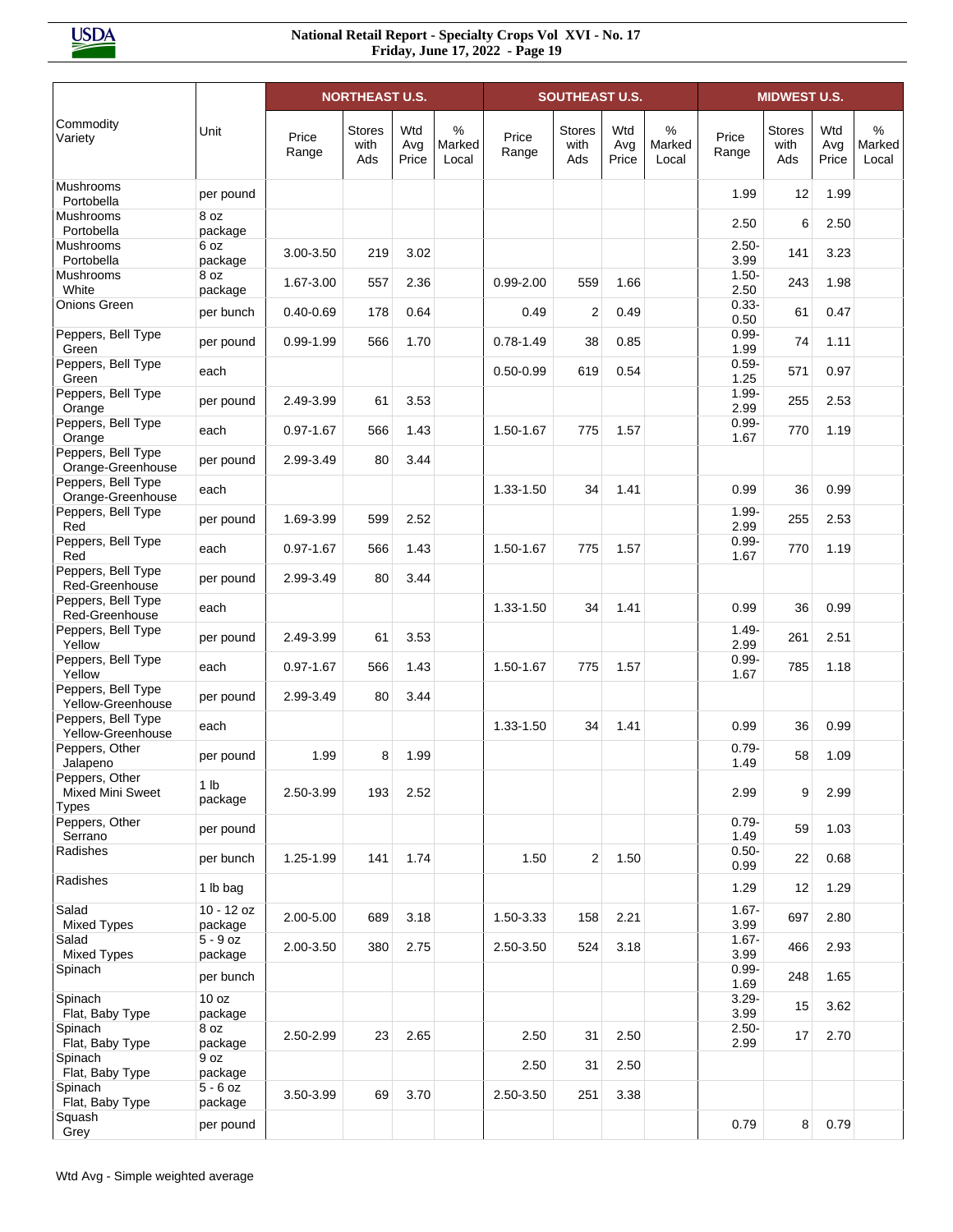|                                                          |                             |                | <b>NORTHEAST U.S.</b>        |                     |                         |                | <b>SOUTHEAST U.S.</b>        |                     |                         |                  | <b>MIDWEST U.S.</b>          |                     |                                  |
|----------------------------------------------------------|-----------------------------|----------------|------------------------------|---------------------|-------------------------|----------------|------------------------------|---------------------|-------------------------|------------------|------------------------------|---------------------|----------------------------------|
| Commodity<br>Variety                                     | Unit                        | Price<br>Range | <b>Stores</b><br>with<br>Ads | Wtd<br>Avg<br>Price | $\%$<br>Marked<br>Local | Price<br>Range | <b>Stores</b><br>with<br>Ads | Wtd<br>Avg<br>Price | $\%$<br>Marked<br>Local | Price<br>Range   | <b>Stores</b><br>with<br>Ads | Wtd<br>Avg<br>Price | $\frac{0}{0}$<br>Marked<br>Local |
| Squash<br>Yellow<br>Crookneck/Straightneck               | per pound                   | $0.99 - 1.99$  | 313                          | 1.71                |                         | $0.78 - 1.79$  | 918                          | 1.59                | $\mathbf{1}$            | $0.99 -$<br>1.79 | 763                          | 1.36                |                                  |
| Squash<br>Zucchini                                       | per pound                   | $0.99 - 1.99$  | 929                          | 1.50                | 1                       | $0.78 - 1.79$  | 1,284                        | 1.51                | $\mathbf{1}$            | $0.79 -$<br>1.79 | 1,456                        | 1.36                |                                  |
| <b>Sweet Potatoes</b>                                    | per pound                   | $0.79 - 1.29$  | 512                          | 1.14                |                         | $0.49 - 0.99$  | 463                          | 0.94                |                         | $0.49 -$<br>1.29 | 279                          | 0.93                |                                  |
| Tomatoes                                                 | per pound                   | 1.69-2.99      | 394                          | 1.91                |                         | $0.78 - 1.99$  | 1,947                        | 1.89                |                         | $0.99 -$<br>2.49 | 77                           | 1.90                | 17                               |
| Tomatoes<br>Vine Ripe - Heirloom<br>Varieties-Greenhouse | per pound                   |                |                              |                     |                         |                |                              |                     |                         | $1.99 -$<br>4.99 | 14                           | 4.35                |                                  |
| Tomatoes<br>Vine Ripes                                   | per pound                   | 1.99-2.49      | 32                           | 2.10                |                         | 1.28-1.69      | 189                          | 1.61                |                         | 1.69             | 11                           | 1.69                |                                  |
| Tomatoes<br>Vine Ripes-<br>Greenhouse                    | per pound                   | 2.99           | 8                            | 2.99                |                         | 0.99           | 14                           | 0.99                |                         | $0.99 -$<br>1.99 | 47                           | 1.47                |                                  |
| Tomatoes<br>Vine Ripes, On The<br>Vine-Greenhouse        | per pound                   | 0.79-2.99      | 1,521                        | 1.72                | 12                      | $0.99 - 1.99$  | 2,048                        | 1.68                |                         | $0.96 -$<br>1.99 | 496                          | 1.75                | 5                                |
| Tomatoes, Cherry                                         | 1 pint<br>package           | 2.50           | 80                           | 2.50                |                         |                |                              |                     |                         | $2.99 -$<br>3.50 | 22                           | 3.15                |                                  |
| Tomatoes, Grape Type                                     | 1 pint<br>package           | 1.50-2.99      | 513                          | 2.27                |                         | 1.67-3.49      | 186                          | 2.60                |                         | $1.99 -$<br>3.50 | 107                          | 2.71                |                                  |
| Tomatoes, Grape Type                                     | 10 <sub>oz</sub><br>package | 2.99           | 190                          | 2.99                |                         | 1.99-2.99      | 40                           | 2.59                |                         | $1.99 -$<br>3.50 | 127                          | 2.89                |                                  |
| Tomatoes, Plum Type<br>Roma                              | per pound                   | 0.99-2.99      | 80                           | 1.24                |                         | $0.98 - 1.99$  | 202                          | 1.03                |                         | $0.98 -$<br>1.99 | 79                           | 1.35                |                                  |
| Tomatillos                                               | per pound                   |                |                              |                     |                         |                |                              |                     |                         | $0.69 -$<br>2.39 | 75                           | 1.06                |                                  |
| Vegetables Other<br>Cactus Leaf (Nopales)                | per pound                   |                |                              |                     |                         |                |                              |                     |                         | 0.79             | 6                            | 0.79                |                                  |
|                                                          |                             |                |                              |                     |                         |                |                              |                     |                         |                  |                              |                     |                                  |
| <b>VEGETABLES - ORGANIC</b>                              |                             |                |                              |                     |                         |                |                              |                     |                         |                  |                              |                     |                                  |
| Beans<br>Round Green Type                                | per pound                   | 1.99           | 8                            | 1.99                |                         |                |                              |                     |                         |                  |                              |                     |                                  |
| <b>Broccoli</b>                                          | per bunch                   | 3.50-3.99      | 44                           | 3.58                |                         | 2.99-3.50      | 222                          | 2.99                |                         | $2.00 -$<br>3.49 | 21                           | 2.57                |                                  |
| Broccoli<br>Baby Hybrid Type                             | per bunch                   |                |                              |                     |                         | 3.00           | 26                           | 3.00                |                         |                  |                              |                     |                                  |
| <b>Beets</b>                                             | per bunch                   | 3.99           | 21                           | 3.99                |                         |                |                              |                     |                         |                  |                              |                     |                                  |
| Carrots                                                  | per pound                   |                |                              |                     |                         |                |                              |                     |                         | 1.39             | 11                           | 1.39                |                                  |
| Carrots                                                  | 1 lb bag                    | 1.33-1.50      | 281                          | 1.50                |                         | 1.50           | 78                           | 1.50                |                         |                  |                              |                     |                                  |
| Carrots                                                  | per bunch                   | 2.99           | 49                           | 2.99                |                         |                |                              |                     |                         |                  |                              |                     |                                  |
| Carrots<br><b>Baby Peeled</b>                            | 1 lb bag                    | 1.50-2.50      | 867                          | 2.03                |                         | 1.59-1.79      | 675                          | 1.72                |                         | $1.59 -$<br>2.28 | 92                           | 2.00                |                                  |
| Cauliflower                                              | each                        |                |                              |                     |                         |                |                              |                     |                         | $1.99 -$<br>3.99 | 32                           | 3.21                |                                  |
| Celery                                                   | each                        | 2.50           | 8                            | 2.50                |                         |                |                              |                     |                         |                  |                              |                     |                                  |
| Celery<br>Hearts                                         | each                        |                |                              |                     |                         | 2.50           | 220                          | 2.50                |                         | 3.98             | 35                           | 3.98                |                                  |
| Cilantro                                                 | per bunch                   | 1.50-2.00      | 42                           | 1.67                |                         |                |                              |                     |                         |                  |                              |                     |                                  |
| Corn-Sweet                                               | each                        |                |                              |                     |                         | 0.75           | 82                           | 0.75                |                         |                  |                              |                     |                                  |
| Cucumbers<br>Long Seedless-<br>Greenhouse                | each                        |                |                              |                     |                         |                |                              |                     |                         | 2.50             | 19                           | 2.50                |                                  |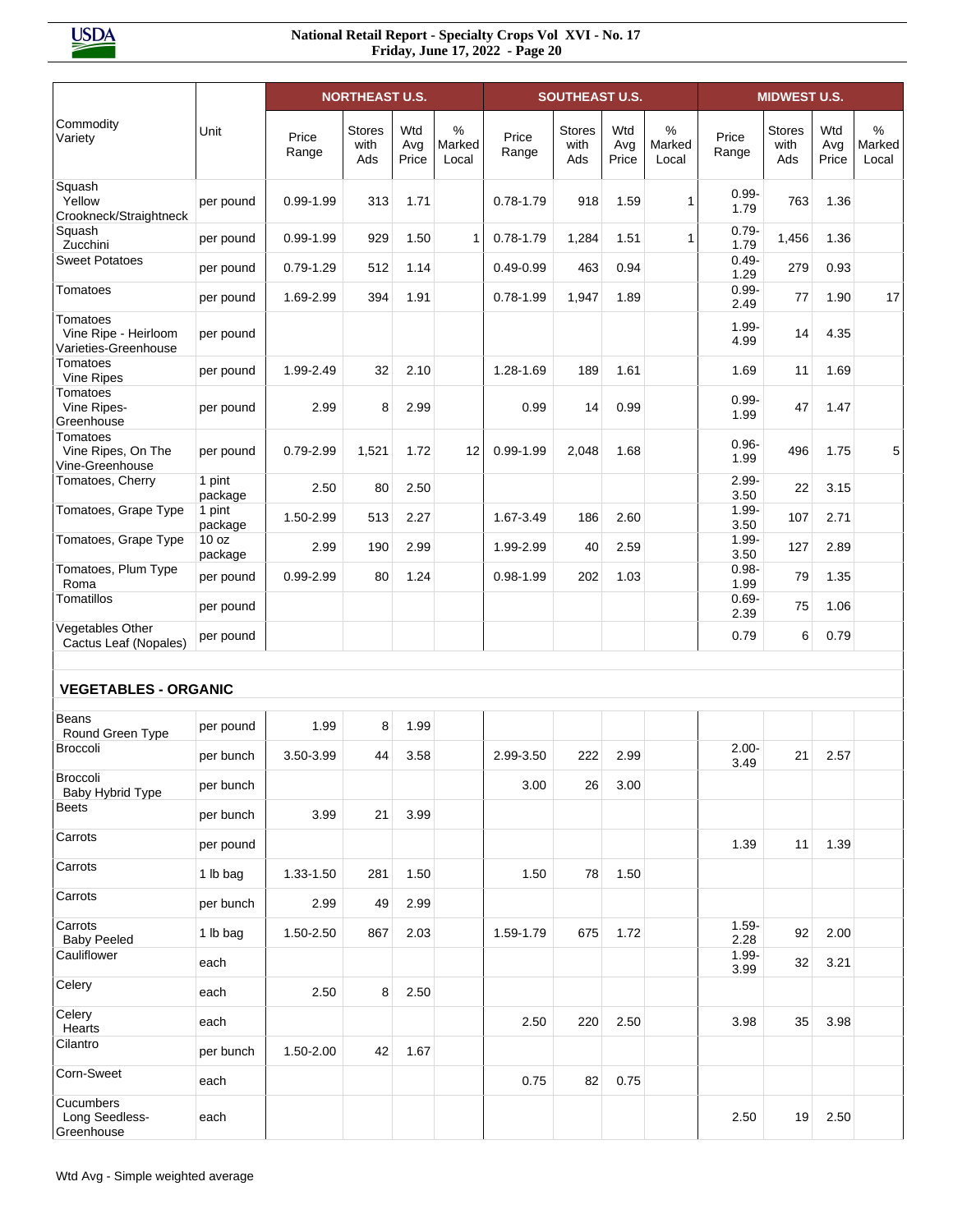|                                                           |                            |                | <b>NORTHEAST U.S.</b>        |                     |                      |                 | <b>SOUTHEAST U.S.</b>        |                     |                      |                  | <b>MIDWEST U.S.</b>   |                     |                                  |
|-----------------------------------------------------------|----------------------------|----------------|------------------------------|---------------------|----------------------|-----------------|------------------------------|---------------------|----------------------|------------------|-----------------------|---------------------|----------------------------------|
| Commodity<br>Variety                                      | Unit                       | Price<br>Range | <b>Stores</b><br>with<br>Ads | Wtd<br>Avg<br>Price | %<br>Marked<br>Local | Price<br>Range  | <b>Stores</b><br>with<br>Ads | Wtd<br>Avg<br>Price | %<br>Marked<br>Local | Price<br>Range   | Stores<br>with<br>Ads | Wtd<br>Avg<br>Price | $\frac{0}{0}$<br>Marked<br>Local |
| Lettuce, Iceberg                                          | each                       |                |                              |                     |                      |                 |                              |                     |                      | 0.99             | 3                     | 0.99                |                                  |
| Lettuce, Other<br>Green Leaf                              | each                       | 2.29           | 5                            | 2.29                |                      |                 |                              |                     |                      | 1.98             | 11                    | 1.98                |                                  |
| Lettuce, Other<br>Red Leaf                                | each                       |                |                              |                     |                      |                 |                              |                     |                      | 1.98             | 11                    | 1.98                |                                  |
| Lettuce, Romaine<br>Hearts                                | 3 count<br>package         | 3.99-4.99      | 106                          | 4.85                |                      |                 |                              |                     |                      | $1.99 -$<br>3.99 | 36                    | 2.87                |                                  |
| Mushrooms<br>Portobella                                   | 6 oz<br>package            | 3.99           | 37                           | 3.99                |                      | 3.99            | 2                            | 3.99                |                      |                  |                       |                     |                                  |
| Mushrooms<br>White                                        | 8 oz<br>package            | 3.99           | 72                           | 3.99                |                      | 2.50            | 82                           | 2.50                |                      |                  |                       |                     |                                  |
| Onions Green                                              | per bunch                  | $0.99 - 1.50$  | 323                          | 1.00                |                      | 0.99            | 78                           | 0.99                |                      |                  |                       |                     |                                  |
| Peppers, Other<br><b>Mixed Mini Sweet</b><br><b>Types</b> | 1 <sub>lb</sub><br>package | 4.99           | 79                           | 4.99                |                      |                 |                              |                     |                      | 3.99             | 6                     | 3.99                |                                  |
| Radishes                                                  | per bunch                  | 2.00           | 49                           | 2.00                |                      |                 |                              |                     |                      |                  |                       |                     |                                  |
| Salad<br><b>Mixed Types</b>                               | 1 lb bag                   |                |                              |                     |                      | 5.49            | 188                          | 5.49                |                      | 4.49<br>5.49     | 348                   | 5.01                |                                  |
| Salad<br><b>Mixed Types</b>                               | $10 - 12$ oz<br>package    | 4.99-7.00      | 174                          | 5.24                |                      | 5.00            | 43                           | 5.00                |                      | 4.99             | 19                    | 4.99                |                                  |
| Salad<br><b>Mixed Types</b>                               | $5 - 9$ oz<br>package      | 2.99-3.99      | 353                          | 3.65                |                      | 3.50            | 220                          | 3.50                |                      | $3.48 -$<br>4.00 | 377                   | 3.70                |                                  |
| Spinach<br>Flat, Baby Type                                | 10 oz<br>package           |                |                              |                     |                      |                 |                              |                     |                      | 4.99             | 26                    | 4.99                |                                  |
| Spinach<br>Flat, Baby Type                                | $5 - 6$ oz<br>package      |                |                              |                     |                      | 3.99            | 1,135                        | 3.99                |                      | 4.00             | 43                    | 4.00                |                                  |
| Squash<br>Yellow<br>Crookneck/Straightneck                | per pound                  | 2.49           | 166                          | 2.49                |                      | $0.40 - 2.49$   | 1,046                        | 1.22                |                      |                  |                       |                     |                                  |
| Squash<br>Zucchini                                        | per pound                  | 2.49           | 166                          | 2.49                |                      | 1.19            | 957                          | 1.19                |                      |                  |                       |                     |                                  |
| <b>Sweet Potatoes</b>                                     | per pound                  | $0.99 - 1.99$  | 44                           | 1.83                |                      | 1.99            | 2                            | 1.99                |                      |                  |                       |                     |                                  |
| Tomatoes                                                  | per pound                  | 2.49           | 57                           | 2.49                |                      |                 |                              |                     |                      | 2.59             | 11                    | 2.59                |                                  |
| Tomatoes<br><b>Vine Ripes</b>                             | per pound                  | 2.99           | 8                            | 2.99                |                      |                 |                              |                     |                      |                  |                       |                     |                                  |
| Tomatoes<br>Vine Ripes-<br>Greenhouse                     | per pound                  | 2.99           | 8                            | 2.99                |                      |                 |                              |                     |                      |                  |                       |                     |                                  |
| Tomatoes<br>Vine Ripes, On The<br>Vine-Greenhouse         | per pound                  | 1.99-3.49      | 75                           | 3.29                |                      | 2.99            | 82                           | 2.99                |                      | $1.29 -$<br>3.49 | 49                    | 3.05                |                                  |
| Tomatoes, Grape Type                                      | 1 pint<br>package          | 2.99-3.50      | 356                          | 3.42                |                      |                 |                              |                     |                      | $1.79 -$<br>3.99 | 80                    | 2.63                |                                  |
| Tomatoes, Plum Type<br>Roma                               | per pound                  |                |                              |                     |                      | 1.48            | 200                          | 1.48                |                      |                  |                       |                     |                                  |
| OTHER SPECIALTY CROPS ITEMS                               |                            |                |                              |                     |                      |                 |                              |                     |                      |                  |                       |                     |                                  |
| Hemp Protein                                              | 8 oz<br>package            |                |                              |                     |                      | 8.39            | 63                           | 8.39                |                      |                  |                       |                     |                                  |
| Hemp Protein                                              | 16 oz<br>package           |                |                              |                     |                      | 13.79-<br>19.99 |                              | 94 15.83            |                      |                  |                       |                     |                                  |
| Hemp Seeds-Shelled                                        | 8 oz<br>package            | 8.19-8.79      | 110                          | 8.46                |                      | 8.19-8.49       | 57                           | 8.35                |                      | 7.99             | 50                    | 7.99                |                                  |
| Hemp Seeds-Shelled                                        | 16 oz<br>package           | 13.79-14.49    |                              | 70 14.19            |                      | 14.99-<br>15.79 |                              | 57 15.35            |                      | 14.79            |                       | 50 14.79            |                                  |
| OTHER SPECIALTY CROPS ITEMS - ORGANIC                     |                            |                |                              |                     |                      |                 |                              |                     |                      |                  |                       |                     |                                  |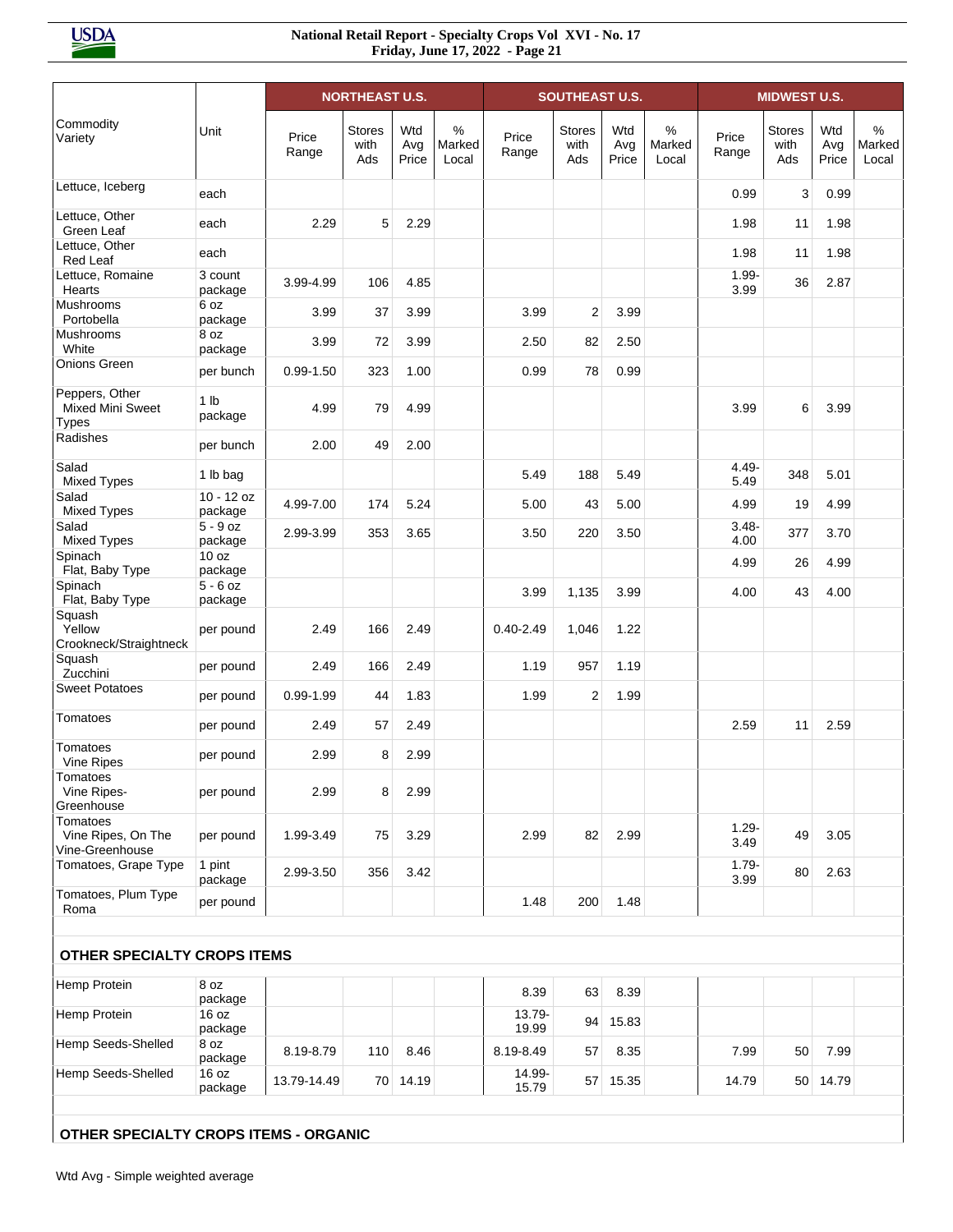|                       |                  |                | <b>NORTHEAST U.S.</b>        |                     |                         |                    | <b>SOUTHEAST U.S.</b>        |                     |                      |                  | <b>MIDWEST U.S.</b>          |                     |                                  |
|-----------------------|------------------|----------------|------------------------------|---------------------|-------------------------|--------------------|------------------------------|---------------------|----------------------|------------------|------------------------------|---------------------|----------------------------------|
| Commodity<br>Variety  | Unit             | Price<br>Range | <b>Stores</b><br>with<br>Ads | Wtd<br>Avg<br>Price | $\%$<br>Marked<br>Local | Price<br>Range     | <b>Stores</b><br>with<br>Ads | Wtd<br>Avg<br>Price | %<br>Marked<br>Local | Price<br>Range   | <b>Stores</b><br>with<br>Ads | Wtd<br>Avg<br>Price | $\frac{9}{6}$<br>Marked<br>Local |
|                       | 16 oz            |                |                              |                     |                         |                    |                              |                     |                      |                  |                              |                     |                                  |
| Hemp Protein          | package          |                |                              |                     |                         | 19.99              | 26                           | 19.99               |                      | 19.99            | 50                           | 19.99               |                                  |
| Hemp Protein          | 12 oz<br>package |                |                              |                     |                         | $12.27 -$<br>12.79 | 63                           | 12.58               |                      |                  |                              |                     |                                  |
| Hemp Seeds-Shelled    | 7 oz<br>package  | 8.39-9.59      | 110                          | 8.83                |                         | $8.39 -$<br>11.99  | 57                           | 10.35               |                      | 8.39             | 50                           | 8.39                |                                  |
| Hemp Seeds-Shelled    | 8 oz<br>package  |                |                              |                     |                         | 11.99              | 31                           | 11.99               |                      |                  |                              |                     |                                  |
| Hemp Seeds-Shelled    | 12 oz<br>package | 12.79-13.49    | 110                          | 13.04               |                         | $12.79 -$<br>14.99 | 57                           | 13.99               |                      | 12.79            | 50                           | 12.79               |                                  |
| Hemp Seeds-Shelled    | 16 oz<br>package |                |                              |                     |                         | 13.59              | 31                           | 13.59               |                      |                  |                              |                     |                                  |
|                       |                  |                |                              |                     |                         |                    |                              |                     |                      |                  |                              |                     |                                  |
| <b>SEASONAL ITEMS</b> |                  |                |                              |                     |                         |                    |                              |                     |                      |                  |                              |                     |                                  |
| Chayote               | per pound        |                |                              |                     |                         |                    |                              |                     |                      | $0.99 -$<br>1.29 | 18                           | 1.17                |                                  |
| Chayote               | each             | $0.50 - 0.60$  | 61                           | 0.59                |                         |                    |                              |                     |                      |                  |                              |                     |                                  |
| Rose, Hybrid Tea      | bunched<br>12s   | 9.99-15.99     | 299                          | 12.06               |                         | $9.98 -$<br>10.98  | 126                          | 10.11               |                      | 9.99             | 11                           | 9.99                |                                  |

|                                            |                       |             | <b>SOUTH CENTRAL U.S.</b>    |                     |                         |                | <b>SOUTHWEST U.S.</b>        |                     |                         |                  | <b>NORTHWEST U.S.</b>        |                     |                         |
|--------------------------------------------|-----------------------|-------------|------------------------------|---------------------|-------------------------|----------------|------------------------------|---------------------|-------------------------|------------------|------------------------------|---------------------|-------------------------|
| Commodity<br>Variety                       | Unit                  | Price Range | <b>Stores</b><br>with<br>Ads | Wtd<br>Avg<br>Price | $\%$<br>Marked<br>Local | Price<br>Range | <b>Stores</b><br>with<br>Ads | Wtd<br>Avg<br>Price | $\%$<br>Marked<br>Local | Price<br>Range   | <b>Stores</b><br>with<br>Ads | Wtd<br>Avg<br>Price | $\%$<br>Marked<br>Local |
| <b>FRUITS</b>                              |                       |             |                              |                     |                         |                |                              |                     |                         |                  |                              |                     |                         |
| Apples<br><b>Braeburn</b>                  | per pound             |             |                              |                     |                         |                |                              |                     |                         | 1.19             | 23                           | 1.19                |                         |
| Apples<br>Fuji                             | per pound             | 1.49        | 25                           | 1.49                |                         | $0.77 - 0.99$  | 116                          | 0.87                |                         | $1.28 -$<br>1.29 | 51                           | 1.29                | 78                      |
| Apples<br>Gala                             | per pound             |             |                              |                     |                         | $0.79 - 1.79$  | 21                           | 1.27                |                         |                  |                              |                     |                         |
| Apples<br><b>Granny Smith</b>              | per pound             |             |                              |                     |                         | $0.39 - 0.99$  | 58                           | 0.87                |                         |                  |                              |                     |                         |
| Apples<br><b>Granny Smith</b>              | 3 lb bag              | 4.99        | 49                           | 4.99                |                         |                |                              |                     |                         |                  |                              |                     |                         |
| Apples<br>Honeycrisp                       | per pound             | 1.98-2.99   | 398                          | 2.85                |                         | 0.39           | $\overline{7}$               | 0.39                |                         | $1.48 -$<br>1.79 | 22                           | 1.55                | 41                      |
| Apples<br>Pink Lady/Cripps Pink            | per pound             |             |                              |                     |                         | 1.49           | 56                           | 1.49                |                         | 1.79             | 146                          | 1.79                | 100                     |
| Apples<br>Pink Lady/Cripps Pink            | 3 lb bag              | 4.99        | 49                           | 4.99                |                         |                |                              |                     |                         |                  |                              |                     |                         |
| Apples<br><b>Red Delicious</b>             | per pound             | 0.99        | 38                           | 0.99                |                         | 0.69           | 5                            | 0.69                |                         |                  |                              |                     |                         |
| Apples, Processed<br>Juice                 | 64 oz (1/2<br>qallon) | 2.00-3.49   | 388                          | 2.69                |                         | 1.67-3.00      | 404                          | 2.51                |                         | $1.67 -$<br>2.79 | 38                           | 1.85                |                         |
| Apricots                                   | per pound             | 3.49        | 47                           | 3.49                |                         | 3.49-3.99      | 373                          | 3.84                |                         |                  |                              |                     |                         |
| Avocados<br>Hass                           | each                  | 0.80-2.99   | 507                          | 1.92                |                         | $0.60 - 2.50$  | 928                          | 1.93                | 28                      | $0.58 -$<br>3.00 | 36                           | 2.15                |                         |
| Avocados<br>Various Greenskin<br>Varieties | each                  | 2.50        | 49                           | 2.50                |                         | 1.99-2.00      | 267                          | 1.99                |                         |                  |                              |                     |                         |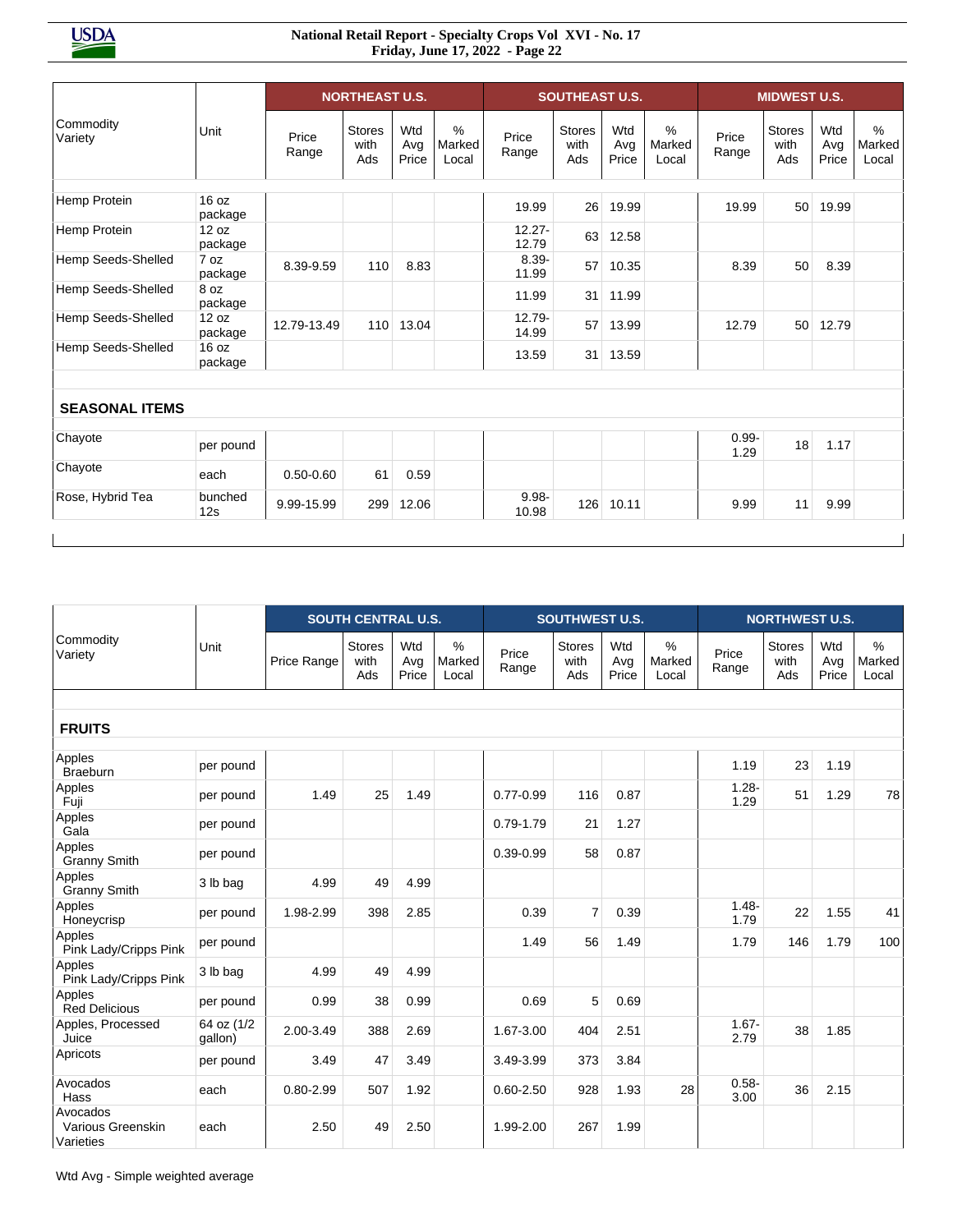|                                                 |                         |               | <b>SOUTH CENTRAL U.S.</b>    |                     |                         |                | <b>SOUTHWEST U.S.</b>        |                     |                         |                  | <b>NORTHWEST U.S.</b>        |                     |                         |
|-------------------------------------------------|-------------------------|---------------|------------------------------|---------------------|-------------------------|----------------|------------------------------|---------------------|-------------------------|------------------|------------------------------|---------------------|-------------------------|
| Commodity<br>Variety                            | Unit                    | Price Range   | <b>Stores</b><br>with<br>Ads | Wtd<br>Avg<br>Price | $\%$<br>Marked<br>Local | Price<br>Range | <b>Stores</b><br>with<br>Ads | Wtd<br>Avg<br>Price | $\%$<br>Marked<br>Local | Price<br>Range   | <b>Stores</b><br>with<br>Ads | Wtd<br>Avg<br>Price | $\%$<br>Marked<br>Local |
| <b>Bananas</b>                                  | per pound               | $0.48 - 0.69$ | 102                          | 0.51                |                         | $0.44 - 0.69$  | 109                          | 0.48                |                         | 0.79             | 5                            | 0.79                |                         |
| <b>Blueberries</b>                              | 6 oz<br>package         | 2.50-3.99     | 221                          | 3.77                |                         | 1.47-3.99      | 536                          | 3.07                | 28                      | 2.50             | 61                           | 2.50                |                         |
| <b>Blueberries</b>                              | 1 pint<br>package       | 2.99-3.99     | 170                          | 3.08                |                         | 2.00           | $\overline{4}$               | 2.00                |                         |                  |                              |                     |                         |
| <b>Blueberries</b>                              | 18 oz<br>package        | 4.98          | 99                           | 4.98                |                         | 3.99-6.99      | 1,039                        | 5.92                |                         | $2.79 -$<br>8.99 | 360                          | 4.97                | 3                       |
| Cantaloups                                      | each                    | 1.97-3.99     | 879                          | 2.97                | 9                       | 2.50-4.99      | 836                          | 3.38                |                         | $0.99 -$<br>3.99 | 55                           | 2.41                |                         |
| Cantaloups                                      | per pound               | $0.49 - 0.79$ | 106                          | 0.71                |                         | $0.48 - 0.79$  | 401                          | 0.52                |                         | $0.48 -$<br>0.68 | 58                           | 0.53                |                         |
| Cherries<br><b>Red Varieties</b>                | per pound               | 4.99          | 265                          | 4.99                |                         | 3.99-5.99      | 1,184                        | 5.57                |                         | $2.88 -$<br>6.99 | 378                          | 4.14                | 41                      |
| Clementines                                     | 3 lb bag                | 6.99          | 10                           | 6.99                |                         |                |                              |                     |                         |                  |                              |                     |                         |
| Fruit, Other<br><b>Cactus Pears</b>             | per pound               |               |                              |                     |                         | 0.99           | 10                           | 0.99                |                         |                  |                              |                     |                         |
| Grapes<br><b>Black Seedless</b>                 | per pound               | $0.97 - 2.79$ | 444                          | 1.78                |                         | 0.99-3.49      | 940                          | 2.64                | 34                      | $0.99 -$<br>2.59 | 138                          | 1.89                |                         |
| Grapes<br><b>Red Seedless</b>                   | per pound               | $0.97 - 2.59$ | 1,386                        | 1.46                |                         | $0.50 - 3.99$  | 2,590                        | 2.57                | 18                      | $0.98 -$<br>2.99 | 239                          | 1.99                |                         |
| Grapes<br><b>White Seedless Type</b>            | per pound               | $0.95 - 2.59$ | 1,213                        | 1.47                |                         | $0.77 - 3.99$  | 2,593                        | 2.52                | 19                      | $0.98 -$<br>2.99 | 233                          | 1.99                |                         |
| Honeydews                                       | each                    |               |                              |                     |                         | 3.99           | 113                          | 3.99                |                         |                  |                              |                     |                         |
| Honeydews                                       | per pound               | 0.49          | 6                            | 0.49                |                         | $0.25 - 0.99$  | 324                          | 0.89                |                         | $0.48 -$<br>0.59 | 23                           | 0.50                |                         |
| Kiwifruit<br>Hayward                            | each                    |               |                              |                     |                         | 0.33           | 10                           | 0.33                |                         |                  |                              |                     |                         |
| Kiwifruit<br>Hayward                            | 1 lb bag                |               |                              |                     |                         | 1.99-3.99      | 120                          | 3.87                |                         |                  |                              |                     |                         |
| Lemons                                          | each                    | $0.50 - 0.99$ | 73                           | 0.90                |                         | $0.33 - 0.50$  | 123                          | 0.33                |                         | $0.50 -$<br>0.59 | 10                           | 0.55                |                         |
| Lemons                                          | per pound               |               |                              |                     |                         | $0.50 - 1.00$  | 143                          | 0.84                |                         |                  |                              |                     |                         |
| Lemons                                          | 2 lb bag                | 2.97-2.99     | 270                          | 2.99                |                         |                |                              |                     |                         |                  |                              |                     |                         |
| Limes                                           | each                    | $0.05 - 0.34$ | 297                          | 0.18                |                         | $0.17 - 0.34$  | 271                          | 0.23                |                         | $0.13 -$<br>0.33 | 35                           | 0.28                |                         |
| Limes                                           | per pound               |               |                              |                     |                         | $0.50 - 0.99$  | 202                          | 0.61                |                         |                  |                              |                     |                         |
| Mangoes                                         | each                    | $0.33 - 1.25$ | 724                          | 0.86                |                         | $0.20 - 2.00$  | 1,007                        | 0.84                |                         | $0.80 -$<br>2.00 | 262                          | 1.33                |                         |
| <b>Misc Berries</b><br><b>Blackberries</b>      | $5.6 - 6$ oz<br>package | 1.50-3.50     | 270                          | 2.21                |                         | 2.50-3.99      | 44                           | 2.77                |                         | $2.50 -$<br>3.99 | 48                           | 2.97                |                         |
| Nectarines<br>Various White Flesh<br>Varieties  | per pound               | 3.99          | 178                          | 3.99                |                         | 0.99-2.99      | 586                          | 2.26                | 70                      | $1.27 -$<br>3.99 | 136                          | 1.57                |                         |
| Nectarines<br>Various Yellow Flesh<br>Varieties | per pound               | 0.99-2.99     | 752                          | 2.15                |                         | $0.50 - 3.49$  | 1,640                        | 2.13                | 50                      | $1.27 -$<br>3.99 | 563                          | 2.55                |                         |
| Oranges<br>Navel                                | each                    | 0.25          | 68                           | 0.25                |                         |                |                              |                     |                         |                  |                              |                     |                         |
| Oranges<br>Navel                                | per pound               | 0.44          | 11                           | 0.44                |                         | $0.50 - 1.69$  | 267                          | 1.66                |                         |                  |                              |                     |                         |
| Oranges<br>Valencia                             | per pound               |               |                              |                     |                         | 0.79           | 30                           | 0.79                |                         |                  |                              |                     |                         |
| Oranges<br>Valencia                             | 3 lb bag                |               |                              |                     |                         | 2.99           | 11                           | 2.99                |                         |                  |                              |                     |                         |
| Papaya<br>Maradol/Tainung<br><b>Types</b>       | per pound               | $0.88 - 1.79$ | 257                          | 1.01                |                         | $0.50 - 1.25$  | 245                          | 0.82                |                         |                  |                              |                     |                         |
| Peaches<br>Various White Flesh<br>Varieties     | per pound               | 0.99-3.99     | 191                          | 3.85                |                         | $0.50 - 3.49$  | 919                          | 2.11                | 45                      | $1.27 -$<br>3.99 | 156                          | 1.75                |                         |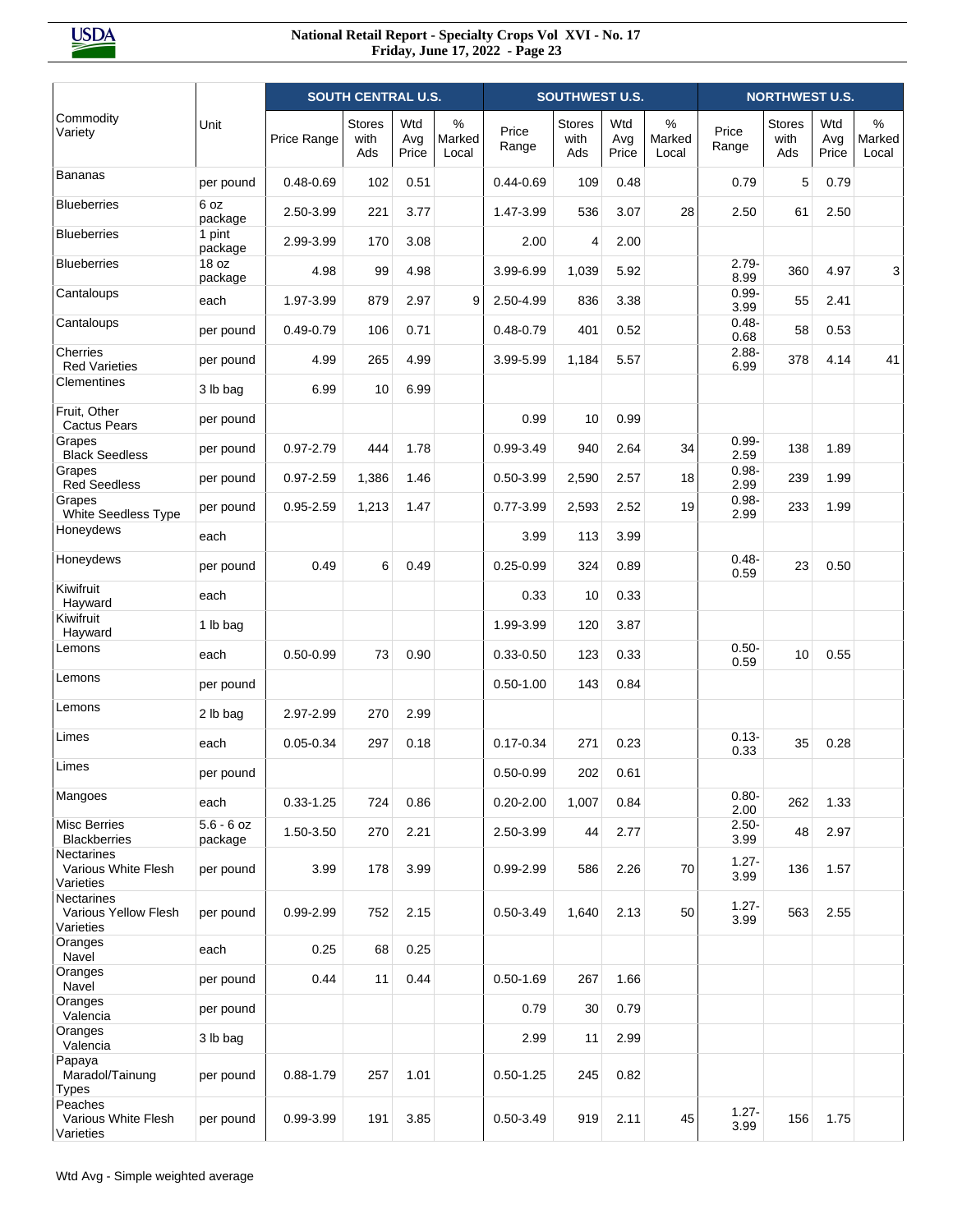|                                                         |                            |               | <b>SOUTH CENTRAL U.S.</b>    |                     |                         |                | <b>SOUTHWEST U.S.</b>        |                     |                         |                  | <b>NORTHWEST U.S.</b>        |                     |                         |
|---------------------------------------------------------|----------------------------|---------------|------------------------------|---------------------|-------------------------|----------------|------------------------------|---------------------|-------------------------|------------------|------------------------------|---------------------|-------------------------|
| Commodity<br>Variety                                    | Unit                       | Price Range   | <b>Stores</b><br>with<br>Ads | Wtd<br>Avg<br>Price | $\%$<br>Marked<br>Local | Price<br>Range | <b>Stores</b><br>with<br>Ads | Wtd<br>Avg<br>Price | $\%$<br>Marked<br>Local | Price<br>Range   | <b>Stores</b><br>with<br>Ads | Wtd<br>Avg<br>Price | $\%$<br>Marked<br>Local |
| Peaches<br>Various Yellow Flesh<br>Varieties            | per pound                  | $0.97 - 2.99$ | 1,733                        | 1.95                | 5                       | $0.50 - 3.88$  | 2,197                        | 2.09                | 38                      | $1.27 -$<br>3.99 | 616                          | 2.53                |                         |
| Pears<br>D'Anjou                                        | per pound                  | 1.39          | 8                            | 1.39                |                         | 1.29           | 8                            | 1.29                |                         | 1.49             | 20                           | 1.49                |                         |
| Pineapples                                              | each                       | 1.99-3.99     | 499                          | 2.65                |                         | 1.25-2.99      | 872                          | 2.71                |                         | $2.29 -$<br>3.99 | 128                          | 3.36                |                         |
| Pineapples                                              | per pound                  |               |                              |                     |                         | $0.50 - 0.99$  | 177                          | 0.73                |                         |                  |                              |                     |                         |
| Plums                                                   | per pound                  | 1.49-3.99     | 166                          | 2.88                |                         | 1.97-2.99      | 348                          | 2.21                | 95                      | $2.49 -$<br>3.49 | 285                          | 2.90                |                         |
| Plums<br>Interspecific Type                             | per pound                  | 2.49-2.99     | 241                          | 2.92                |                         | 2.99           | 83                           | 2.99                | 100                     |                  |                              |                     |                         |
| Raspberries<br>Red                                      | 6 oz<br>package            | 1.50-3.99     | 438                          | 2.93                |                         | 2.50-3.99      | 33                           | 2.86                |                         | $2.50 -$<br>4.99 | 41                           | 4.69                |                         |
| <b>Strawberries</b>                                     | 1 <sub>lb</sub><br>package | 1.49-3.99     | 808                          | 2.69                |                         | 1.50-3.99      | 449                          | 2.95                | 18                      | $2.50 -$<br>3.99 | 271                          | 3.69                |                         |
| <b>Strawberries</b>                                     | 2 <sub>1b</sub><br>package | 3.48-4.99     | 624                          | 4.22                |                         | 3.99-5.99      | 163                          | 5.38                |                         | $2.99 -$<br>8.99 | 174                          | 3.93                |                         |
| Tangerines                                              | per pound                  |               |                              |                     |                         | 0.69           | 10                           | 0.69                |                         |                  |                              |                     |                         |
| Tangerines                                              | 3 lb bag                   | 5.99-6.99     | 77                           | 6.35                |                         |                |                              |                     |                         |                  |                              |                     |                         |
| Tangerines                                              | 2 lb bag                   | 4.50          | 49                           | 4.50                |                         |                |                              |                     |                         |                  |                              |                     |                         |
| Watermelons<br><b>Red Flesh Seeded</b><br>Type          | each                       | 5.99          | 52                           | 5.99                |                         |                |                              |                     |                         |                  |                              |                     |                         |
| Watermelons<br><b>Red Flesh Seeded</b><br>Type          | per pound                  |               |                              |                     |                         | 0.25           | 96                           | 0.25                |                         |                  |                              |                     |                         |
| Watermelons<br><b>Red Flesh Seedless</b><br>Miniature   | each                       | 1.98-3.50     | 291                          | 3.21                |                         | 1.50-3.99      | 1,037                        | 3.75                | 34                      | $3.50 -$<br>3.99 | 21                           | 3.94                |                         |
| Watermelons<br><b>Red Flesh Seedless</b><br>Miniature   | per pound                  |               |                              |                     |                         | 0.79           | 26                           | 0.79                |                         |                  |                              |                     |                         |
| Watermelons<br><b>Red Flesh Seedless</b><br><b>Type</b> | each                       | 3.97-5.99     | 1,071                        | 4.88                |                         | 3.99-6.99      | 409                          | 5.39                | 37                      | 4.98-<br>5.99    | 60                           | 5.70                |                         |
| Watermelons<br>Red Flesh Seedless<br>Type               | per pound                  | 4.99          | 24                           | 4.99                |                         | $0.20 - 0.69$  | 452                          | 0.35                |                         | $0.38 -$<br>0.79 | 364                          | 0.65                |                         |
|                                                         |                            |               |                              |                     |                         |                |                              |                     |                         |                  |                              |                     |                         |
| <b>FRUITS - ORGANIC</b>                                 |                            |               |                              |                     |                         |                |                              |                     |                         |                  |                              |                     |                         |
| Apples<br>Fuji                                          | per pound                  |               |                              |                     |                         |                |                              |                     |                         | 1.79             | 17                           | 1.79                |                         |
| Apples<br>Fuji                                          | 3 lb bag                   |               |                              |                     |                         | 4.49           | 113                          | 4.49                |                         |                  |                              |                     |                         |
| Apples<br>Fuji                                          | 2 lb bag                   | 4.98          | 18                           | 4.98                |                         |                |                              |                     |                         |                  |                              |                     |                         |
| Apples<br>Gala                                          | 3 lb bag                   |               |                              |                     |                         | 4.49           | 113                          | 4.49                |                         |                  |                              |                     |                         |
| Apples<br>Granny Smith                                  | 3 lb bag                   |               |                              |                     |                         | 4.49           | 113                          | 4.49                |                         |                  |                              |                     |                         |
| Apples<br>Honeycrisp                                    | 3 lb bag                   | 6.19          | 292                          | 6.19                |                         | 6.99           | 350                          | 6.99                |                         | 7.29             | 71                           | 7.29                |                         |
| Apples<br>Pink Lady/Cripps Pink                         | per pound                  |               |                              |                     |                         |                |                              |                     |                         | 1.79             | 17                           | 1.79                |                         |
| Apricots                                                | per pound                  | 3.99          | 26                           | 3.99                |                         | 3.99           | 50                           | 3.99                |                         |                  |                              |                     |                         |
| Avocados<br>Hass                                        | each                       | 0.99          | 82                           | 0.99                |                         | $0.99 - 2.50$  | 292                          | 2.36                |                         | 0.99             | 19                           | 0.99                |                         |
| <b>Bananas</b>                                          | per pound                  |               |                              |                     |                         | 0.99           | 260                          | 0.99                |                         |                  |                              |                     |                         |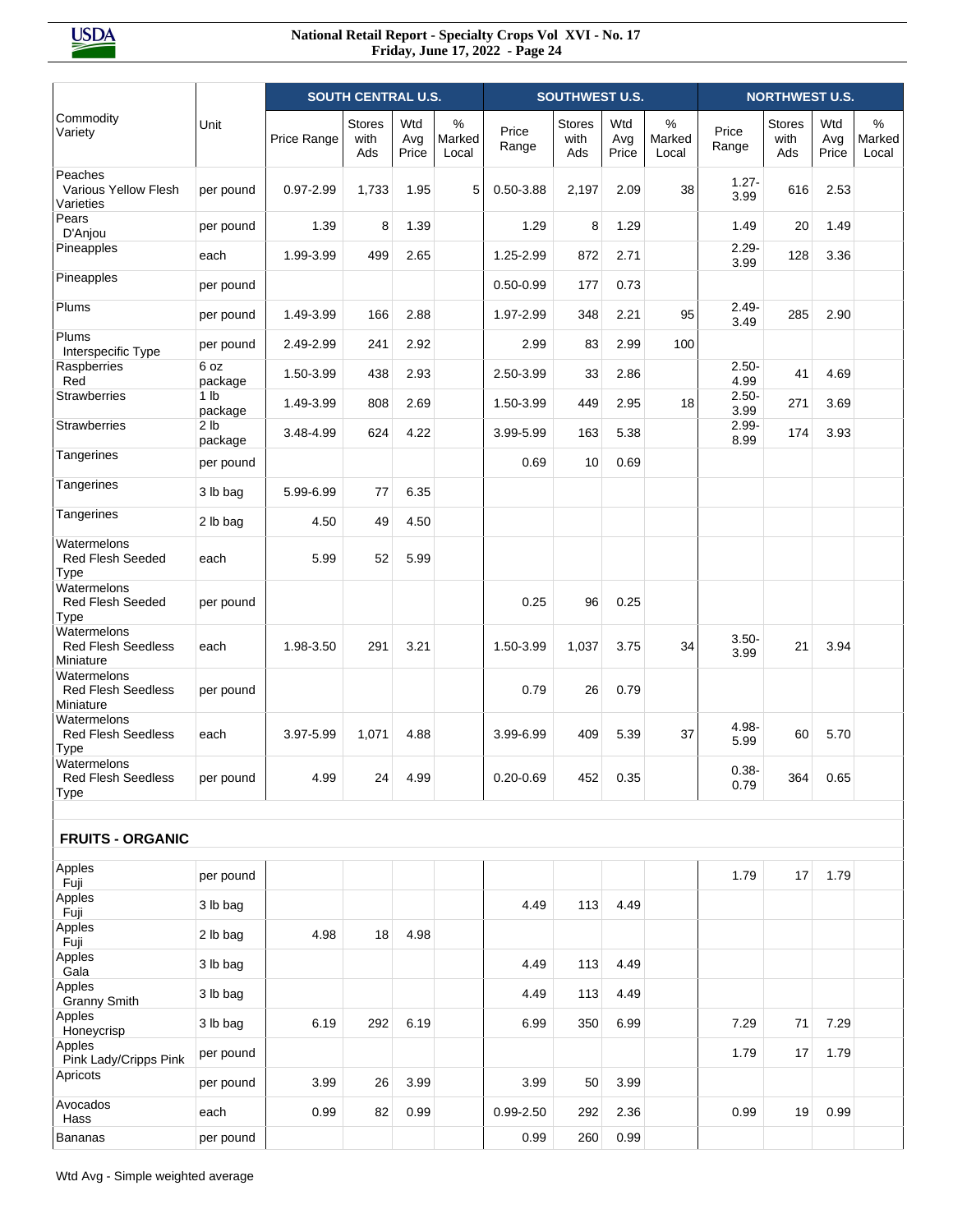|                                                               |                            |             | <b>SOUTH CENTRAL U.S.</b>    |                     |                                  |                | <b>SOUTHWEST U.S.</b>        |                     |                         |                  | <b>NORTHWEST U.S.</b>        |                     |                      |
|---------------------------------------------------------------|----------------------------|-------------|------------------------------|---------------------|----------------------------------|----------------|------------------------------|---------------------|-------------------------|------------------|------------------------------|---------------------|----------------------|
| Commodity<br>Variety                                          | Unit                       | Price Range | <b>Stores</b><br>with<br>Ads | Wtd<br>Avg<br>Price | $\frac{0}{0}$<br>Marked<br>Local | Price<br>Range | <b>Stores</b><br>with<br>Ads | Wtd<br>Avg<br>Price | $\%$<br>Marked<br>Local | Price<br>Range   | <b>Stores</b><br>with<br>Ads | Wtd<br>Avg<br>Price | %<br>Marked<br>Local |
| <b>Blueberries</b>                                            | 6 oz<br>package            | 3.99-4.00   | 137                          | 4.00                |                                  | 3.99-4.00      | 273                          | 3.99                |                         |                  |                              |                     |                      |
| Cantaloups                                                    | each                       | 3.50-4.99   | 231                          | 4.35                |                                  | 3.99           | 17                           | 3.99                |                         |                  |                              |                     |                      |
| Cantaloups                                                    | per pound                  |             |                              |                     |                                  | 0.99           | 12                           | 0.99                |                         |                  |                              |                     |                      |
| Grapes<br><b>Black Seedless</b>                               | per pound                  | 1.99-2.99   | 95                           | 2.74                |                                  | 2.99           | 103                          | 2.99                |                         | $1.99 -$<br>3.99 | 26                           | 2.84                |                      |
| Grapes<br><b>Red Seedless</b>                                 | per pound                  | 1.99-3.49   | 354                          | 3.17                |                                  | 2.99-3.99      | 376                          | 3.71                |                         | $1.99 -$<br>3.99 | 77                           | 3.35                |                      |
| Grapes<br>White Seedless Type                                 | per pound                  | 1.99-3.49   | 354                          | 3.17                |                                  | 2.99-3.99      | 368                          | 3.71                |                         | $1.99 -$<br>3.99 | 77                           | 3.35                |                      |
| Honeydews                                                     | each                       | 3.50        | 99                           | 3.50                |                                  | 4.99           | 17                           | 4.99                |                         |                  |                              |                     |                      |
| Lemons                                                        | each                       |             |                              |                     |                                  | 0.88           | $\overline{4}$               | 0.88                |                         | 0.98             | 3                            | 0.98                |                      |
| Mangoes                                                       | each                       |             |                              |                     |                                  | 1.67-2.00      | 17                           | 1.98                |                         | 1.25             | 19                           | 1.25                |                      |
| <b>Misc Berries</b><br><b>Blackberries</b>                    | $5.6 - 6$ oz<br>package    | 3.50-4.00   | 236                          | 3.79                |                                  | 2.99-4.00      | 552                          | 3.65                |                         | 2.50             | 64                           | 2.50                |                      |
| <b>Nectarines</b><br>Various White Flesh<br>Varieties         | per pound                  | 3.29        | 71                           | 3.29                |                                  | 3.29           | 50                           | 3.29                |                         | 3.29             | 19                           | 3.29                |                      |
| <b>Nectarines</b><br><b>Various Yellow Flesh</b><br>Varieties | per pound                  | 3.48        | 99                           | 3.48                |                                  | 2.25-3.79      | 673                          | 3.18                |                         |                  |                              |                     |                      |
| Oranges<br>Navel                                              | per pound                  |             |                              |                     |                                  | 1.69           | $\mathbf{1}$                 | 1.69                |                         |                  |                              |                     |                      |
| Oranges<br>Valencia                                           | 3 lb bag                   | 5.99        | 10                           | 5.99                |                                  |                |                              |                     |                         |                  |                              |                     |                      |
| Oranges<br>Valencia                                           | 4 lb bag                   |             |                              |                     |                                  | 5.99           | 9                            | 5.99                |                         |                  |                              |                     |                      |
| Peaches<br>Various White Flesh<br>Varieties                   | per pound                  | 3.29-3.99   | 96                           | 3.47                |                                  | 3.29           | 50                           | 3.29                |                         | $3.29 -$<br>3.99 | 30                           | 3.55                |                      |
| Peaches<br>Various Yellow Flesh<br>Varieties                  | per pound                  | 3.48-3.99   | 124                          | 3.58                |                                  | 2.99-3.79      | 722                          | 3.52                |                         | 3.99             | 11                           | 3.99                |                      |
| Pineapples                                                    | each                       | 3.29        | 71                           | 3.29                |                                  | 3.29           | 50                           | 3.29                |                         |                  |                              |                     |                      |
| Plums                                                         | per pound                  |             |                              |                     |                                  | 3.49-3.79      | 77                           | 3.76                |                         |                  |                              |                     |                      |
| Plums<br>Interspecific Type                                   | per pound                  |             |                              |                     |                                  | 3.79           | 83                           | 3.79                |                         |                  |                              |                     |                      |
| Raspberries<br>Red                                            | 6 oz<br>package            | 3.50-4.00   | 236                          | 3.79                |                                  | 2.99-4.00      | 417                          | 3.78                |                         | $2.50 -$<br>4.99 | 73                           | 2.81                |                      |
| <b>Strawberries</b>                                           | 1 <sub>lb</sub><br>package | 2.50-4.99   | 296                          | 3.29                |                                  | 2.50-4.99      | 730                          | 3.35                | 11                      | $2.50 -$<br>4.99 | 89                           | 4.32                | 12                   |
| Strawberries                                                  | 2 <sub>lb</sub><br>package | 5.99        | 60                           | 5.99                |                                  |                |                              |                     |                         | 7.98             | 11                           | 7.98                |                      |
| Watermelons<br><b>Red Flesh Seedless</b><br>Miniature         | each                       | 4.99        | 26                           | 4.99                |                                  | 4.99           | 21                           | 4.99                |                         | 4.99             | 19                           | 4.99                |                      |
| Watermelons<br><b>Red Flesh Seedless</b><br><b>Type</b>       | per pound                  |             |                              |                     |                                  |                |                              |                     |                         | 0.89             | 11                           | 0.89                |                      |
| <b>ONIONS AND POTATOES</b>                                    |                            |             |                              |                     |                                  |                |                              |                     |                         |                  |                              |                     |                      |
| Onions, Dry<br>Red                                            | per pound                  | 1.28        | 87                           | 1.28                |                                  | $0.80 - 1.79$  | 177                          | 1.74                |                         | 1.48             | 17                           | 1.48                |                      |
| Onions, Dry<br>Red                                            | 2 lb bag                   | 3.99        | 25                           | 3.99                |                                  |                |                              |                     |                         |                  |                              |                     |                      |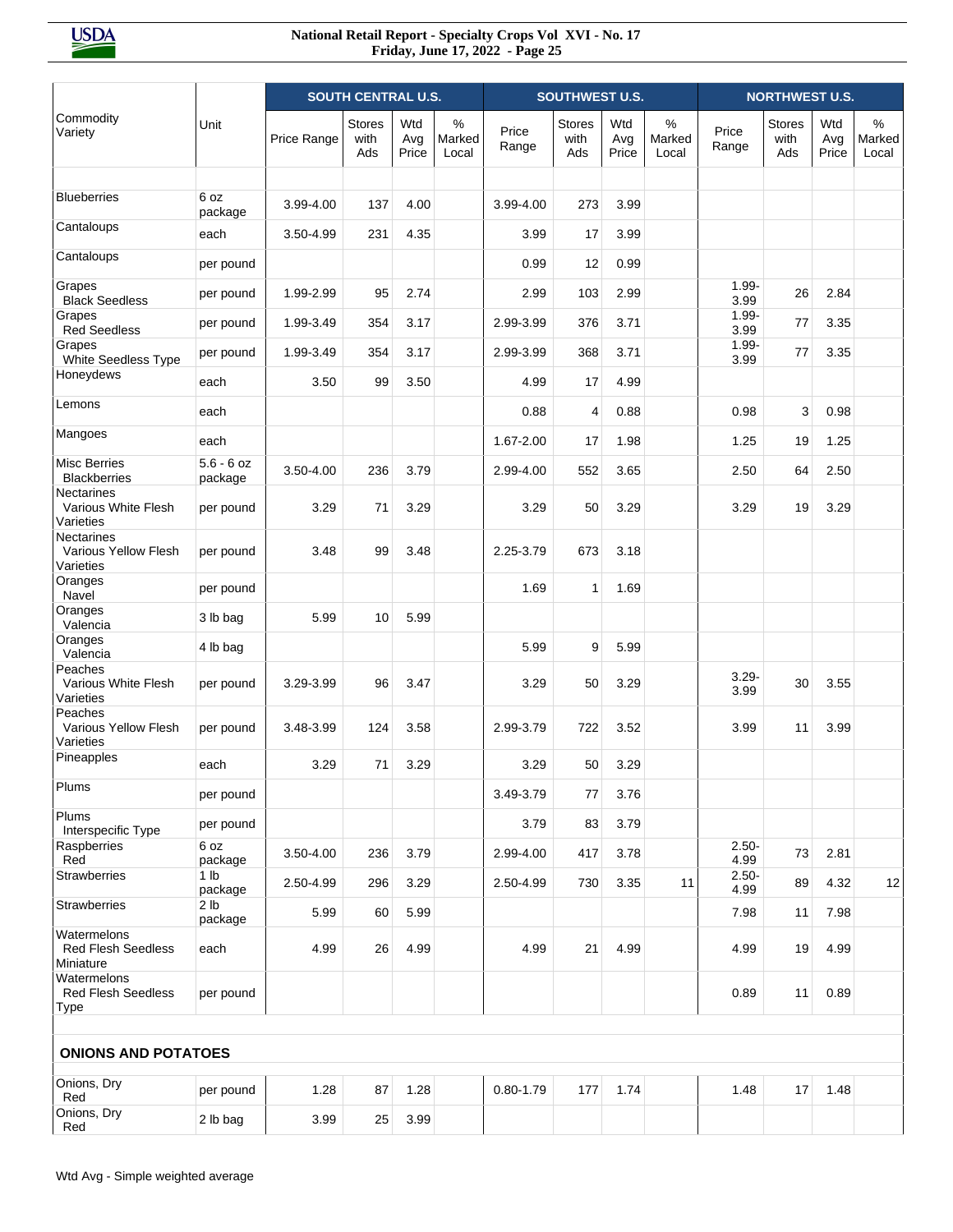|                                           |           |               | <b>SOUTH CENTRAL U.S.</b>    |                     |                                  |                | <b>SOUTHWEST U.S.</b>        |                     |                      |                  | <b>NORTHWEST U.S.</b> |                     |                      |
|-------------------------------------------|-----------|---------------|------------------------------|---------------------|----------------------------------|----------------|------------------------------|---------------------|----------------------|------------------|-----------------------|---------------------|----------------------|
| Commodity<br>Variety                      | Unit      | Price Range   | <b>Stores</b><br>with<br>Ads | Wtd<br>Avg<br>Price | $\frac{0}{0}$<br>Marked<br>Local | Price<br>Range | <b>Stores</b><br>with<br>Ads | Wtd<br>Avg<br>Price | %<br>Marked<br>Local | Price<br>Range   | Stores<br>with<br>Ads | Wtd<br>Avg<br>Price | %<br>Marked<br>Local |
| Onions, Dry<br>White                      | per pound | $0.50 - 0.77$ | 229                          | 0.64                |                                  | $0.50 - 1.49$  | 309                          | 0.68                |                      | 1.29             | 18                    | 1.29                |                      |
| Onions, Dry<br>White                      | 3 lb bag  | 0.99          | 11                           | 0.99                |                                  |                |                              |                     |                      |                  |                       |                     |                      |
| Onions, Dry<br>Yellow                     | per pound | $0.44 - 1.49$ | 100                          | 1.14                |                                  | $0.59 - 0.88$  | 61                           | 0.86                |                      | 0.78             | 8                     | 0.78                |                      |
| Onions, Dry<br>Yellow                     | 3 lb bag  | 2.69          | 10                           | 2.69                |                                  |                |                              |                     |                      |                  |                       |                     |                      |
| Onions, Dry<br><b>Yellow Marked Sweet</b> | per pound | $0.98 - 1.49$ | 376                          | 1.30                |                                  | $0.99 - 1.49$  | 180                          | 1.36                |                      | $0.99 -$<br>1.69 | 57                    | 1.34                | 16                   |
| Onions, Dry<br>Yellow Marked Sweet        | 3 lb bag  | 2.99-3.99     | 213                          | 3.52                |                                  |                |                              |                     |                      |                  |                       |                     |                      |
| Onions, Dry<br><b>Yellow Marked Sweet</b> | 5 lb bag  | 4.98-4.99     | 35                           | 4.98                |                                  |                |                              |                     |                      |                  |                       |                     |                      |
| Potatoes<br>Round Red                     | per pound |               |                              |                     |                                  | $0.99 - 1.39$  | 54                           | 1.05                |                      | 0.88             | 8                     | 0.88                |                      |
| Potatoes<br>Round Red                     | 3 lb bag  |               |                              |                     |                                  |                |                              |                     |                      | 3.49             | 23                    | 3.49                |                      |
| Potatoes<br>Round Red                     | 5 lb bag  | 3.49-3.99     | 189                          | 3.96                |                                  | 3.99           | 171                          | 3.99                |                      |                  |                       |                     |                      |
| Potatoes<br><b>Round White</b>            | per pound |               |                              |                     |                                  | $0.50 - 0.99$  | 97                           | 0.84                |                      |                  |                       |                     |                      |
| Potatoes<br>Russet                        | per pound | $0.50 - 0.99$ | 169                          | 0.82                |                                  | 0.69           | 83                           | 0.69                |                      | $0.68 -$<br>0.89 | 42                    | 0.75                | 14                   |
| Potatoes<br>Russet                        | 3 lb bag  | 2.50          | 18                           | 2.50                |                                  |                |                              |                     |                      |                  |                       |                     |                      |
| Potatoes<br>Russet                        | 5 lb bag  | 1.97-2.98     | 361                          | 2.32                |                                  | 1.50-2.50      | 222                          | 2.45                |                      | $1.99 -$<br>2.50 | 160                   | 2.02                |                      |
| Potatoes<br>Russet                        | 10 lb bag | 2.99-5.49     | 111                          | 4.21                |                                  | 2.00-2.99      | 82                           | 2.63                |                      | 2.50             | 11                    | 2.50                |                      |
| Potatoes<br>Yellow Type                   | per pound |               |                              |                     |                                  | 1.00-1.39      | 15                           | 1.21                |                      | 0.88             | 8                     | 0.88                |                      |
| Potatoes<br>Yellow Type                   | 5 lb bag  | 3.99          | 132                          | 3.99                |                                  |                |                              |                     |                      |                  |                       |                     |                      |
|                                           |           |               |                              |                     |                                  |                |                              |                     |                      |                  |                       |                     |                      |
| <b>ONIONS AND POTATOES - ORGANIC</b>      |           |               |                              |                     |                                  |                |                              |                     |                      |                  |                       |                     |                      |
| Onions, Dry<br>Yellow                     | per pound |               |                              |                     |                                  | 1.45           | 18                           | 1.45                |                      | 1.45             | 19                    | 1.45                |                      |
| Onions, Dry<br><b>Yellow Marked Sweet</b> | per pound | 1.45          | 82                           | 1.45                |                                  |                |                              |                     |                      |                  |                       |                     |                      |
| Onions, Dry<br><b>Yellow Marked Sweet</b> | 3 lb bag  | 4.99          | 45                           | 4.99                |                                  |                |                              |                     |                      |                  |                       |                     |                      |
| Potatoes<br>Round Red                     | per pound |               |                              |                     |                                  | 1.99           | 12                           | 1.99                |                      |                  |                       |                     |                      |
| Potatoes<br>Russet                        | per pound | 1.49          | 82                           | 1.49                |                                  | 1.49           | 18                           | 1.49                |                      | 1.49             | 19                    | 1.49                |                      |
| Potatoes<br>Russet                        | 3 lb bag  | 2.99          | 45                           | 2.99                |                                  |                |                              |                     |                      |                  |                       |                     |                      |
| Potatoes<br>Yellow Type                   | per pound |               |                              |                     |                                  | 1.99           | 12                           | 1.99                |                      |                  |                       |                     |                      |
|                                           |           |               |                              |                     |                                  |                |                              |                     |                      |                  |                       |                     |                      |
| <b>VEGETABLES</b>                         |           |               |                              |                     |                                  |                |                              |                     |                      |                  |                       |                     |                      |
| Artichokes                                | each      | 2.50          | 148                          | 2.50                |                                  | 1.67-3.00      | 448                          | 2.77                | 60                   | $2.00 -$<br>3.00 | 132                   | 2.92                |                      |
| Asparagus<br>Green                        | per pound | 1.49-3.99     | 768                          | 2.42                |                                  | 1.29-4.99      | 1,086                        | 3.38                |                      | $1.69 -$<br>3.49 | 219                   | 2.25                | 4                    |
| Beans<br>Round Green Type                 | per pound | 1.49          | 68                           | 1.49                |                                  | 1.29-2.29      | 308                          | 1.92                |                      | 1.99             | 17                    | 1.99                |                      |
| Broccoli                                  | per pound |               |                              |                     |                                  | $0.50 - 0.99$  | 180                          | 0.70                |                      |                  |                       |                     |                      |
| Broccoli<br>Crown Cut                     | per pound | 1.49          | 315                          | 1.49                |                                  | $0.50 - 2.49$  | 273                          | 1.81                | 25                   | $0.98 -$<br>1.99 | 173                   | 1.45                |                      |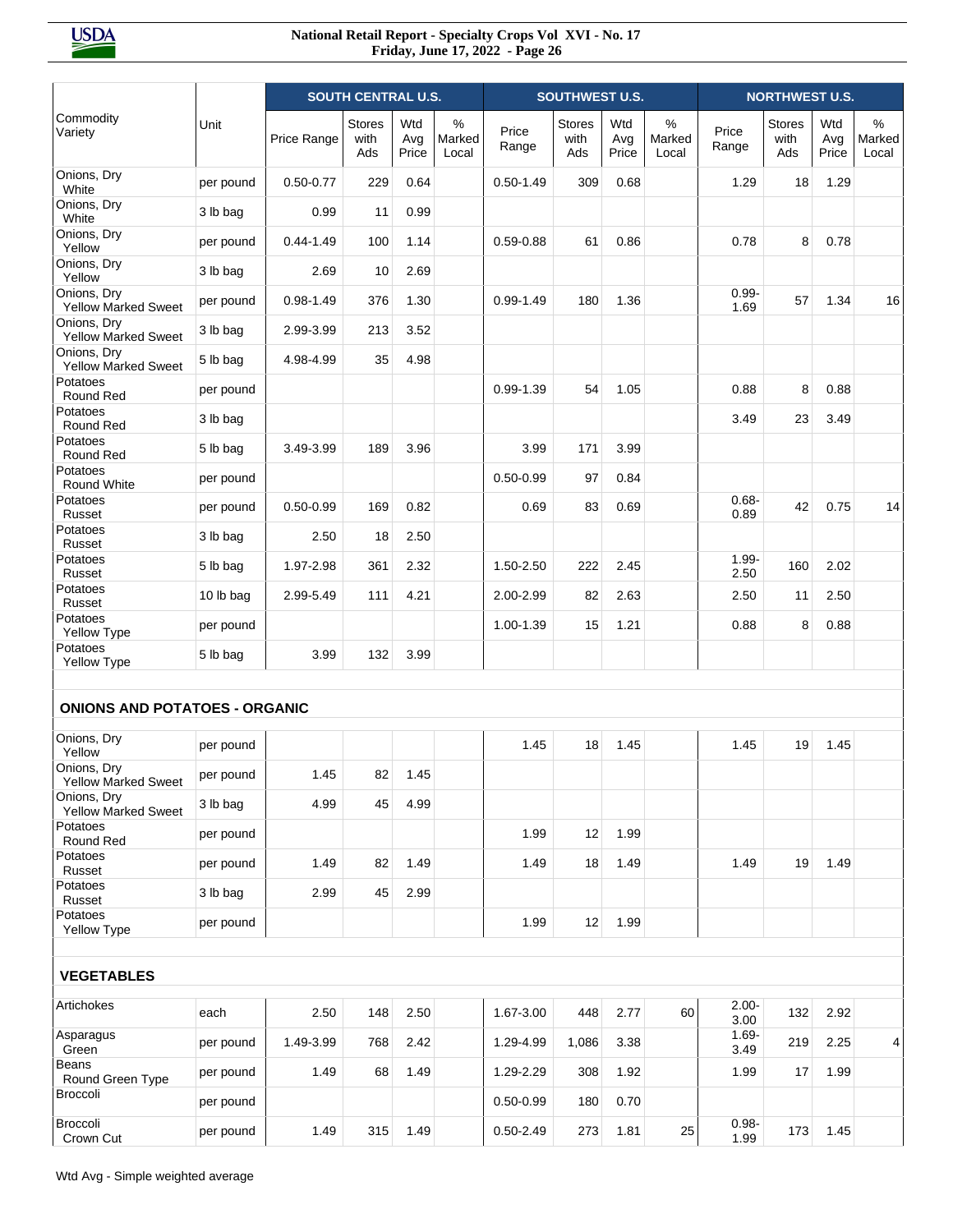|                                           |                    | <b>SOUTH CENTRAL U.S.</b> |                              |                     |                         | <b>SOUTHWEST U.S.</b> |                       |                     | <b>NORTHWEST U.S.</b>   |                  |                              |                     |                         |
|-------------------------------------------|--------------------|---------------------------|------------------------------|---------------------|-------------------------|-----------------------|-----------------------|---------------------|-------------------------|------------------|------------------------------|---------------------|-------------------------|
| Commodity<br>Variety                      | Unit               | Price Range               | <b>Stores</b><br>with<br>Ads | Wtd<br>Avg<br>Price | $\%$<br>Marked<br>Local | Price<br>Range        | Stores<br>with<br>Ads | Wtd<br>Avg<br>Price | $\%$<br>Marked<br>Local | Price<br>Range   | <b>Stores</b><br>with<br>Ads | Wtd<br>Avg<br>Price | $\%$<br>Marked<br>Local |
| <b>Brussels Sprouts</b>                   | per pound          |                           |                              |                     |                         | 2.49                  | 113                   | 2.49                |                         |                  |                              |                     |                         |
| <b>Beets</b>                              | per pound          |                           |                              |                     |                         | 0.69                  | 5                     | 0.69                |                         |                  |                              |                     |                         |
| Cabbage<br>Round Green Type               | per pound          | $0.50 - 0.69$             | 103                          | 0.56                | 34                      |                       |                       |                     |                         | $0.89 -$<br>0.98 | 55                           | 0.92                |                         |
| Carrots                                   | per pound          | 0.50                      | 68                           | 0.50                |                         | 0.50                  | 61                    | 0.50                |                         |                  |                              |                     |                         |
| Carrots                                   | 2 lb bag           |                           |                              |                     |                         | 0.99                  | 5                     | 0.99                |                         | $1.68 -$<br>3.00 | 17                           | 2.53                |                         |
| Carrots<br><b>Baby Peeled</b>             | 1 lb bag           | 1.29-1.50                 | 52                           | 1.45                |                         | $0.99 - 1.50$         | 45                    | 1.08                |                         | $0.98 -$<br>1.50 | 34                           | 1.24                |                         |
| Cauliflower                               | each               |                           |                              |                     |                         | 0.99                  | 5                     | 0.99                |                         |                  |                              |                     |                         |
| Cauliflower                               | per pound          |                           |                              |                     |                         | $0.50 - 0.99$         | 201                   | 0.75                |                         | $0.99 -$<br>1.99 | 41                           | 1.47                |                         |
| Celery                                    | each               |                           |                              |                     |                         | $0.69 - 2.00$         | 75                    | 1.46                | 35                      |                  |                              |                     |                         |
| Celery<br>Hearts                          | each               | 2.50                      | 6                            | 2.50                |                         | 2.50                  | 43                    | 2.50                |                         | $2.50 -$<br>2.99 | 33                           | 2.65                |                         |
| Cilantro                                  | per bunch          | $0.33 - 0.67$             | 280                          | 0.54                |                         | $0.20 - 0.69$         | 351                   | 0.45                |                         |                  |                              |                     |                         |
| Corn-Sweet                                | each               | $0.25 - 0.80$             | 849                          | 0.45                |                         | $0.25 - 0.67$         | 1,685                 | 0.43                | 37                      | $0.40 -$<br>1.00 | 321                          | 0.57                |                         |
| Cucumbers                                 | each               | $0.25 - 0.99$             | 235                          | 0.47                |                         | $0.25 - 0.79$         | 239                   | 0.40                |                         | $0.50 -$<br>0.89 | 254                          | 0.83                |                         |
| Cucumbers                                 | per pound          |                           |                              |                     |                         | 0.89                  | 10                    | 0.89                |                         |                  |                              |                     |                         |
| Cucumbers<br>Long Seedless-<br>Greenhouse | each               | 0.99                      | 19                           | 0.99                |                         | $0.88 - 1.49$         | 107                   | 1.08                |                         |                  |                              |                     |                         |
| Eggplant                                  | per pound          |                           |                              |                     |                         | 0.99                  | 23                    | 0.99                |                         |                  |                              |                     |                         |
| Garlic                                    | per sleeve         | $0.67 - 1.49$             | 91                           | 1.44                |                         | $0.99 - 1.67$         | 191                   | 1.25                |                         |                  |                              |                     |                         |
| Greens<br>Collard                         | per bunch          | 0.99                      | 11                           | 0.99                |                         |                       |                       |                     |                         |                  |                              |                     |                         |
| Greens<br>Mustard                         | per bunch          | 0.99                      | 11                           | 0.99                |                         |                       |                       |                     |                         |                  |                              |                     |                         |
| Greens<br>Swiss Chard                     | per bunch          |                           |                              |                     |                         | 2.29                  | 8                     | 2.29                | 100                     |                  |                              |                     |                         |
| Greens<br><b>Turnip Tops</b>              | per bunch          | 0.99                      | 11                           | 0.99                |                         |                       |                       |                     |                         |                  |                              |                     |                         |
| Lettuce, Iceberg                          | each               | $0.99 - 1.58$             | 278                          | 1.24                |                         | $0.33 - 1.49$         | 264                   | 1.34                |                         | $0.98 -$<br>1.50 | 23                           | 1.32                |                         |
| Lettuce, Iceberg                          | per pound          |                           |                              |                     |                         | 0.50                  | 20                    | 0.50                |                         |                  |                              |                     |                         |
| Lettuce, Other<br>Boston                  | each               |                           |                              |                     |                         | 1.99                  | 8                     | 1.99                |                         |                  |                              |                     |                         |
| Lettuce, Other<br>Green Leaf              | each               |                           |                              |                     |                         | 1.99                  | 8                     | 1.99                |                         | $1.50 -$<br>1.59 | 203                          | 1.52                |                         |
| Lettuce, Other<br>Red Leaf                | each               |                           |                              |                     |                         | 1.99                  | 8                     | 1.99                |                         | $1.50 -$<br>1.59 | 203                          | 1.52                |                         |
| Lettuce, Romaine                          | each               |                           |                              |                     |                         | 0.89                  | 5                     | 0.89                |                         | $1.50 -$<br>1.78 | 152                          | 1.51                | 4                       |
| Lettuce, Romaine<br>Hearts                | 3 count<br>package | 3.49                      | 44                           | 3.49                |                         | 1.50-2.88             | 15                    | 2.24                |                         |                  |                              |                     |                         |
| Mushrooms<br>Portobella                   | 8 oz<br>package    | 2.99                      | 66                           | 2.99                |                         | 1.25-3.49             | 122                   | 1.42                |                         |                  |                              |                     |                         |
| Mushrooms<br>Portobella                   | 6 oz<br>package    |                           |                              |                     |                         |                       |                       |                     |                         | $2.99 -$<br>3.88 | 41                           | 3.38                |                         |
| Mushrooms<br>White                        | 8 oz<br>package    | 1.99-2.49                 | 56                           | 2.22                |                         | 1.79-2.99             | 206                   | 2.68                |                         | $1.98 -$<br>2.50 | 82                           | 2.21                |                         |
| Onions Green                              | per bunch          | $0.50 - 0.68$             | 257                          | 0.62                |                         | $0.33 - 0.99$         | 494                   | 0.54                |                         | $0.89 -$<br>0.99 | 234                          | 0.90                |                         |
| Peppers, Bell Type                        | each               | 0.50                      | 134                          | 0.50                |                         | $0.40 - 0.99$         | 152                   | 0.52                |                         | 0.89             | 206                          | 0.89                |                         |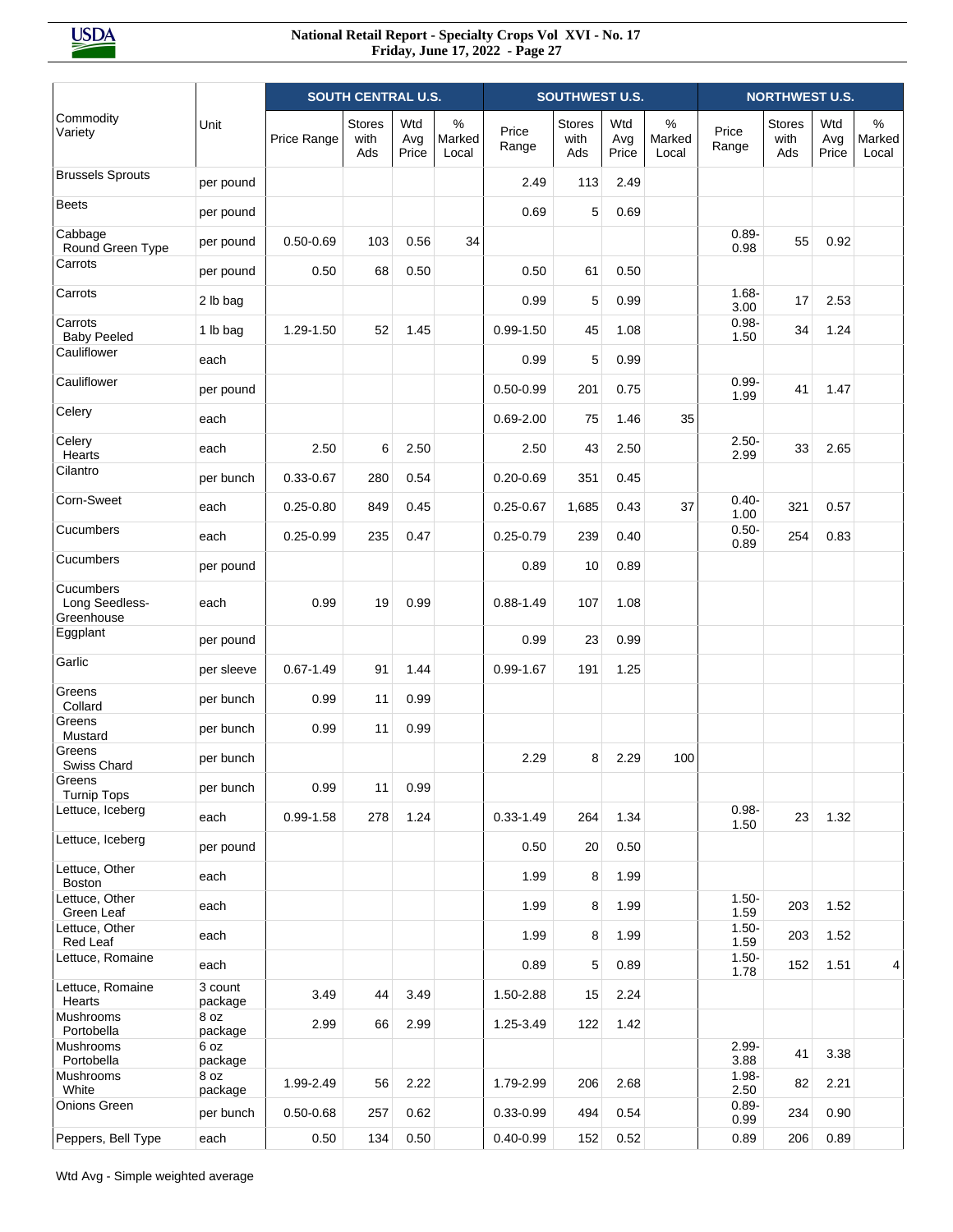|                                                          |                             |               | <b>SOUTH CENTRAL U.S.</b>    |                     |                      |                | <b>SOUTHWEST U.S.</b> |                     |                      |                  | <b>NORTHWEST U.S.</b>        |                     |                         |
|----------------------------------------------------------|-----------------------------|---------------|------------------------------|---------------------|----------------------|----------------|-----------------------|---------------------|----------------------|------------------|------------------------------|---------------------|-------------------------|
| Commodity<br>Variety                                     | Unit                        | Price Range   | <b>Stores</b><br>with<br>Ads | Wtd<br>Avg<br>Price | %<br>Marked<br>Local | Price<br>Range | Stores<br>with<br>Ads | Wtd<br>Avg<br>Price | %<br>Marked<br>Local | Price<br>Range   | <b>Stores</b><br>with<br>Ads | Wtd<br>Avg<br>Price | $\%$<br>Marked<br>Local |
| Green                                                    |                             |               |                              |                     |                      |                |                       |                     |                      |                  |                              |                     |                         |
| Peppers, Bell Type<br>Orange                             | each                        | 1.00-1.67     | 289                          | 1.49                |                      | $0.33 - 1.25$  | 125                   | 0.83                |                      | 1.50             | 5                            | 1.50                |                         |
| Peppers, Bell Type<br>Orange-Greenhouse                  | each                        | $0.99 - 1.25$ | 156                          | 1.01                |                      |                |                       |                     |                      |                  |                              |                     |                         |
| Peppers, Bell Type<br>Red                                | each                        | $0.75 - 1.67$ | 314                          | 1.43                |                      | $0.69 - 1.25$  | 119                   | 0.85                |                      | 1.50             | 5                            | 1.50                |                         |
| Peppers, Bell Type<br>Red-Greenhouse                     | each                        | $0.99 - 1.25$ | 156                          | 1.01                |                      |                |                       |                     |                      |                  |                              |                     |                         |
| Peppers, Bell Type<br>Yellow                             | each                        | 1.00-1.67     | 289                          | 1.49                |                      | $0.33 - 1.25$  | 125                   | 0.83                |                      | 1.50             | 5                            | 1.50                |                         |
| Peppers, Bell Type<br>Yellow-Greenhouse                  | each                        | $0.99 - 1.25$ | 156                          | 1.01                |                      |                |                       |                     |                      |                  |                              |                     |                         |
| Peppers, Other<br>Jalapeno                               | per pound                   | $0.79 - 1.39$ | 292                          | 0.99                |                      | $0.50 - 1.29$  | 176                   | 0.78                |                      | 1.29             | 18                           | 1.29                |                         |
| Peppers, Other<br>Mixed Mini Sweet<br><b>Types</b>       | 1 <sub>lb</sub><br>package  | 3.99          | 29                           | 3.99                |                      | 2.99           | 42                    | 2.99                |                      | 2.99             | 9                            | 2.99                |                         |
| Peppers, Other<br>Serrano                                | per pound                   | $0.88 - 0.98$ | 38                           | 0.95                |                      | 0.89           | 5                     | 0.89                |                      |                  |                              |                     |                         |
| Radishes                                                 | per bunch                   |               |                              |                     |                      | $0.33 - 0.69$  | 242                   | 0.51                |                      | $0.79 -$<br>0.89 | 246                          | 0.87                |                         |
| Salad<br><b>Mixed Types</b>                              | $10 - 12$ oz<br>package     | 2.50-3.29     | 136                          | 2.69                |                      | 2.00-3.49      | 389                   | 2.88                |                      | $2.99 -$<br>3.49 | 51                           | 3.26                |                         |
| Salad<br><b>Mixed Types</b>                              | $5 - 9$ oz<br>package       | 2.50-3.29     | 149                          | 2.63                |                      | 2.00-3.49      | 426                   | 2.85                |                      | $2.99 -$<br>3.69 | 97                           | 3.47                |                         |
| Spinach                                                  | per bunch                   |               |                              |                     |                      | $0.50 - 0.59$  | 42                    | 0.58                |                      |                  |                              |                     |                         |
| Spinach<br>Flat, Baby Type                               | 10 <sub>oz</sub><br>package | 4.00          | 172                          | 4.00                |                      | 1.29-1.99      | 19                    | 1.60                |                      |                  |                              |                     |                         |
| Spinach<br>Flat, Baby Type                               | 8 oz<br>package             | 2.99          | 47                           | 2.99                |                      | 2.00           | 50                    | 2.00                |                      |                  |                              |                     |                         |
| Spinach<br>Flat, Baby Type                               | 9 oz<br>package             | 2.99          | 47                           | 2.99                |                      |                |                       |                     |                      |                  |                              |                     |                         |
| Spinach<br>Flat, Baby Type                               | $5 - 6$ oz<br>package       |               |                              |                     |                      | 2.50           | 146                   | 2.50                |                      | $3.00 -$<br>3.50 | 47                           | 3.38                |                         |
| Squash<br>Grey                                           | per pound                   | $0.77 - 1.49$ | 76                           | 0.85                |                      | $0.33 - 0.99$  | 336                   | 0.98                |                      |                  |                              |                     |                         |
| Squash<br>Yellow<br>Crookneck/Straightneck               | per pound                   | $0.88 - 1.79$ | 417                          | 1.31                | 25                   | 1.49-1.79      | 121                   | 1.51                |                      | 1.49             | 121                          | 1.49                |                         |
| Squash<br>Zucchini                                       | per pound                   | $0.77 - 1.79$ | 768                          | 1.17                | 10                   | $0.33 - 1.99$  | 740                   | 1.19                |                      | $1.39 -$<br>1.99 | 185                          | 1.55                |                         |
| <b>Sweet Potatoes</b>                                    | per pound                   | 0.50          | 85                           | 0.50                |                      |                |                       |                     |                      |                  |                              |                     |                         |
| Tomatoes                                                 | per pound                   | 0.79-1.99     | 451                          | 1.33                | 22                   | $0.50 - 2.49$  | 255                   | 1.94                |                      | $1.49 -$<br>1.99 | 30                           | 1.82                |                         |
| Tomatoes<br>Vine Ripe - Heirloom<br>Varieties-Greenhouse | per pound                   | 1.99          | 9                            | 1.99                |                      |                |                       |                     |                      |                  |                              |                     |                         |
| Tomatoes<br>Vine Ripes                                   | per pound                   | 1.49-1.59     | 51                           | 1.58                | 88                   |                |                       |                     |                      | $1.49 -$<br>2.49 | 28                           | 2.31                |                         |
| Tomatoes<br>Vine Ripes-<br>Greenhouse                    | per pound                   |               |                              |                     |                      |                |                       |                     |                      | 0.99             | 17                           | 0.99                |                         |
| Tomatoes<br>Vine Ripes, On The<br>Vine-Greenhouse        | per pound                   | 0.99-1.69     | 107                          | 1.23                | 9                    | 1.99-2.99      | 1,123                 | 2.52                |                      | $0.98 -$<br>1.98 | 94                           | 1.43                |                         |
| Tomatoes, Grape Type                                     | 1 pint<br>package           | 1.67-2.50     | 430                          | 2.30                |                      | 1.50-2.00      | 158                   | 1.66                |                      | $1.50 -$<br>2.00 | 23                           | 1.61                |                         |
| Tomatoes, Grape Type                                     | 10 oz<br>package            | 1.89-3.99     | 250                          | 2.59                | 18                   | 1.25-3.00      | 218                   | 2.78                |                      |                  |                              |                     |                         |
| Tomatoes, Plum Type<br>Roma                              | per pound                   | $0.49 - 1.39$ | 364                          | 0.96                | 15                   | $0.50 - 2.49$  | 319                   | 0.93                |                      | $1.28 -$<br>2.49 | 51                           | 2.15                |                         |
| Tomatillos                                               | per pound                   | 0.69-2.39     | 343                          | 1.08                |                      | $0.50 - 1.79$  | 283                   | 0.88                |                      | $0.99 -$<br>1.49 | 35                           | 1.02                |                         |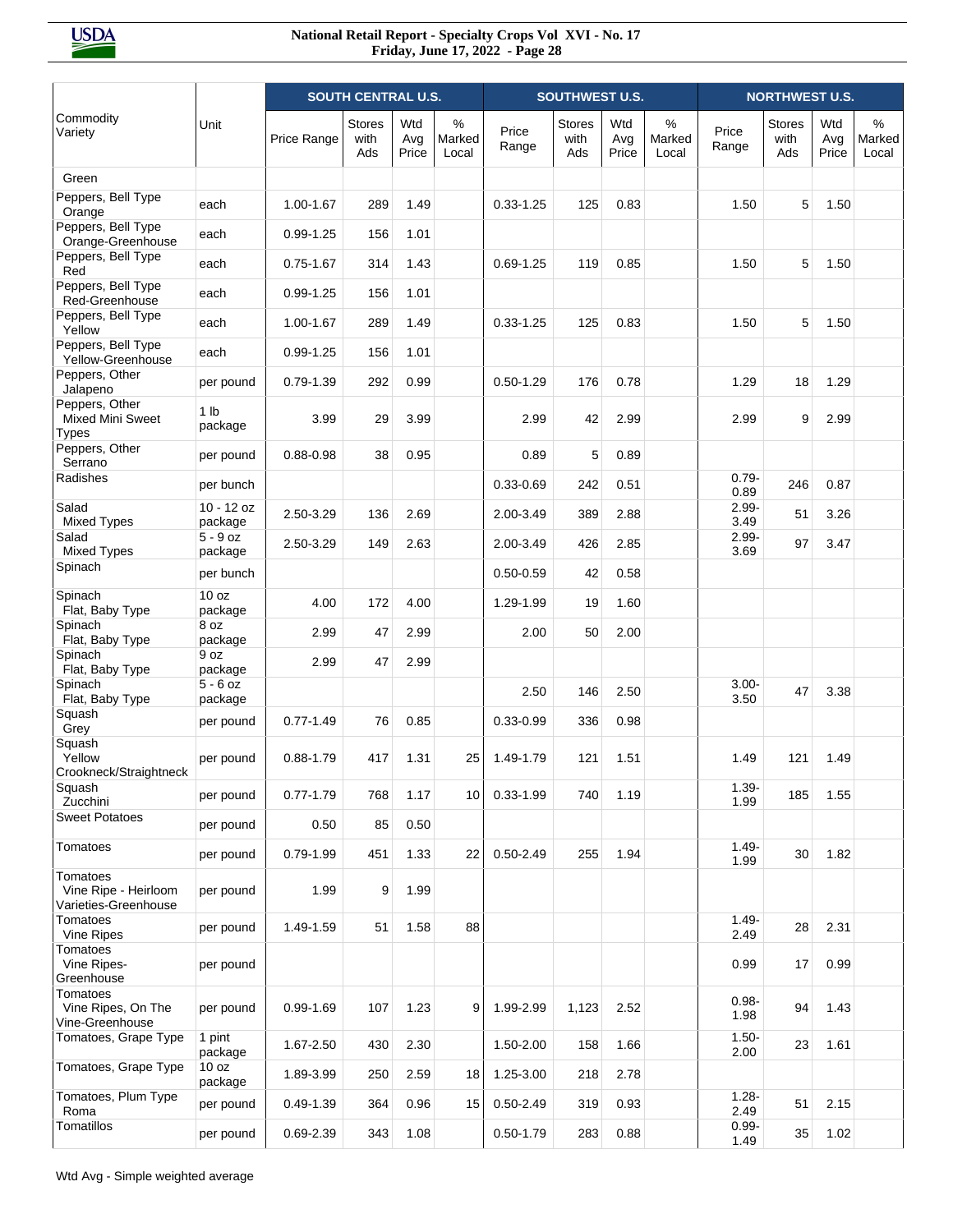|                                                    |                            |               | <b>SOUTH CENTRAL U.S.</b>    |                     |                      |                | <b>SOUTHWEST U.S.</b>        |                     |                      |                  | <b>NORTHWEST U.S.</b>        |                     |                      |
|----------------------------------------------------|----------------------------|---------------|------------------------------|---------------------|----------------------|----------------|------------------------------|---------------------|----------------------|------------------|------------------------------|---------------------|----------------------|
| Commodity<br>Variety                               | Unit                       | Price Range   | <b>Stores</b><br>with<br>Ads | Wtd<br>Avg<br>Price | %<br>Marked<br>Local | Price<br>Range | <b>Stores</b><br>with<br>Ads | Wtd<br>Avg<br>Price | %<br>Marked<br>Local | Price<br>Range   | <b>Stores</b><br>with<br>Ads | Wtd<br>Avg<br>Price | %<br>Marked<br>Local |
| Vegetables Other<br>Cactus Leaf (Nopales)          | per pound                  | $0.59 - 0.69$ | 178                          | 0.60                |                      | 1.29           | 11                           | 1.29                |                      | 1.29             | 18                           | 1.29                |                      |
| <b>VEGETABLES - ORGANIC</b>                        |                            |               |                              |                     |                      |                |                              |                     |                      |                  |                              |                     |                      |
| Asparagus<br>Green                                 | per pound                  | 2.99          | 148                          | 2.99                |                      |                |                              |                     |                      | 2.99             | 2                            | 2.99                |                      |
| <b>Broccoli</b>                                    | per pound                  |               |                              |                     |                      |                |                              |                     |                      | $1.79 -$<br>1.98 | 12                           | 1.84                |                      |
| <b>Beets</b>                                       | per bunch                  |               |                              |                     |                      |                |                              |                     |                      | 2.50             | 10                           | 2.50                |                      |
| Cabbage<br>Round Green Type                        | per pound                  |               |                              |                     |                      |                |                              |                     |                      | 1.19             | $\mathbf{1}$                 | 1.19                |                      |
| Carrots                                            | per pound                  |               |                              |                     |                      | 1.39           | 18                           | 1.39                |                      | 1.39             | 19                           | 1.39                |                      |
| Carrots                                            | 2 lb bag                   |               |                              |                     |                      | 1.49           | 45                           | 1.49                |                      |                  |                              |                     |                      |
| Carrots                                            | per bunch                  | 1.39-2.00     | 100                          | 1.50                |                      |                |                              |                     |                      |                  |                              |                     |                      |
| Carrots<br><b>Baby Peeled</b>                      | 1 lb bag                   | 1.69-2.00     | 60                           | 1.75                |                      |                |                              |                     |                      |                  |                              |                     |                      |
| Cauliflower                                        | per pound                  |               |                              |                     |                      | 1.25           | 50                           | 1.25                |                      | $1.79 -$<br>2.49 | 35                           | 2.31                |                      |
| Corn-Sweet                                         | each                       |               |                              |                     |                      |                |                              |                     |                      | 1.50             | 11                           | 1.50                |                      |
| Cucumbers                                          | each                       |               |                              |                     |                      | 1.25-1.69      | 169                          | 1.28                |                      |                  |                              |                     |                      |
| Cucumbers<br>Long Seedless-<br>Greenhouse          | each                       |               |                              |                     |                      |                |                              |                     |                      | 2.50             | 19                           | 2.50                |                      |
| Greens<br>Kale                                     | per bunch                  |               |                              |                     |                      | 1.67-1.99      | 28                           | 1.81                |                      |                  |                              |                     |                      |
| Greens<br>Swiss Chard                              | per bunch                  |               |                              |                     |                      | 2.29           | $\overline{4}$               | 2.29                |                      |                  |                              |                     |                      |
| Lettuce, Iceberg                                   | each                       | 2.49          | 45                           | 2.49                |                      | 2.50           | 152                          | 2.50                |                      |                  |                              |                     |                      |
| Lettuce, Other<br>Green Leaf                       | each                       | 1.98          | 82                           | 1.98                |                      | 1.98-1.99      | 189                          | 1.99                |                      | $1.98 -$<br>2.49 | 165                          | 2.43                | 88                   |
| Lettuce, Other<br>Red Leaf                         | each                       | 1.98          | 82                           | 1.98                |                      | 1.98-1.99      | 189                          | 1.99                |                      | $1.98 -$<br>2.49 | 165                          | 2.43                | 88                   |
| Lettuce, Romaine                                   | each                       |               |                              |                     |                      | 1.99-2.77      | 201                          | 2.01                | 13                   | 2.49             | 146                          | 2.49                | 100                  |
| Lettuce, Romaine<br>Hearts                         | 3 count<br>package         | 3.69          | 25                           | 3.69                |                      |                |                              |                     |                      | $3.99 -$<br>4.48 | 24                           | 4.34                |                      |
| Mushrooms<br>Portobella                            | per pound                  |               |                              |                     |                      |                |                              |                     |                      | 7.99             | 11                           | 7.99                | 100                  |
| Mushrooms<br>Portobella                            | 8 oz<br>package            | 3.99          | 99                           | 3.99                |                      | 3.99           | 8                            | 3.99                |                      |                  |                              |                     |                      |
| Mushrooms<br>White                                 | 8 oz<br>package            |               |                              |                     |                      | 2.99-3.99      | 17                           | 3.46                |                      | 2.99             | 352                          | 2.99                |                      |
| Onions Green                                       | per bunch                  |               |                              |                     |                      | $0.50 - 1.29$  | 54                           | 0.56                |                      |                  |                              |                     |                      |
| Peppers, Bell Type<br>Orange                       | each                       | 2.50          | 178                          | 2.50                |                      |                |                              |                     |                      |                  |                              |                     |                      |
| Peppers, Bell Type<br>Red                          | each                       | 2.50          | 178                          | 2.50                |                      |                |                              |                     |                      |                  |                              |                     |                      |
| Peppers, Bell Type<br>Yellow                       | each                       | 2.50          | 178                          | 2.50                |                      |                |                              |                     |                      |                  |                              |                     |                      |
| Peppers, Other<br>Mixed Mini Sweet<br><b>Types</b> | 1 <sub>lb</sub><br>package | 3.98-3.99     | 38                           | 3.99                |                      |                |                              |                     |                      |                  |                              |                     |                      |
| Salad<br>Mixed Types                               | 1 lb bag                   | 4.99          | 172                          | 4.99                |                      | 4.49-5.49      | 542                          | 4.81                |                      | 4.99-<br>5.49    | 136                          | 5.43                |                      |
| Salad<br><b>Mixed Types</b>                        | 10 - 12 oz<br>package      | 5.99          | 56                           | 5.99                |                      |                |                              |                     |                      |                  |                              |                     |                      |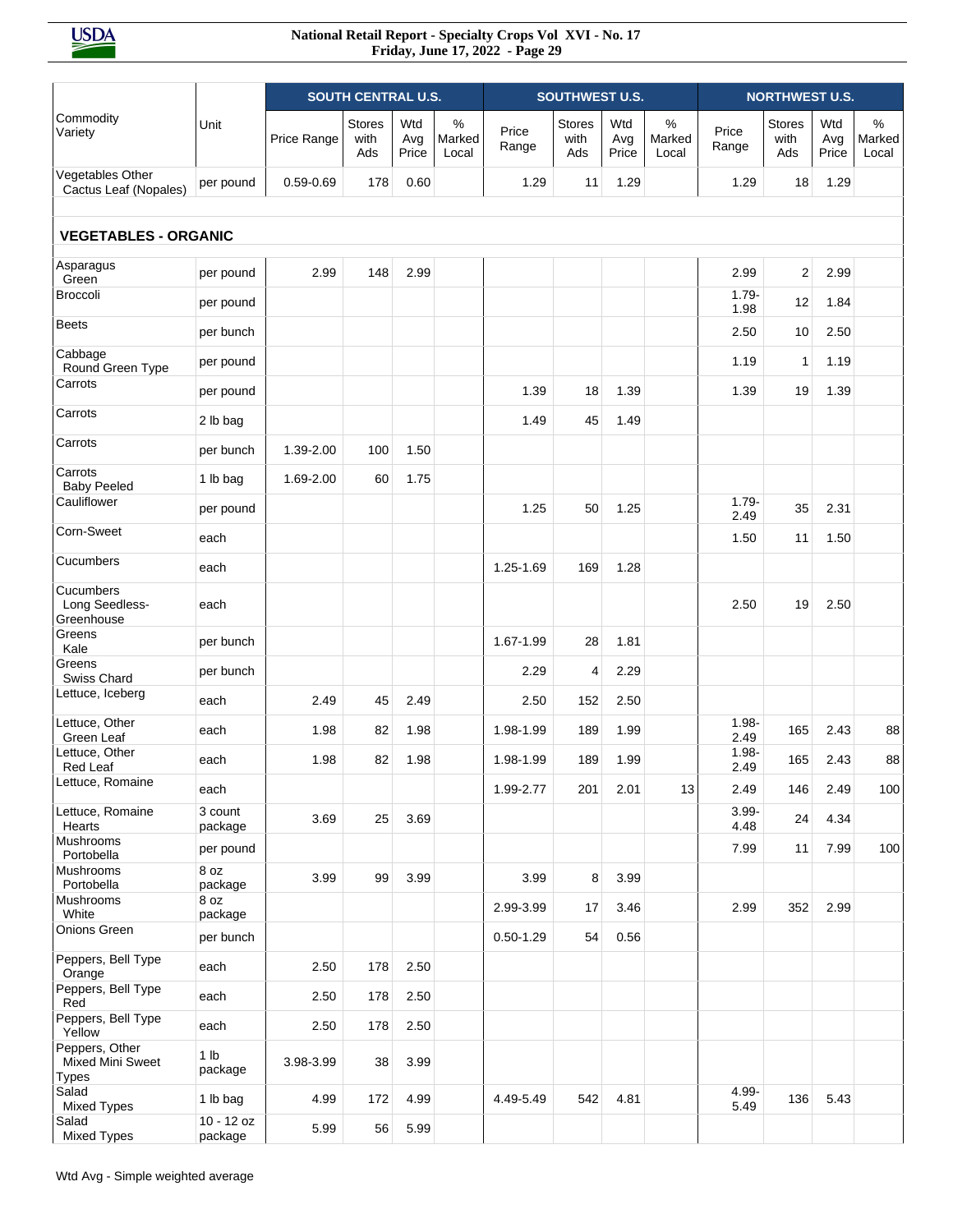|                                                          |                             | <b>SOUTH CENTRAL U.S.</b> |                              |                     |                         |                    | <b>SOUTHWEST U.S.</b>        |                     |                      |                  |                              | <b>NORTHWEST U.S.</b> |                             |  |  |  |
|----------------------------------------------------------|-----------------------------|---------------------------|------------------------------|---------------------|-------------------------|--------------------|------------------------------|---------------------|----------------------|------------------|------------------------------|-----------------------|-----------------------------|--|--|--|
| Commodity<br>Variety                                     | Unit                        | Price Range               | <b>Stores</b><br>with<br>Ads | Wtd<br>Avg<br>Price | $\%$<br>Marked<br>Local | Price<br>Range     | <b>Stores</b><br>with<br>Ads | Wtd<br>Avg<br>Price | %<br>Marked<br>Local | Price<br>Range   | <b>Stores</b><br>with<br>Ads | Wtd<br>Avg<br>Price   | %<br><b>Marked</b><br>Local |  |  |  |
| Salad<br><b>Mixed Types</b>                              | $5 - 9$ oz<br>package       | 3.00-4.00                 | 522                          | 3.38                |                         | 3.33-3.49          | 34                           | 3.41                |                      | $3.34 -$<br>3.49 | 225                          | 3.35                  |                             |  |  |  |
| Spinach<br>Flat, Baby Type                               | 1 <sub>lb</sub><br>package  | 4.99                      | 172                          | 4.99                |                         |                    |                              |                     |                      |                  |                              |                       |                             |  |  |  |
| Spinach<br>Flat, Baby Type                               | $5 - 6$ oz<br>package       |                           |                              |                     |                         | 2.50               | 45                           | 2.50                |                      | 3.34             | 146                          | 3.34                  |                             |  |  |  |
| Squash<br>Zucchini                                       | per pound                   |                           |                              |                     |                         |                    |                              |                     |                      | $2.28 -$<br>2.29 | 46                           | 2.29                  |                             |  |  |  |
| <b>Sweet Potatoes</b>                                    | per pound                   |                           |                              |                     |                         | 1.89-2.77          | 12                           | 2.18                |                      |                  |                              |                       |                             |  |  |  |
| Tomatoes                                                 | per pound                   | 2.59                      | 82                           | 2.59                |                         | 2.59               | 18                           | 2.59                |                      | 3.49             | 19                           | 3.49                  |                             |  |  |  |
| Tomatoes<br>Vine Ripe - Heirloom<br>Varieties-Greenhouse | per pound                   |                           |                              |                     |                         | 4.49               | 4                            | 4.49                |                      | 4.99             | 11                           | 4.99                  |                             |  |  |  |
| Tomatoes<br>Vine Ripes, On The<br>Vine-Greenhouse        | per pound                   |                           |                              |                     |                         | 1.69-2.29          | 21                           | 1.92                |                      | 1.99             | $\mathbf{1}$                 | 1.99                  |                             |  |  |  |
| Tomatoes, Cherry                                         | 1 pint<br>package           |                           |                              |                     |                         | 2.99               | 13                           | 2.99                |                      |                  |                              |                       |                             |  |  |  |
| Tomatoes, Grape Type                                     | 1 pint<br>package           |                           |                              |                     |                         | 2.00-2.99          | 69                           | 2.19                |                      | 2.69             | $\mathbf{1}$                 | 2.69                  |                             |  |  |  |
| Tomatoes, Grape Type                                     | 10 <sub>oz</sub><br>package |                           |                              |                     |                         | 4.99               | 12                           | 4.99                |                      |                  |                              |                       |                             |  |  |  |
| <b>OTHER SPECIALTY CROPS ITEMS</b><br>Hemp Protein       | 32 oz                       |                           |                              |                     |                         | 14.99              | 113                          | 14.99               |                      |                  |                              |                       |                             |  |  |  |
| Hemp (Seeds) Oil                                         | package<br>16 oz            |                           |                              |                     |                         | 13.50              | 113                          | 13.50               |                      |                  |                              |                       |                             |  |  |  |
| Hemp Seeds-Shelled                                       | 8 oz                        | 6.92-8.39                 | 71                           | 7.85                |                         | 6.29-7.69          | 216                          | 6.91                |                      | 7.59             | 19                           | 7.59                  |                             |  |  |  |
| Hemp Seeds-Shelled                                       | package<br>12 oz<br>package |                           |                              |                     |                         | 2.49               | 53                           | 2.49                |                      |                  |                              |                       |                             |  |  |  |
| Hemp Seeds-Shelled                                       | 16 oz<br>package            | 14.99-15.49               | 71                           | 15.31               |                         | 14.99              | 4                            | 14.99               |                      |                  |                              |                       |                             |  |  |  |
|                                                          |                             |                           |                              |                     |                         |                    |                              |                     |                      |                  |                              |                       |                             |  |  |  |
| <b>OTHER SPECIALTY CROPS ITEMS - ORGANIC</b>             | 16 oz                       |                           |                              |                     |                         | 14.49-             |                              |                     |                      |                  |                              |                       |                             |  |  |  |
| Hemp Protein                                             | package                     |                           |                              |                     |                         | 18.99              | 166                          | 17.55               |                      | 19.99            | 19                           | 19.99                 |                             |  |  |  |
| Hemp Seeds-Shelled                                       | 7 oz<br>package             | 8.79-9.59                 | 71                           | 9.30                |                         | 8.79               | 57                           | 8.79                |                      |                  |                              |                       |                             |  |  |  |
| Hemp Seeds-Shelled                                       | 12 oz<br>package            | 14.39                     | 26 <sup>2</sup>              | 14.39               |                         | $14.19 -$<br>14.39 | 50 <sup>°</sup>              | 14.21               |                      | 13.49            | 19                           | 13.49                 |                             |  |  |  |
| <b>SEASONAL ITEMS</b>                                    |                             |                           |                              |                     |                         |                    |                              |                     |                      |                  |                              |                       |                             |  |  |  |
| Chayote                                                  | per pound                   | 1.29-1.49                 | 187                          | 1.42                |                         | $0.79 - 0.99$      | 328                          | 0.98                |                      | 0.99             | 15                           | 0.99                  |                             |  |  |  |
| Chayote                                                  | each                        | 0.99                      | 24                           | 0.99                |                         | $0.69 - 0.99$      | 107                          | 0.98                |                      |                  |                              |                       |                             |  |  |  |
| <b>Potted Plants</b><br>Chrysanthemum                    | 6 inch pot                  | 12.00                     | 8                            | 12.00               |                         |                    |                              |                     |                      |                  |                              |                       |                             |  |  |  |
| Rose, Hybrid Tea                                         | bunched<br>12s              | 10.00                     | 19 <sup>1</sup>              | 10.00               |                         | $9.98 -$<br>20.99  |                              | 128 11.54           |                      | 12.99            |                              | 170 12.99             |                             |  |  |  |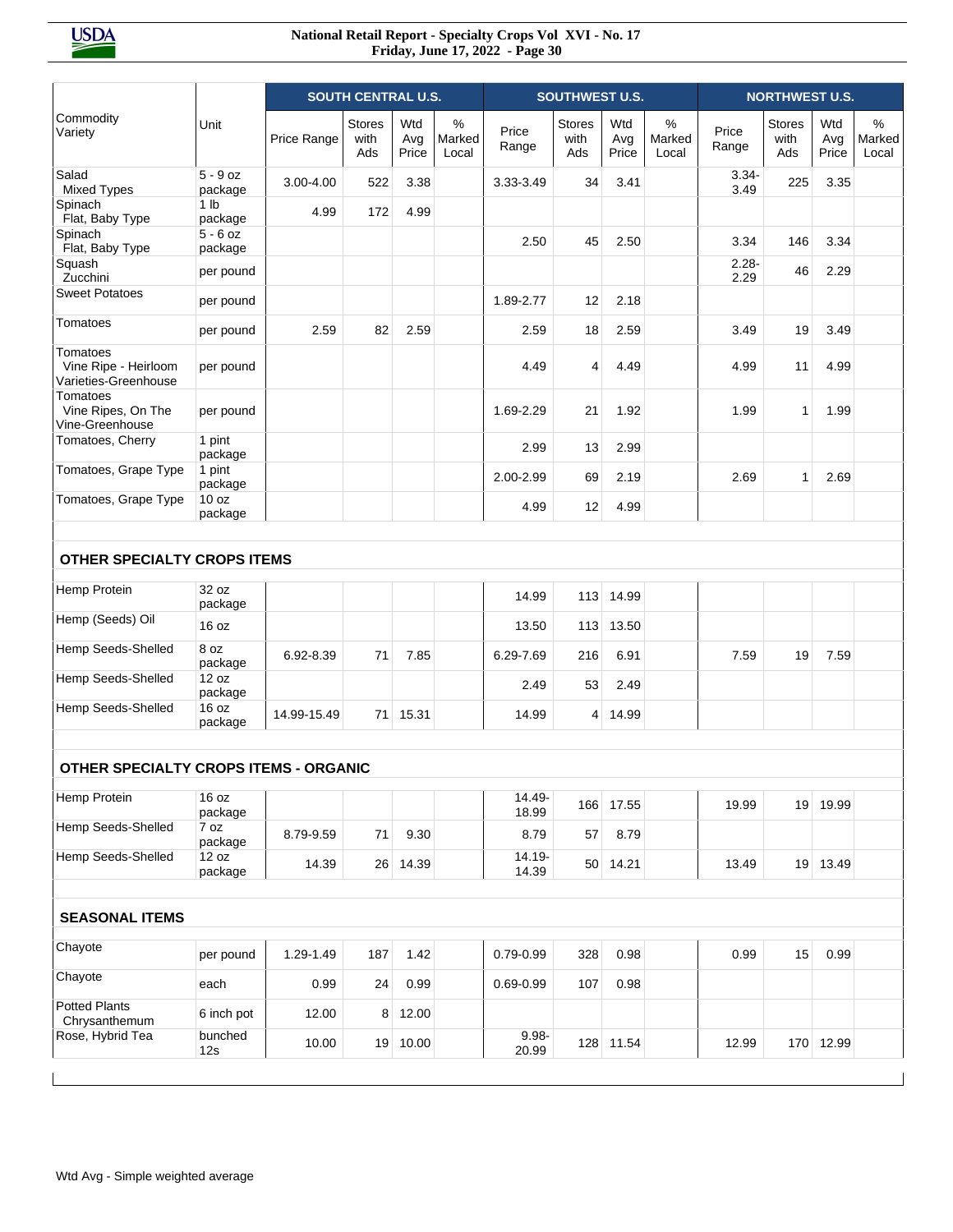|                                                        |                  |                | <b>ALASKA U.S.</b>           |            |                      | <b>HAWAII U.S.</b> |                              |            |                      |  |  |
|--------------------------------------------------------|------------------|----------------|------------------------------|------------|----------------------|--------------------|------------------------------|------------|----------------------|--|--|
| Commodity<br>Variety                                   | Unit             | Price<br>Range | <b>Stores</b><br>with<br>Ads | Wtd<br>Avg | %<br>Marked<br>Local | Price<br>Range     | <b>Stores</b><br>with<br>Ads | Wtd<br>Avg | %<br>Marked<br>Local |  |  |
|                                                        |                  |                |                              | Price      |                      |                    |                              | Price      |                      |  |  |
| <b>FRUITS</b>                                          |                  |                |                              |            |                      |                    |                              |            |                      |  |  |
|                                                        |                  |                |                              |            |                      |                    |                              |            |                      |  |  |
| Apples<br><b>Braeburn</b>                              | per pound        | 1.89           | 11                           | 1.89       |                      |                    |                              |            |                      |  |  |
| Apples<br>Honeycrisp                                   | per pound        | 1.99           | $\overline{2}$               | 1.99       |                      | 4.49               | 35                           | 4.49       |                      |  |  |
| Apples<br>Pink Lady/Cripps Pink                        | 3 lb bag         |                |                              |            |                      | 3.99               | 6                            | 3.99       |                      |  |  |
| Apples<br><b>Red Delicious</b><br>Apricots             | per pound        |                |                              |            |                      | 1.59               | 6                            | 1.59       |                      |  |  |
|                                                        | per pound        |                |                              |            |                      | 4.99               | 35                           | 4.99       |                      |  |  |
| Avocados<br>Hass                                       | each             | 3.69           | $\mathbf{1}$                 | 3.69       |                      |                    |                              |            |                      |  |  |
| Bananas                                                | per pound        |                |                              |            |                      | 1.29               | 4                            | 1.29       |                      |  |  |
| <b>Blueberries</b>                                     | 6 oz<br>package  | 2.50-3.58      | 14                           | 2.73       |                      | 3.69-3.99          | 27                           | 3.95       |                      |  |  |
| <b>Blueberries</b>                                     | 18 oz<br>package | 5.99           | 26                           | 5.99       |                      |                    |                              |            |                      |  |  |
| Cantaloups                                             | per pound        | 1.39           | 11                           | 1.39       |                      |                    |                              |            |                      |  |  |
| Cherries<br><b>Red Varieties</b>                       | per pound        | 5.99           | 11                           | 5.99       |                      |                    |                              |            |                      |  |  |
| Grapes<br><b>Black Seedless</b>                        | per pound        | 2.99           | 11                           | 2.99       |                      | 3.39               | 6                            | 3.39       |                      |  |  |
| Grapes<br><b>Red Seedless</b>                          | per pound        | 2.78-3.28      | 16                           | 3.02       |                      | 2.99-4.99          | 47                           | 3.88       |                      |  |  |
| Grapes<br>White Seedless Type                          | per pound        | 2.78-3.28      | 16                           | 3.02       |                      | 4.99               | 21                           | 4.99       |                      |  |  |
| Honeydews                                              | each             |                |                              |            |                      | 2.49               | 21                           | 2.49       |                      |  |  |
| Honeydews                                              | per pound        |                |                              |            |                      | 1.69               | 4                            | 1.69       |                      |  |  |
| Lemons                                                 | each             | 0.69           | $\overline{2}$               | 0.69       |                      | 0.25               | 21                           | 0.25       |                      |  |  |
| Mangoes                                                | each             | 1.25-1.79      | 38                           | 1.39       |                      |                    |                              |            |                      |  |  |
| Mangoes                                                | per pound        |                |                              |            |                      | 3.99               | 21                           | 3.99       |                      |  |  |
| <b>Nectarines</b><br>Various White Flesh<br>Varieties  | per pound        | 3.49           | 11                           | 3.49       |                      | 3.49               | 23                           | 3.49       |                      |  |  |
| <b>Nectarines</b><br>Various Yellow Flesh<br>Varieties | per pound        | 2.99-4.49      | 58                           | 3.37       |                      | 2.99               | 21                           | 2.99       |                      |  |  |
| Oranges<br>Navel                                       | per pound        | 2.19           | 1                            | 2.19       |                      | 1.79               | 6                            | 1.79       |                      |  |  |
| Papaya<br>Maradol/Tainung<br><b>Types</b>              | per pound        |                |                              |            |                      | 2.49               | 21                           | 2.49       | 100                  |  |  |
| Peaches<br>Various White Flesh<br>Varieties            | per pound        | 3.49           | 11                           | 3.49       |                      | 3.49               | 3                            | 3.49       |                      |  |  |
| Peaches<br>Various Yellow Flesh<br>Varieties           | per pound        | 2.99-4.49      | 58                           | 3.37       |                      | 2.99               | 21                           | 2.99       |                      |  |  |
| Pears<br><b>Bosc</b>                                   | per pound        |                |                              |            |                      | 2.29               | 4                            | 2.29       |                      |  |  |
| Pineapples                                             | each             | 3.99           | 1                            | 3.99       |                      | 1.49               | 21                           | 1.49       | 100                  |  |  |
| Plums                                                  | per pound        | 2.89-3.28      | 30                           | 3.02       |                      | 2.99               | 35                           | 2.99       |                      |  |  |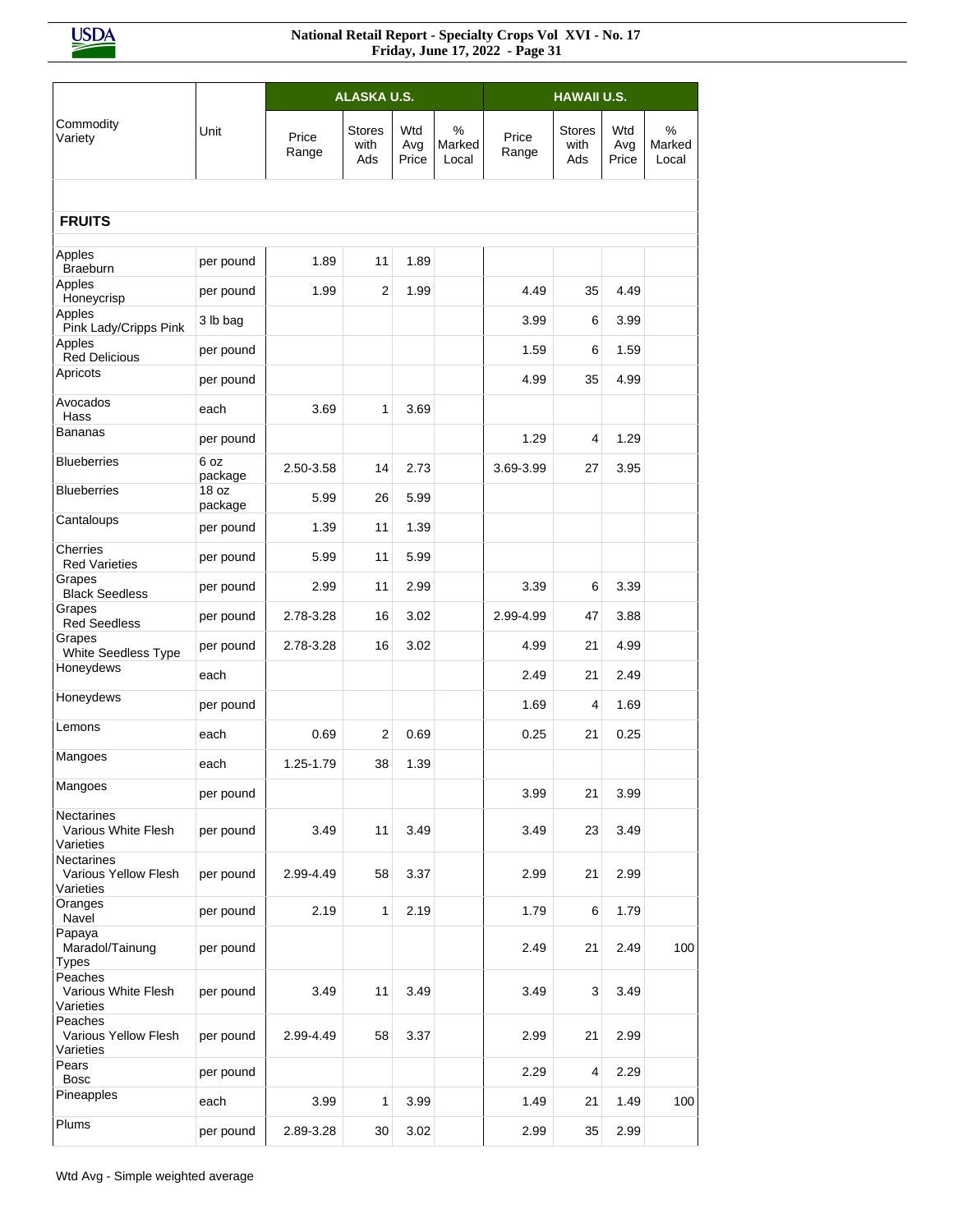|                                                  |                            |                | ALASKA U.S.                  |                     |                      |                | <b>HAWAII U.S.</b>           |                     |                      |
|--------------------------------------------------|----------------------------|----------------|------------------------------|---------------------|----------------------|----------------|------------------------------|---------------------|----------------------|
|                                                  |                            |                |                              |                     |                      |                |                              |                     |                      |
| Commodity<br>Variety                             | Unit                       | Price<br>Range | <b>Stores</b><br>with<br>Ads | Wtd<br>Avg<br>Price | %<br>Marked<br>Local | Price<br>Range | <b>Stores</b><br>with<br>Ads | Wtd<br>Avg<br>Price | %<br>Marked<br>Local |
| <b>Strawberries</b>                              | 1 <sub>lb</sub><br>package | 3.29-3.99      | 13                           | 3.68                |                      | 3.99           | 3                            | 3.99                |                      |
| <b>Strawberries</b>                              | 2 <sub>1b</sub><br>package | 4.99           | 37                           | 4.99                |                      |                |                              |                     |                      |
| Watermelons<br><b>Red Flesh Seeded</b><br>Type   | per pound                  |                |                              |                     |                      | 1.39           | 6                            | 1.39                |                      |
| Watermelons<br><b>Red Flesh Seedless</b><br>Type | each                       | 8.99           | 7                            | 8.99                |                      | 4.99           | 21                           | 4.99                |                      |
| Watermelons<br><b>Red Flesh Seedless</b><br>Type | per pound                  | $0.89 - 0.99$  | 32                           | 0.99                |                      |                |                              |                     |                      |
|                                                  |                            |                |                              |                     |                      |                |                              |                     |                      |
| <b>FRUITS - ORGANIC</b>                          |                            |                |                              |                     |                      |                |                              |                     |                      |
| Apples<br>Fuji                                   | per pound                  | 1.99           | 1                            | 1.99                |                      |                |                              |                     |                      |
| Apples<br><b>Granny Smith</b>                    | per pound                  | 1.99           | $\mathbf{1}$                 | 1.99                |                      |                |                              |                     |                      |
| Apples<br>Honeycrisp                             | per pound                  |                |                              |                     |                      | 4.99           | 21                           | 4.99                |                      |
| Grapes<br><b>Red Seedless</b>                    | per pound                  | 4.19           | 1                            | 4.19                |                      |                |                              |                     |                      |
| Grapes<br>White Seedless Type                    | per pound                  | 4.19           | 1                            | 4.19                |                      |                |                              |                     |                      |
| Mangoes                                          | each                       | 2.98           | 3                            | 2.98                |                      |                |                              |                     |                      |
| Oranges<br>Valencia                              | each                       | 1.98           | 3                            | 1.98                |                      |                |                              |                     |                      |
|                                                  |                            |                |                              |                     |                      |                |                              |                     |                      |
| <b>ONIONS AND POTATOES</b>                       |                            |                |                              |                     |                      |                |                              |                     |                      |
| Onions, Dry<br>Yellow                            | per pound                  | 1.19           | 1                            | 1.19                |                      | 1.09           | 6                            | 1.09                |                      |
| Onions, Dry<br><b>Yellow Marked Sweet</b>        | per pound                  | 1.29-1.88      | 16                           | 1.61                |                      | 1.99           | 21                           | 1.99                | 100                  |
| Onions, Dry<br><b>Yellow Marked Sweet</b>        | 2 lb bag                   |                |                              |                     |                      | 3.89           | 4                            | 3.89                |                      |
| Potatoes<br>Round Red                            | per pound                  |                |                              |                     |                      | 1.39           | 6                            | 1.39                |                      |
| Potatoes<br>Round Red                            | 5 lb bag                   | 5.99           | 11                           | 5.99                |                      |                |                              |                     |                      |
| Potatoes<br>Russet                               | per pound                  | 1.18           | 3                            | 1.18                |                      |                |                              |                     |                      |
| Potatoes<br>Russet                               | 5 lb bag                   |                |                              |                     |                      | 3.00           | 3                            | 3.00                |                      |
| Potatoes<br>Yellow Type                          | per pound                  |                |                              |                     |                      | 1.59           | 4                            | 1.59                |                      |
|                                                  |                            |                |                              |                     |                      |                |                              |                     |                      |
| <b>VEGETABLES</b>                                |                            |                |                              |                     |                      |                |                              |                     |                      |
| Artichokes                                       | each                       | 3.50           | 11                           | 3.50                |                      | 4.59           | 35                           | 4.59                |                      |
| Asparagus<br>Green                               | per pound                  | 2.79-3.89      | 19                           | 3.18                |                      | 5.99           | 21                           | 5.99                |                      |
| Broccoli                                         | per pound                  | 2.28           | 3                            | 2.28                |                      |                |                              |                     |                      |
| Broccoli<br>Crown Cut                            | per pound                  | 2.29           | 11                           | 2.29                |                      | 2.59           | 3                            | 2.59                |                      |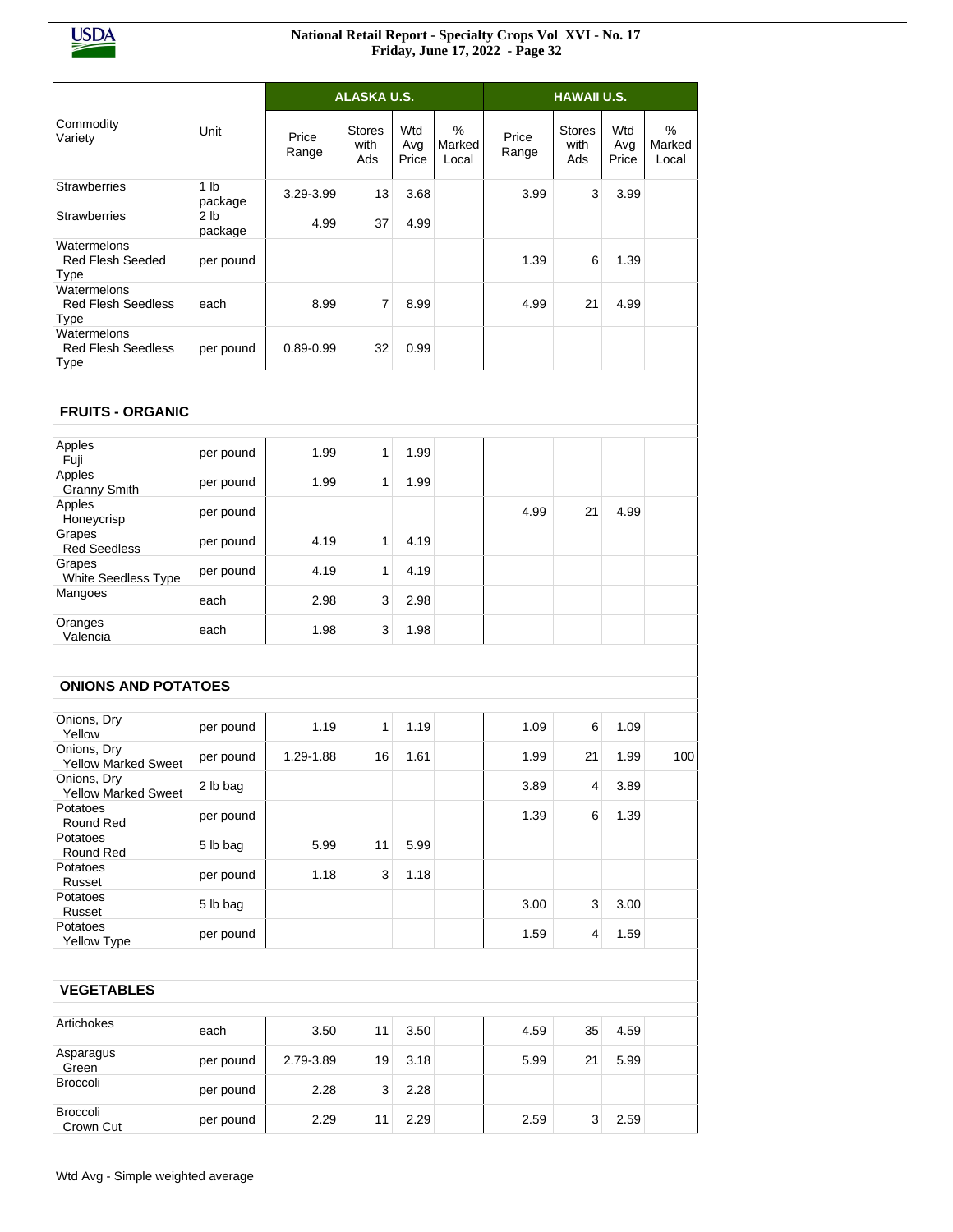|                                                    |                            |                | ALASKA U.S.                  |                     |                      |                |                              |                     |                      |
|----------------------------------------------------|----------------------------|----------------|------------------------------|---------------------|----------------------|----------------|------------------------------|---------------------|----------------------|
| Commodity<br>Variety                               | Unit                       | Price<br>Range | <b>Stores</b><br>with<br>Ads | Wtd<br>Avg<br>Price | %<br>Marked<br>Local | Price<br>Range | <b>Stores</b><br>with<br>Ads | Wtd<br>Avg<br>Price | %<br>Marked<br>Local |
| <b>Beets</b>                                       | per pound                  |                |                              |                     |                      | 3.39           | 35                           | 3.39                | 100                  |
| Carrots<br><b>Baby Peeled</b>                      | 1 lb bag                   |                |                              |                     |                      | 1.59           | 4                            | 1.59                |                      |
| Carrots<br><b>Baby Peeled</b>                      | 2 lb bag                   |                |                              |                     |                      | 3.89           | 6                            | 3.89                |                      |
| Cauliflower                                        | per pound                  | 2.28           | 3                            | 2.28                |                      |                |                              |                     |                      |
| Celery                                             | per pound                  | 1.58           | 3                            | 1.58                |                      | 1.39           | 6                            | 1.39                |                      |
| Chinese Cabbage                                    | per pound                  |                |                              |                     |                      | 1.69           | 35                           | 1.69                |                      |
| Corn-Sweet                                         | each                       | $0.75 - 1.25$  | 38                           | 0.90                |                      | 0.50           | 21                           | 0.50                |                      |
| Cucumbers                                          | each                       | 0.99           | 26                           | 0.99                |                      |                |                              |                     |                      |
| Cucumbers<br>Long Seedless-<br>Greenhouse          | per pound                  |                |                              |                     |                      | 3.99           | 4                            | 3.99                |                      |
| Lettuce, Iceberg                                   | each                       | 2.18           | 3                            | 2.18                |                      | 2.49           | 3                            | 2.49                |                      |
| Lettuce, Iceberg                                   | per pound                  |                |                              |                     |                      | 1.39-2.49      | 27                           | 2.33                |                      |
| Lettuce, Other<br>Green Leaf                       | each                       | 1.79           | $\mathbf{1}$                 | 1.79                |                      |                |                              |                     |                      |
| Lettuce, Other<br>Red Leaf                         | each                       | 1.79           | $\mathbf{1}$                 | 1.79                |                      |                |                              |                     |                      |
| Mushrooms<br>Portobella                            | 6 oz<br>package            | 4.99           | 11                           | 4.99                |                      |                |                              |                     |                      |
| Onions Green                                       | per bunch                  | $0.69 - 0.99$  | 33                           | 0.93                |                      |                |                              |                     |                      |
| Peppers, Bell Type<br>Green                        | per pound                  |                |                              |                     |                      | 2.19-3.49      | 27                           | 3.20                |                      |
| Peppers, Bell Type<br>Green                        | each                       | 0.99           | 26                           | 0.99                |                      |                |                              |                     |                      |
| Peppers, Bell Type<br>Orange-Greenhouse            | each                       | 1.50           | 2                            | 1.50                |                      |                |                              |                     |                      |
| Peppers, Bell Type<br>Red                          | per pound                  |                |                              |                     |                      | 4.29           | 6                            | 4.29                |                      |
| Peppers, Bell Type<br>Red-Greenhouse               | each                       | 1.50           | $\overline{2}$               | 1.50                |                      |                |                              |                     |                      |
| Peppers, Bell Type<br>Yellow-Greenhouse            | each                       | 1.50           | 2                            | 1.50                |                      |                |                              |                     |                      |
| Peppers, Other<br>Mixed Mini Sweet<br><b>Types</b> | 1 <sub>lb</sub><br>package | 3.48           | 3                            | 3.48                |                      |                |                              |                     |                      |
| Radishes                                           | per bunch                  | 0.99           | 26                           | 0.99                |                      |                |                              |                     |                      |
| Salad<br><b>Mixed Types</b>                        | $10 - 12$ oz<br>package    | 3.59           | 11                           | 3.59                |                      |                |                              |                     |                      |
| Salad<br><b>Mixed Types</b>                        | $5 - 9$ oz<br>package      | 2.79-3.59      | 13                           | 3.47                |                      |                |                              |                     |                      |
| Squash<br>Yellow<br>Crookneck/Straightneck         | per pound                  | 1.99-2.29      | 18                           | 2.17                |                      |                |                              |                     |                      |
| Squash<br>Zucchini                                 | per pound                  | 1.99-2.29      | 18                           | 2.17                |                      |                |                              |                     |                      |
| Tomatoes                                           | per pound                  | 1.99           | 11                           | 1.99                |                      | 1.99-2.69      | 39                           | 2.62                | 90                   |
| Tomatoes<br>Vine Ripes-<br>Greenhouse              | per pound                  | 1.99-2.49      | 8                            | 2.43                |                      |                |                              |                     |                      |
| Tomatoes<br>Vine Ripes, On The<br>Vine-Greenhouse  | per pound                  | 1.79           | 2                            | 1.79                |                      | 2.89           | 26                           | 2.89                |                      |